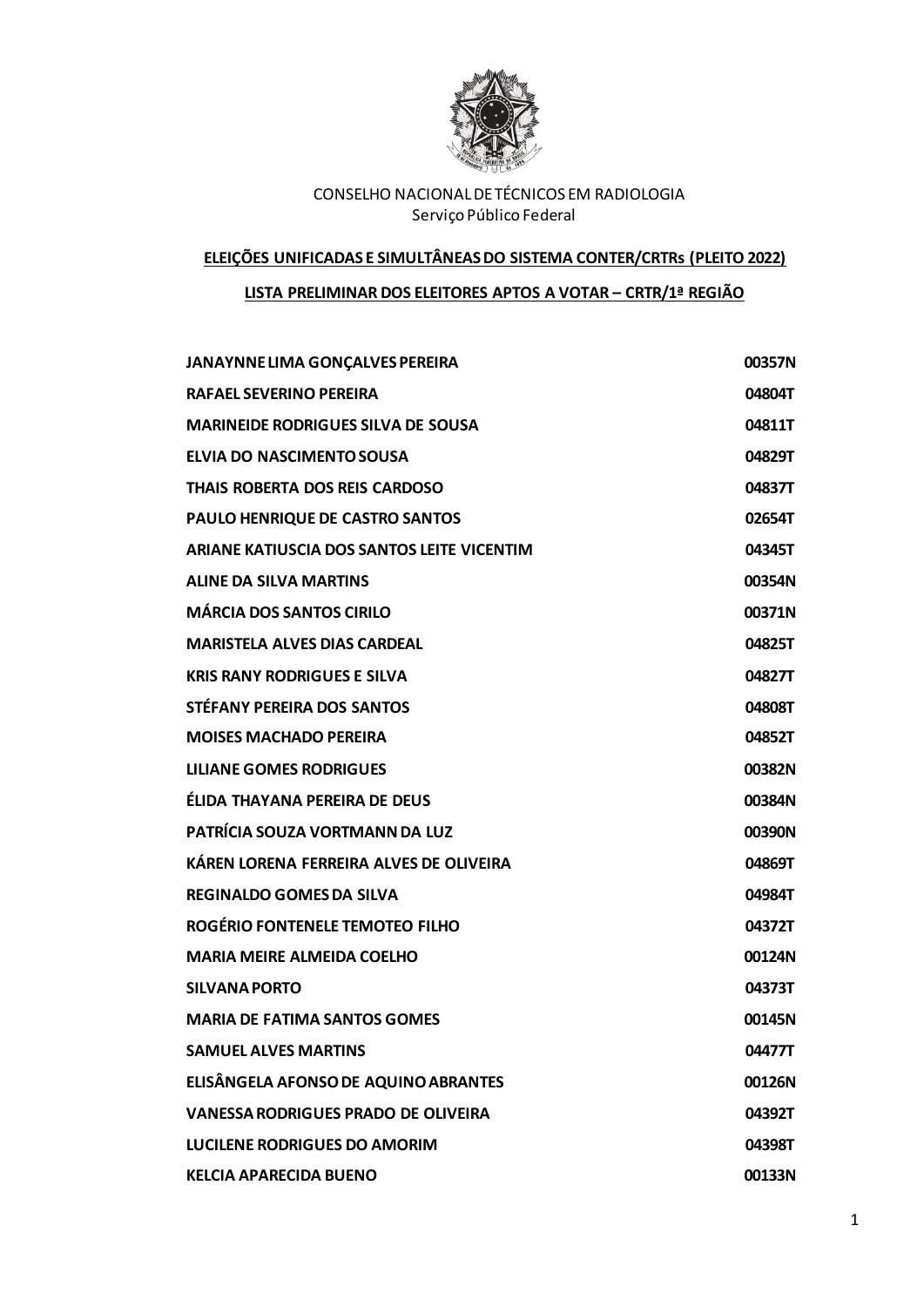

| <b>JOEL DE SOUZA FERREIRA NETO</b>         | 00022N |
|--------------------------------------------|--------|
| <b>FLAVIA DE OLIVEIRA MARTINS DUARTE</b>   | 04416T |
| <b>DAIANA JENIFER BRUXEL</b>               | 04419T |
| <b>FRANCISCO MARCIO VIEIRA DE SOUSA</b>    | 04441T |
| ANDERSON JÚNEO SANTOS PEREIRA              | 02361T |
| WIVIANE FERREIRA DE SOUSA NASCIMENTO       | 04649T |
| LEONEL PIRES RODRIGUES DELMONDES           | 04446T |
| <b>JACQUELINE RODRIGUES VIEIRA</b>         | 04447T |
| <b>RAFAEL DE SOUZA FARIAS</b>              | 04451T |
| <b>MARLENE MORAES DA SILVA</b>             | 04456T |
| CARINA APARECIDA DE ABREU OLIVEIRA         | 00140N |
| <b>ANÁLIA JOSÉ MARTINS</b>                 | 04494T |
| <b>ANGELA MARQUES EGEA</b>                 | 00157N |
| <b>JOSÉ WANDERLEY MONTEIRO</b>             | 00002T |
| <b>DANIELLE DOS SANTOS GONÇALVES</b>       | 04500T |
| DAVID GOMES CORDEIRO DE SOUZA              | 04530T |
| <b>HENRIQUE BATISTA DE ASSIS</b>           | 04655T |
| <b>CLAUBER RIBEIRO DE FARIA</b>            | 00005N |
| <b>GERALDA LUIZ DA SILVA FONSECA</b>       | 00005T |
| <b>MARIA AUXILIADORA GOMES DE OLIVEIRA</b> | 04466T |
| <b>VALDECI DA SILVA DIAS</b>               | 00010N |
| <b>ALEX MOREIRA DE JESUS</b>               | 00148N |
| <b>CRISTINA COSTA SOUSA</b>                | 00174N |
| DANIELA CAIEL RIBEIRO DA SILVA             | 04569T |
| <b>GERCINA DAS NEVES BRAGA</b>             | 05012T |
| <b>THAYS LIMA AMORIM</b>                   | 05070T |
| <b>MANOEL DOMINGOS SANTOS LIMA</b>         | 00501N |
| <b>ALEX OLIVEIRA DA CRUZ</b>               | 04577T |
| <b>MARINÉLIA DE SENE CORADO</b>            | 04592T |
| PATRICIA CARDOSO SANTOS PASSOS ARAGÃO      | 00018N |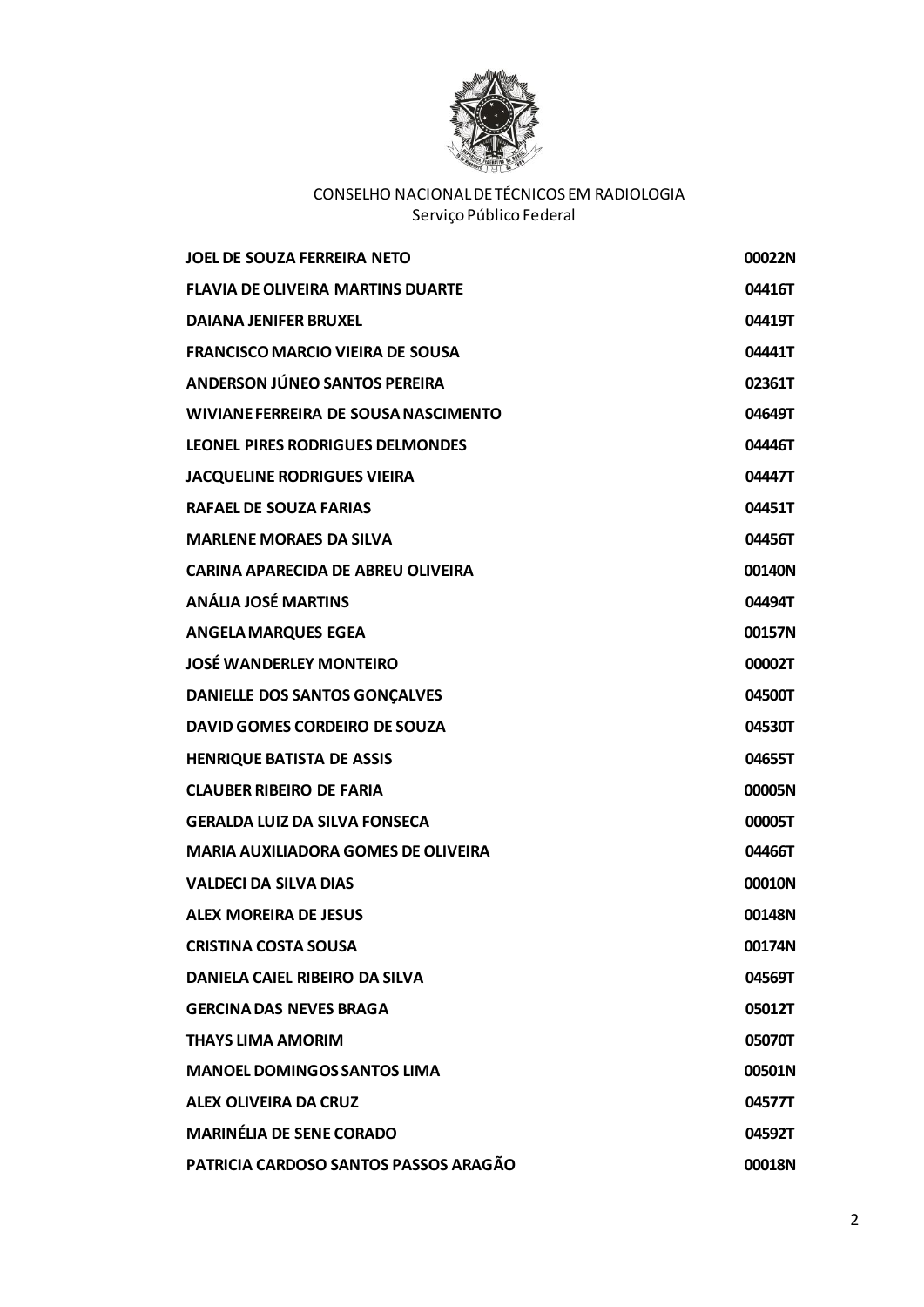

| JOÃO DAYVSON DOS SANTOS RODRIGUES           | 00019N |
|---------------------------------------------|--------|
| <b>RONAN RODRIGUES DOS REIS</b>             | 04884T |
| <b>ANDREA BARROS DE AGUIAR</b>              | 00406N |
| LUIS FELIPE SALLES PEREIRA                  | 04916T |
| <b>ANTONIO MARCOS DE ARAUJO SOUSA</b>       | 04912T |
| <b>DAIANE DE MACÊDO LACERDA</b>             | 04913T |
| <b>RAYANE PINHO DO NASCIMENTO</b>           | 00415N |
| <b>CLAILSON DA SILVA GONÇALVES DA CUNHA</b> | 04667T |
| <b>ADRIANA DOS SANTOS PEREIRA</b>           | 04963T |
| <b>JESSICA FERREIRA MARTINS</b>             | 00450N |
| <b>JOSETE FONSECA DE MELO</b>               | 04975T |
| <b>LUCIENE MARIA DO PRADO</b>               | 00029N |
| <b>PRISCILA RODRIGUES XAVIER</b>            | 00527N |
| <b>IZABELA JERUSA DA SILVA MAIA</b>         | 05129T |
| <b>MAURO VINICIUS MACHADO CHICARINO</b>     | 05133T |
| <b>BRUNA SILVA RODRIGUES</b>                | 05283T |
| ALEX JUNIOR DA SILVA CINTRA                 | 00647N |
| <b>JOÃO BATISTA DA SILVA SOUZA</b>          | 04920T |
| <b>ANDERSON TEIXEIRA MARTINS PEREIRA</b>    | 04928T |
| DÉBORA VIEIRA SILVA ALVES                   | 00423N |
| <b>GARDÊNIA OLIVEIRA DOS SANTOS</b>         | 00425N |
| <b>MARIVAN BASTOS MONTEIRO</b>              | 04989T |
| <b>GILVAN LOPES DOS SANTOS</b>              | 00060N |
| <b>DAIANE BARRENSE RIBEIRO</b>              | 00062N |
| <b>VÂNIA MARQUES DE OLIVEIRA</b>            | 04605T |
| <b>JESSIANO PINHO PRADO</b>                 | 04618T |
| <b>ISAIAS VICENTE DE SOUSA</b>              | 04621T |
| POLIANE LÚCIA RIBEIRO                       | 04622T |
| <b>DAIANE ALVES MACÊDO</b>                  | 04626T |
| <b>MILENA SOUZA DE LIMA</b>                 | 04712T |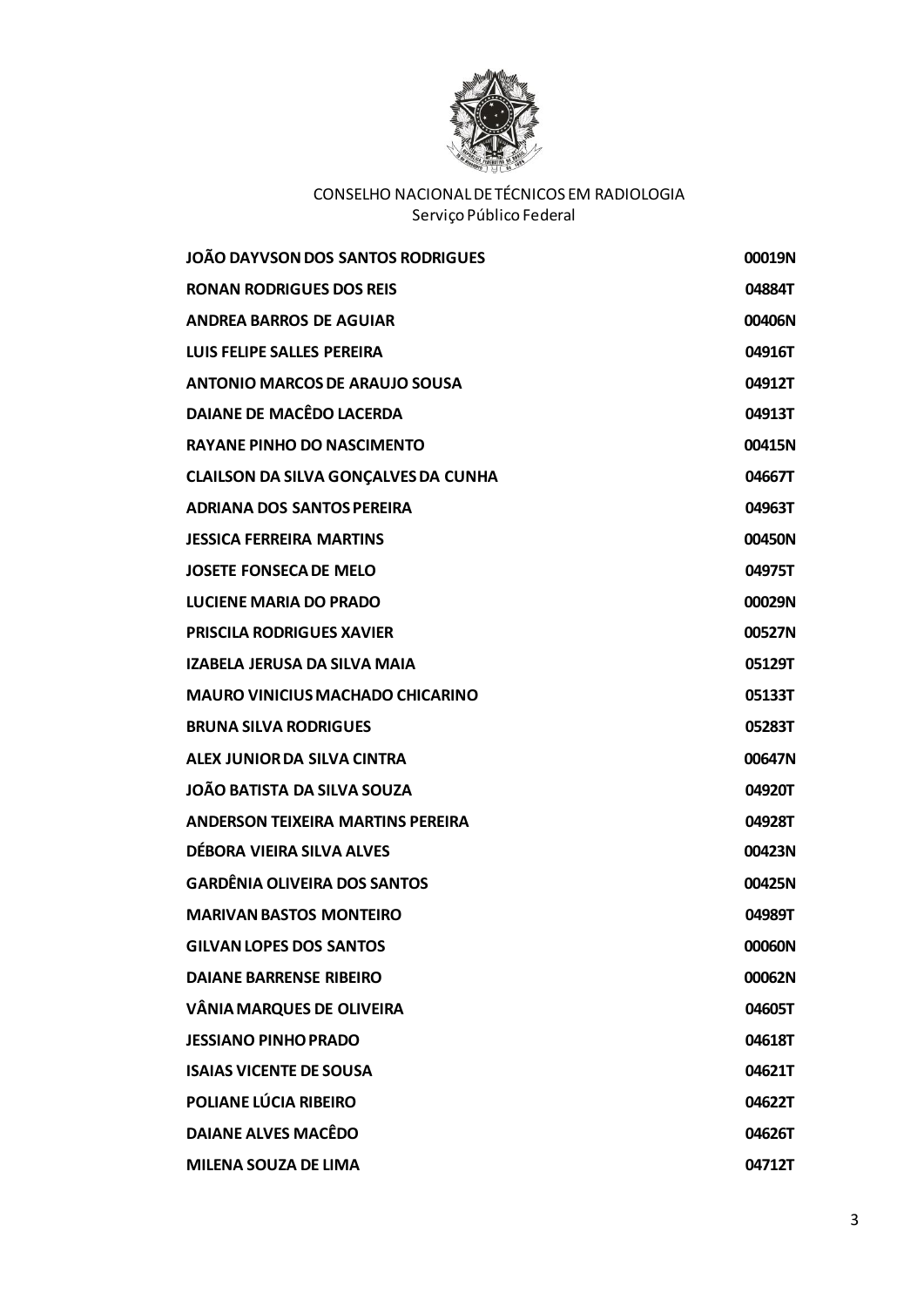

| <b>EUGÊNIA DE OLIVEIRA SILVA</b>         | 04729T        |
|------------------------------------------|---------------|
| <b>KAREN CRISTINA MOTA DO NASCIMENTO</b> | 00336N        |
| <b>ANA NUNES DAMACENA</b>                | 04747T        |
| <b>NELITON DA ASSUNÇÃO TELES</b>         | 00093N        |
| <b>WARLEY CRISTIAN DA SILVA DA GAMA</b>  | 04468T        |
| <b>TARCÍSIO PEREIRA BARROS GOMES</b>     | 04991T        |
| <b>MARIA DAS GRAÇAS TAVARES FREIRE</b>   | 00130T        |
| <b>ELIANE SOUZA DA SILVA</b>             | 04399T        |
| JOZIANE TEIXEIRA DOS SANTOS OLIVEIRA     | 04343T        |
| <b>ANDRÉ LUIS MARTINS AVELAR</b>         | 00123N        |
| <b>KÁTIA MARIA ALVES APRIGIO</b>         | 04361T        |
| <b>LIDIANE CABRAL DA SILVA</b>           | 04950T        |
| <b>CAMILA DE CARVALHO TRINDADE</b>       | 00440N        |
| <b>JIRLAIDE DE SOUZA OLIVEIRA</b>        | 04524T        |
| <b>ELIETE SAMPAIO NASCIMENTO</b>         | 05017T        |
| <b>RAYANE DOS SANTOS PINTO</b>           | 05022T        |
| <b>JULYANA OLIVEIRA DA FONSECA</b>       | 00479N        |
| <b>MARILENE SILVA CAVALCANTE</b>         | 00183A        |
| <b>MARLENE ENOKI IWAKIRI</b>             | 00486N        |
| <b>ALEXANDRE RODRIGUES DE ARAUJO</b>     | 05038T        |
| <b>SAMARI MARIA GUIMARÃES</b>            | 05040T        |
| <b>VANESSA LOPES MARÇAL FELIPE</b>       | 05086T        |
| <b>WILMAR PEREIRA GOMES</b>              | 00201T        |
| <b>GEAN LUCAS BARBOSA</b>                | 00507N        |
| <b>ILDETE VELOSO DA SILVA</b>            | 00509N        |
| <b>JACKELINE OLIVEIRA NUNES DE SOUZA</b> | 05103T        |
| ELIANA SANT'ANA DE MORAIS MARTINS        | <b>00515N</b> |
| JEFFERSON FONSECA CORREIA DA SILVA       | 00521N        |
| <b>VALDIRENE BISPO DA SILVA</b>          | 04422T        |
| <b>LEONICE MARIA GEISEL</b>              | 04423T        |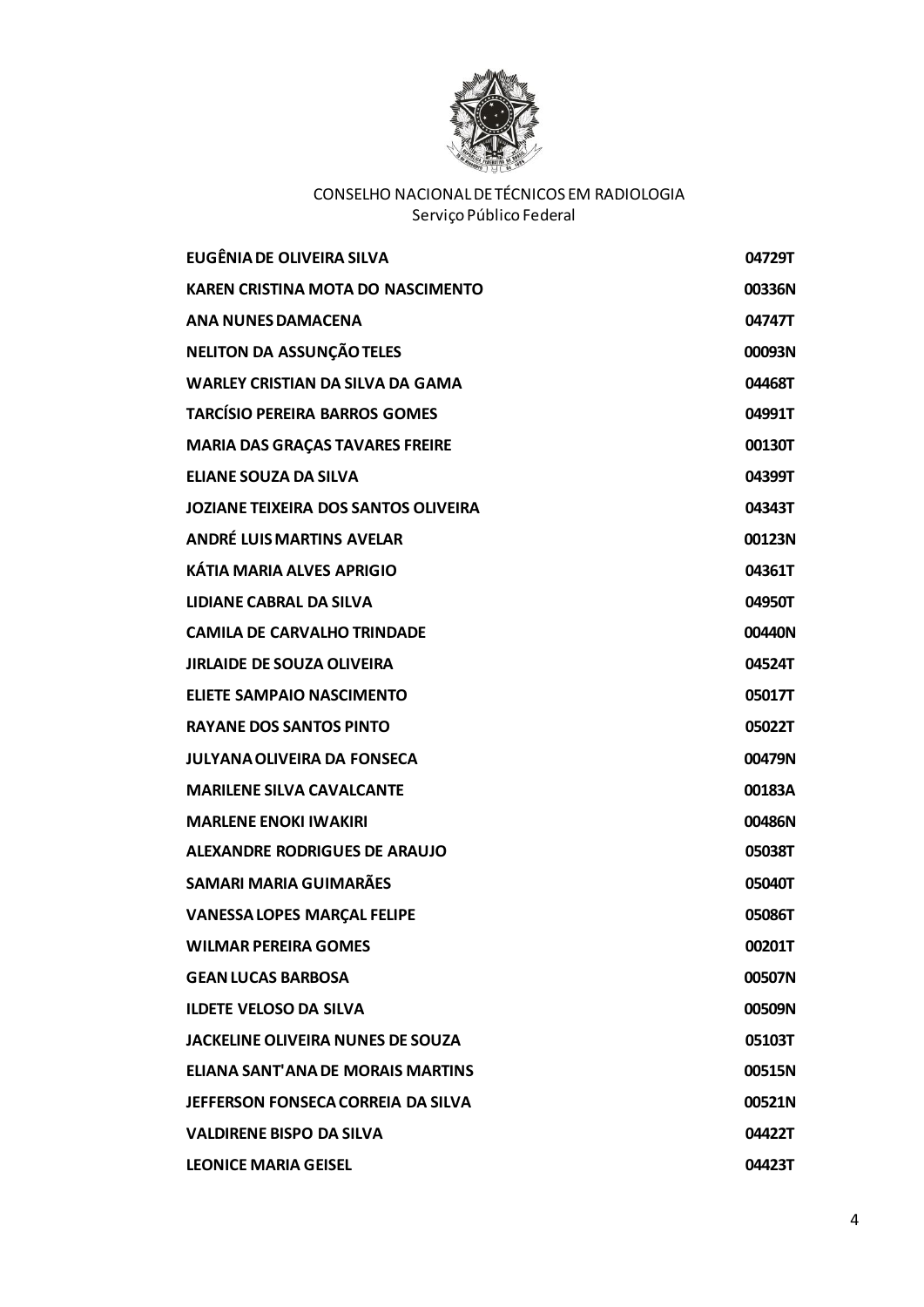

| <b>JOSÉ ANTONIO PEREIRA LIMA</b>               | 05118T |
|------------------------------------------------|--------|
| HELCIA KARINE MARQUES LOURENÇO AGUIAR          | 04411T |
| <b>RAIMUNDA DE SOUSA NUNES</b>                 | 00325T |
| <b>LUCIENE FREIRE DA CRUZ</b>                  | 04540T |
| JEFFERSON CORDEIRO DA SILVA                    | 00175N |
| MÔNICA DA SILVA SOUZA                          | 04442T |
| <b>GILVAN DIAS DE CARVALHO</b>                 | 00401A |
| KARINA APARECIDA DOS REIS FERREIRA             | 04426T |
| <b>JOSÉ FERNANDES DE SOUZA</b>                 | 00641T |
| ELAINE DE OLIVEIRA CAVALCANTE BORGES CIRQUEIRA | 00147N |
| <b>JOÃO KENNEDY RODRIGUES</b>                  | 00817T |
| ÊNIO ROBERTO ALVES DE ARAUJO                   | 00819T |
| <b>FRANCINÉIA PEREIRA BORGES</b>               | 04439T |
| THIAGO DA SILVA MENDONÇA                       | 04487T |
| <b>CLAUDIO RONAN DOS REIS</b>                  | 00962T |
| <b>SHEYLLA DE ARAUJO BRAGA GARONCE</b>         | 04526T |
| <b>JADÍLTON DA SILVA FERREIRA</b>              | 01034T |
| <b>MARIA DAS VITORIAS DANTAS SANTOS</b>        | 00161N |
| <b>JOÃO BOSCO BARBOSA</b>                      | 01055T |
| <b>EREDI DA CRUZ BARBOSA</b>                   | 01074T |
| <b>IVANIA ALMEIDA FEITOSA</b>                  | 01098T |
| <b>CLÁUDIO MÁRCIO LACERDA ALMEIDA</b>          | 01101T |
| <b>MARIA APARECIDA DE OLIVEIRA</b>             | 01126T |
| <b>IGOR SADZEVICIUS</b>                        | 01146T |
| <b>ERICK CIRQUEIRA FLORESTA</b>                | 04548T |
| ANA D'AVILA MACÊDO DE SOUSA JESUS              | 04545T |
| <b>NEILA GOMES MARQUES</b>                     | 01154T |
| HELIO MARCOS MACHADO ARAGÃO                    | 01157T |
| <b>ONEIDA ALVES DE FATIMA PEIXOTO</b>          | 01161T |
| <b>FABIANO DA SILVA SARAIVA</b>                | 00185N |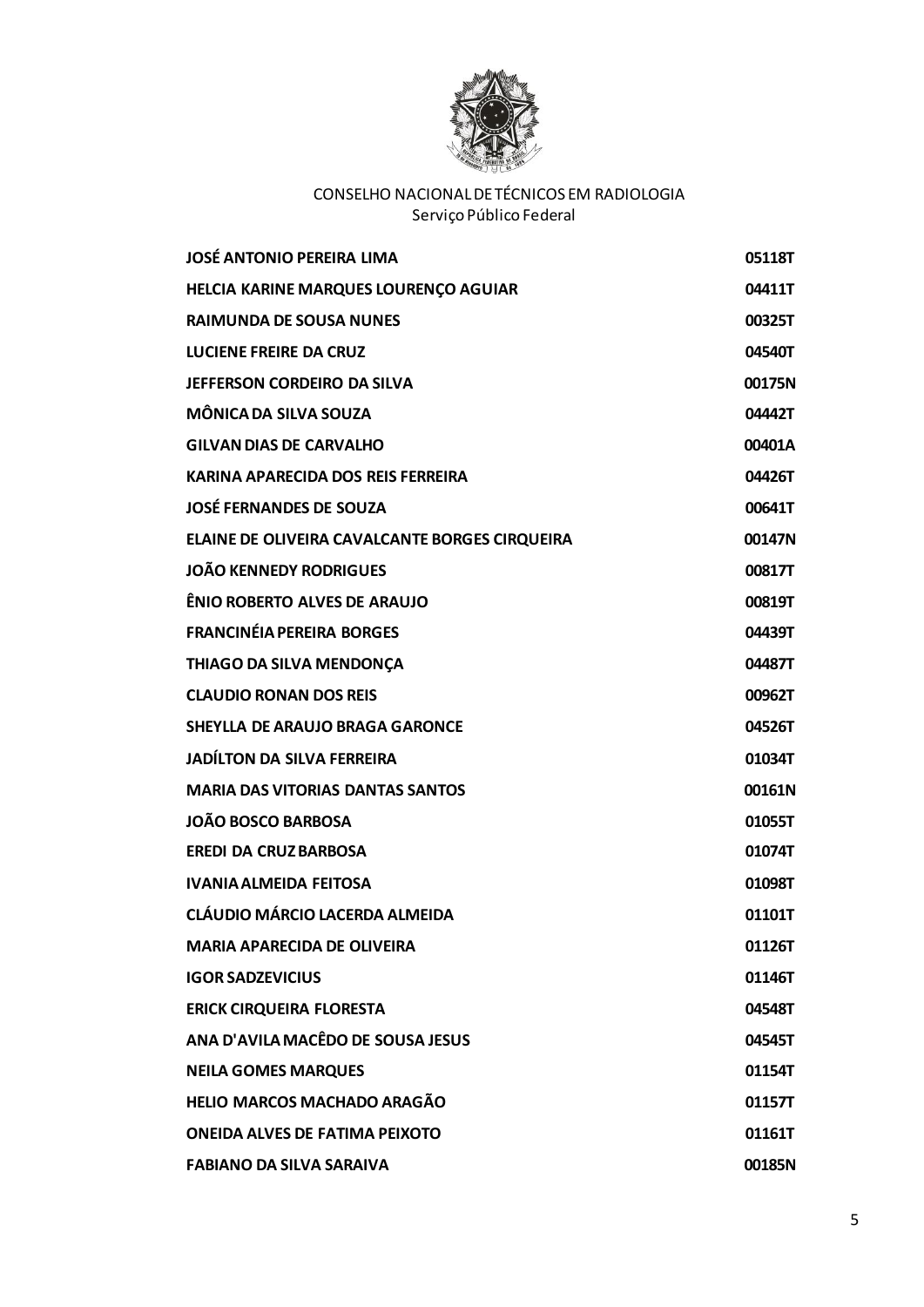

| <b>CLENIO FERREIRA ROSA</b>                 | 01172T |
|---------------------------------------------|--------|
| DAYANE BUENO DA SILVA MARQUES               | 04534T |
| <b>DIVAIR MACEDO DA COSTA</b>               | 01201T |
| <b>HERBERT ZAGUI FALCÃO</b>                 | 01202T |
| SELMA LIMA OLIVEIRA DE SOUZA                | 01203T |
| <b>ALEX BARBOSA PEREIRA</b>                 | 01215T |
| <b>ESMAEL KIYOSHI ITÓ</b>                   | 01217T |
| ALESSANDRO FRAGA AZEVEDO                    | 04533T |
| <b>JULIANA TAIS HAVRECHAK</b>               | 01247T |
| <b>DONIZETE GONÇALVES CANDIDO</b>           | 01278T |
| DIANA MARIA DE SOUSA MESQUITA               | 01281T |
| SHIRLEY MEDEIROS DE SANTANA                 | 01283T |
| <b>DEIBDY HENRIQUE PEREIRA</b>              | 00363N |
| <b>MARIA GERALDA RODRIGUES</b>              | 01298T |
| <b>GISELLI MOREIRA DA COSTA</b>             | 01302T |
| <b>WELLINGTON DA SILVA FERNANDES</b>        | 01303T |
| <b>GARDENIA DE FATIMA GONÇALVES MIRANDA</b> | 01315T |
| <b>KELLYANNY ALVES DA SILVA</b>             | 01342T |
| <b>PLINIO SILVA DE SOUSA</b>                | 01344T |
| <b>MIRIAN AUGUSTA CAIXETA</b>               | 01359T |
| <b>OG MARCELO CALAZANS</b>                  | 01360T |
| DANIELLA CRISTINA DE ARAUJO PAIXÃO MAIA     | 04550T |
| <b>ROGERIO DE MACEDO E SILVA</b>            | 01377T |
| <b>LUCILENE DE PAULA PIERRE</b>             | 01389T |
| <b>MARLI MURARA</b>                         | 01398T |
| <b>NEUZA ALVES FERREIRA</b>                 | 01399T |
| <b>OSVALDO RIBEIRO DA SILVA</b>             | 01401T |
| <b>JOSELIA FÁTIMA MARQUES ALVES</b>         | 01416T |
| <b>LUIS CARLOS SILVA SOUSA</b>              | 01417T |
| <b>RODRIGO CORADO DE BRITO</b>              | 00162N |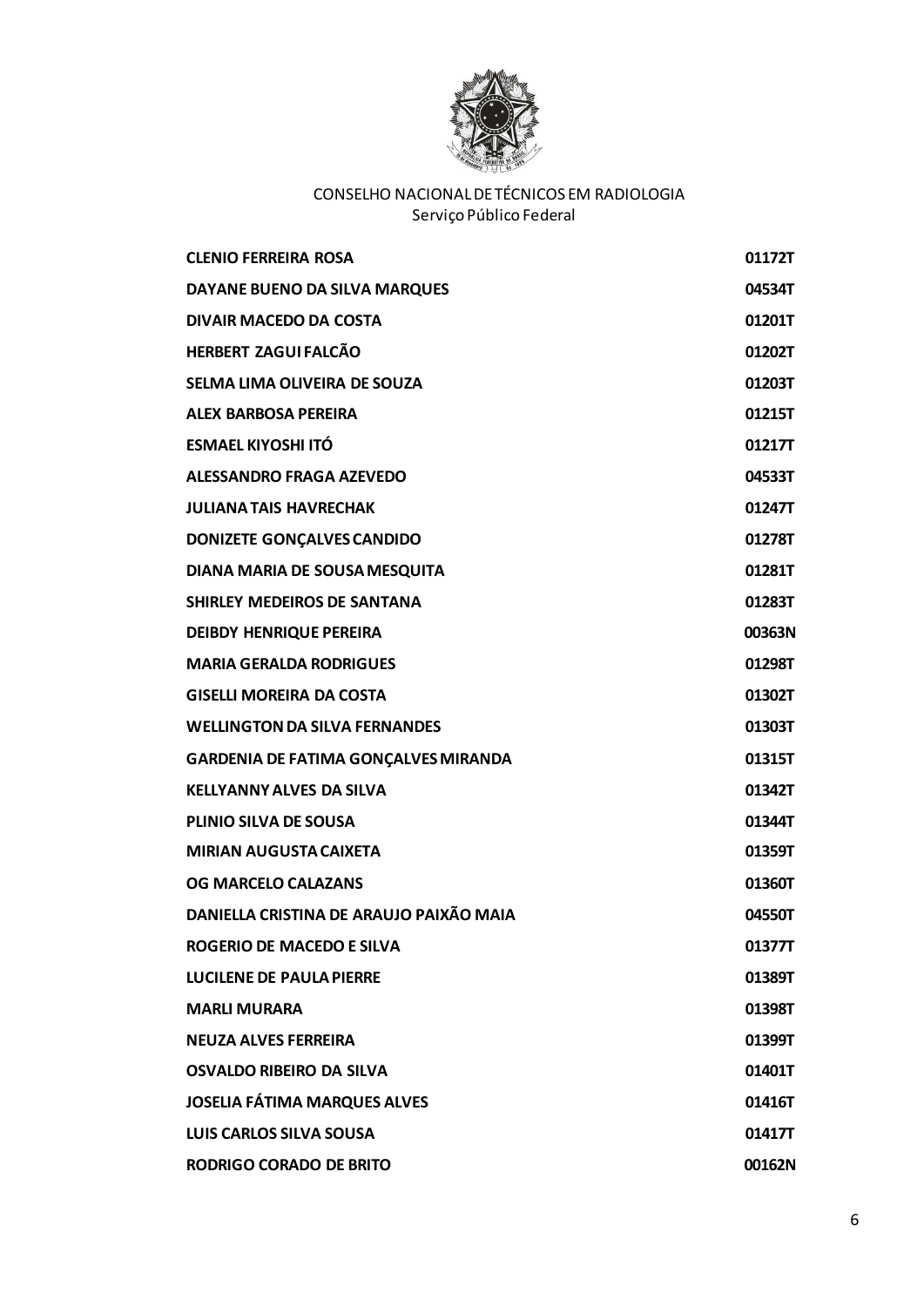

| SALVADOR ABREU DE SÁ                  | 00204N |
|---------------------------------------|--------|
| <b>VANILDA MATEUS DE FREITAS</b>      | 01426T |
| <b>MARLENE MARQUES DE ALMEIDA</b>     | 04639T |
| <b>CARLOS ALBERTO SILVA FREITAS</b>   | 01446T |
| <b>VINICIUS CARDOSO SENA</b>          | 04587T |
| ELISÂNGELA OLIVEIRA FERREIRA ALVES    | 04489T |
| DELIANE PORTO DA SILVEIRA DOS SANTOS  | 01512T |
| <b>THAISMARA ARAUJO SILVA</b>         | 01517T |
| <b>LEONARDO PEREIRA DOS SANTOS</b>    | 03074T |
| <b>MARIA IMACULADA ALVES COSTA</b>    | 01527T |
| <b>CARLOS HENRIQUE DE ABDON</b>       | 01811T |
| <b>CHARLENE DOS SANTOS BOSE</b>       | 01812T |
| <b>ANDERSON LOPES DE LIMA</b>         | 01541T |
| <b>MARA LUCIA BOHM DUARTE</b>         | 01542T |
| <b>NILDA MARIA FERREIRA</b>           | 01544T |
| <b>ERIKA ANDRADE PIRES</b>            | 04484T |
| LUCELÂNDIA MARCELINO DA SILVA         | 01556T |
| <b>ROSICLEI RADEL</b>                 | 01557T |
| <b>CLEIDE DOURADO DOS SANTOS</b>      | 01910T |
| LUIZ CARLOS DE JESUS SANTOS           | 01581T |
| <b>IVANA DE JESUS DA SILVA</b>        | 01598T |
| LUCIVÂNIA NATALI LUCAS DA SILVA       | 01599T |
| <b>GUIOMAR ROCHA VERAS RIBEIRO</b>    | 01610T |
| ANA LÚCIA BORGES SILVEIRA             | 01612T |
| <b>NAJARA RAYANE SOUZA DO VALE</b>    | 04322T |
| <b>FRANCISCO DE ASSIS COSTA</b>       | 01627T |
| <b>FERNANDO OLIVEIRA DOS SANTOS</b>   | 01629T |
| <b>JOSÉ CLÁUDIO RODRIGUES MOREIRA</b> | 04602T |
| <b>JUSCELINA LOPES MOTA</b>           | 01654T |
| LEANDRO PEDRO DE BRITO FILHO          | 01667T |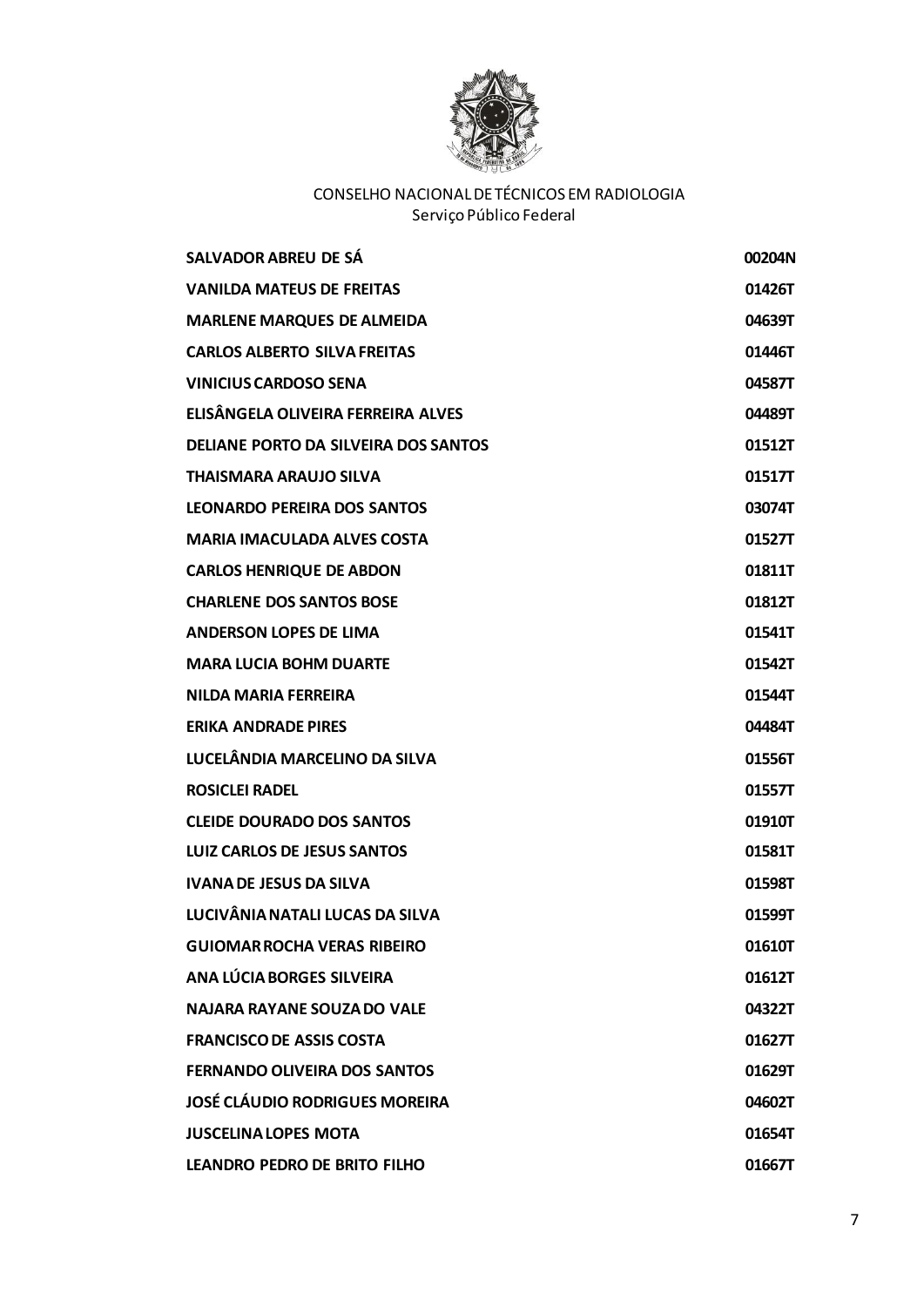

| <b>CLEUZA MARIA MARTINS DE SOUZA</b>       | 01685T |
|--------------------------------------------|--------|
| <b>ELVES DE ARIMATÉIA GOMES</b>            | 00179N |
| <b>DANIELE ALVES ARAUJO</b>                | 04595T |
| <b>DÁLIO RORES PIAU GUIMARÃES</b>          | 01711T |
| <b>JOSÉ BERNARDINO DE FREITAS</b>          | 01722T |
| <b>MAURILIO DE PAULA CUNHA</b>             | 01724T |
| ANDREA CHRISOSTOMO FERREIRA DA SILVA       | 01726T |
| <b>FLÁVIO NOGUEIRA DE ALBUQUERQUE</b>      | 01727T |
| <b>PAULO DOS SANTOS BORGES</b>             | 01730T |
| <b>JORDANO DOMINGOS GONÇALVES</b>          | 04659T |
| <b>CÁSSIO FERNANDES DA SILVA CRUZ</b>      | 01765T |
| <b>ALEX SOARES DE PAULO</b>                | 01769T |
| <b>OLINDA RODRIGUES DOS SANTOS</b>         | 04259T |
| <b>MARIA CRISTINA SOARES OLIVEIRA</b>      | 01808T |
| <b>PATRICIA NUNES CARVALHO</b>             | 01809T |
| <b>CAMILA ALVES CASTELO BRANCO RIBEIRO</b> | 04523T |
| <b>MARIA CRISTINA ALVES DE QUEIROZ</b>     | 02398T |
| <b>DEISE ALVES DE SOUZA</b>                | 01824T |
| <b>GEYZA FRANCIELLE DOS REIS</b>           | 01835T |
| <b>FERNANDA CARDOSO GOIS SANTOS</b>        | 01838T |
| <b>ANDRÉIA MEDEIROS RODRIGUES</b>          | 01840T |
| <b>AMILTON MESQUITA DE MOURA</b>           | 01846T |
| <b>FRANCISCO ELTON LOPES PEREIRA</b>       | 01848T |
| <b>LUCIENE SOUZA BRITO</b>                 | 01849T |
| EDIVÂNIA BENICIO DA SILVA                  | 04151T |
| <b>EVALDO ANTÔNIO DA CRUZ</b>              | 01862T |
| <b>CLAUDENILCE QUADROS FERRAZ OLIVEIRA</b> | 04192T |
| ROMÉRIO DA TRINDADE SILVA                  | 04193T |
| <b>GUTEMBERG GUEDES BALBINO</b>            | 01878T |
| <b>VANESSA DE OLIVEIRA QBAR</b>            | 04357T |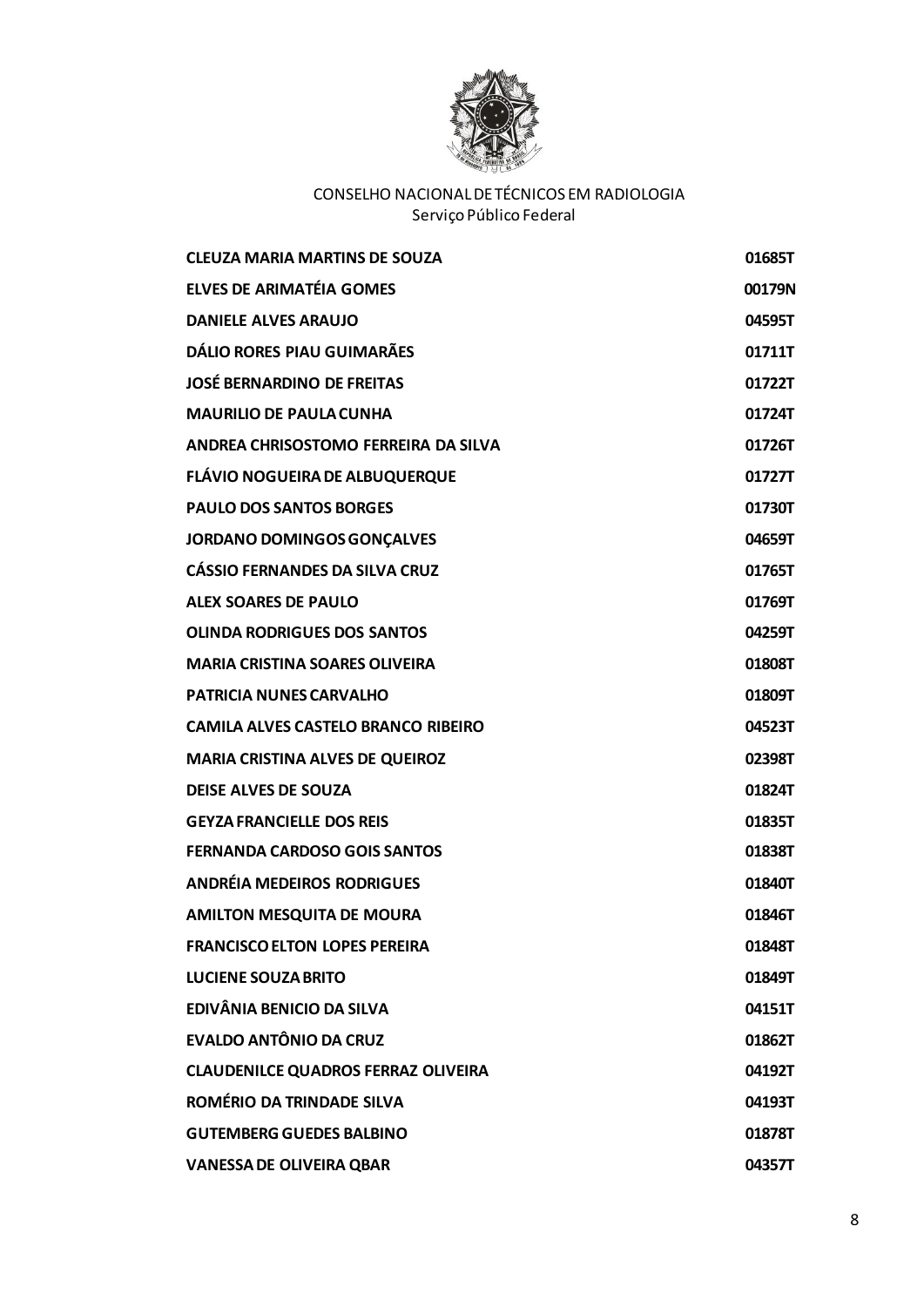

| <b>JACKELINE TATIANE SOUSA DIAS</b>        | 00122N |
|--------------------------------------------|--------|
| <b>HERNANE GUIDES DE AVELAR</b>            | 01891T |
| EDILMA WANUZA RIBEIRO DE BARROS            | 01913T |
| OSVALDO FRANKLIN ROSA DE SOUZA             | 01927T |
| <b>MARIA DE JESUS LINHARES OLIVEIRA</b>    | 01930T |
| <b>ANDRÉ LUIS CASTRO SANTOS</b>            | 01941T |
| <b>JANDERSON GUSMÃO SILVA</b>              | 00214N |
| <b>IVANEIDE DA COSTA MACIEL</b>            | 01970T |
| <b>QUELEN BORGES DE CARVALHO</b>           | 01986T |
| <b>FABRICIO DE OLIVEIRA SOUZA</b>          | 01988T |
| <b>MIRABIA DA SILVA SANTOS</b>             | 04262T |
| <b>JOUSSIER DOS SANTOS GOMES</b>           | 02011T |
| RONE CLEITON PEREIRA DE SOUZA              | 02015T |
| <b>ENISON JOSE PINHEIRO</b>                | 00218N |
| <b>ALISON BRUNO DOS REIS SOARES</b>        | 04557T |
| <b>HEDEN RIBEIRO MAGIONI</b>               | 02041T |
| <b>LUSINETE DE MELO SOUSA</b>              | 01577T |
| <b>EDER AUGUSTO TIAGO</b>                  | 01578T |
| <b>CARLOS ANDRÉ VALERIANO TEIXEIRA</b>     | 02088T |
| <b>MAURA DA SILVA RAMOS</b>                | 01579T |
| ROSANA SILVA CEZÁRIO                       | 02109T |
| <b>FÁBIO COSTA PEREIRA</b>                 | 02111T |
| <b>ANDRÉ CAMPOS DA SILVA</b>               | 02124T |
| <b>SILVESTRE FERNANDES GOBBI</b>           | 02132T |
| <b>ANTONIO PEREIRA FILHO</b>               | 02134T |
| RAQUEL CRISTINA SILVA MESQUITA             | 00207N |
| <b>GLAUCIA SILVA NOGUEIRA</b>              | 02145T |
| <b>LILIAN ROSE NUNES GUIMARÃES</b>         | 02151T |
| <b>FRANCINALDO FERREIRA DE SENA SANTOS</b> | 04710T |
| <b>FÁBIO MARQUES RODRIGUES</b>             | 02160T |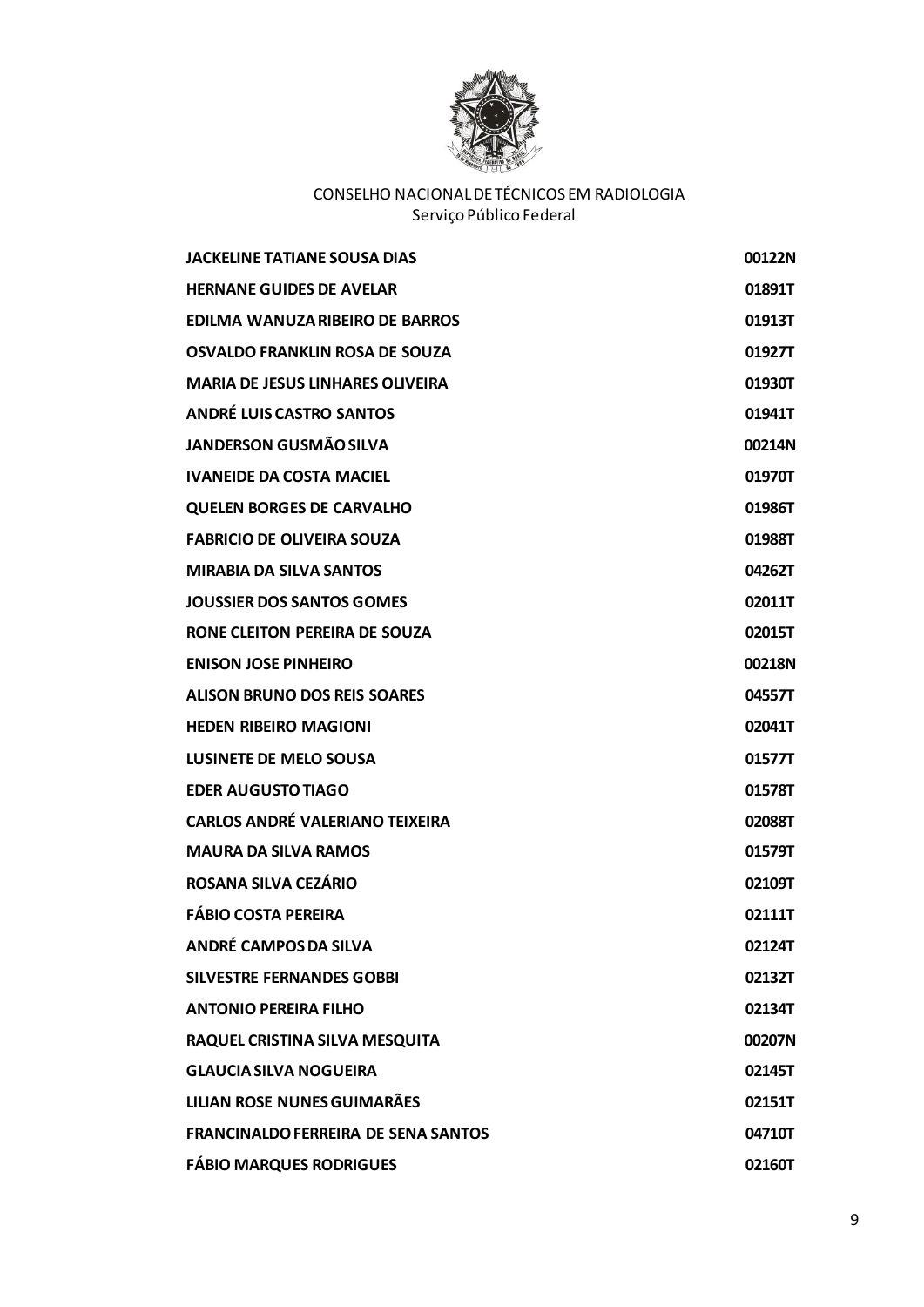

| ROSENIR SOLANGE MONTENEGRO DE COUTO                | 02161T |
|----------------------------------------------------|--------|
| <b>RAQUEL FERREIRA GARCIA</b>                      | 02179T |
| <b>KELLY CRISTINA PEREIRA</b>                      | 02187T |
| <b>JACKELYNE DA SILVA DANTAS</b>                   | 02889T |
| ROGÉRIO DE OLIVEIRA FRANÇA                         | 02890T |
| <b>CÉLIO DE MORAIS SOUZA</b>                       | 02201T |
| <b>BRUNO GUIMARÃES DE SOUSA OLIVEIRA</b>           | 02202T |
| <b>MAGNO PAIVA SALES</b>                           | 02216T |
| <b>ERALDO JORGE DE PAULA</b>                       | 02232T |
| MÁRCIA SHEYLHA DE AZEVEDO SANTOS PEDROSA           | 02248T |
| <b>DAVID NEVES DIB</b>                             | 02278T |
| <b>ADENIZ BEZERRA SANTANA</b>                      | 02290T |
| <b>VIVALDO MARINHO DA SILVA</b>                    | 01879T |
| ALEXANDRE RODRIGUES BERNARDINO                     | 02344T |
| <b>MICHELE ALMEIDA DE JESUS</b>                    | 02348T |
| <b>FLAMARION COSTA E SILVA</b>                     | 02349T |
| LUCELIA RIBEIRO ROSA GALVÃO                        | 02354T |
| ANTONIO BRENO DO ESPIRITO SANTO ALBUQUERQUE        | 04615T |
| LEILA MESQUITA MENEZES DO ESPIRITO SANTO           | 01884T |
| <b>ANTULIO FERREIRA DA SILVA</b>                   | 01885T |
| <b>CALINA GUEDES DE OLIVEIRA</b>                   | 02366T |
| <b>FABIO VIANA DE ARAUJO</b>                       | 02367T |
| <b>ESSEN RUFINO PEREIRA</b>                        | 02368T |
| <b>MARIA APARECIDA CARDOSO RIBEIRO TEIXEIRENSE</b> | 02375T |
| <b>VALDIER RIBEIRO SANTOS NETO</b>                 | 02380T |
| <b>LEONARDO MAMEDE SOUSA</b>                       | 02383T |
| NILSON MANOEL GREGORIO                             | 02391T |
| <b>JOBSON CASTRO DOS SANTOS</b>                    | 02395T |
| <b>CLAUDIO RODRIGUES DA SILVA</b>                  | 02409T |
| <b>JACKSON SOUZA FARIAS</b>                        | 00199N |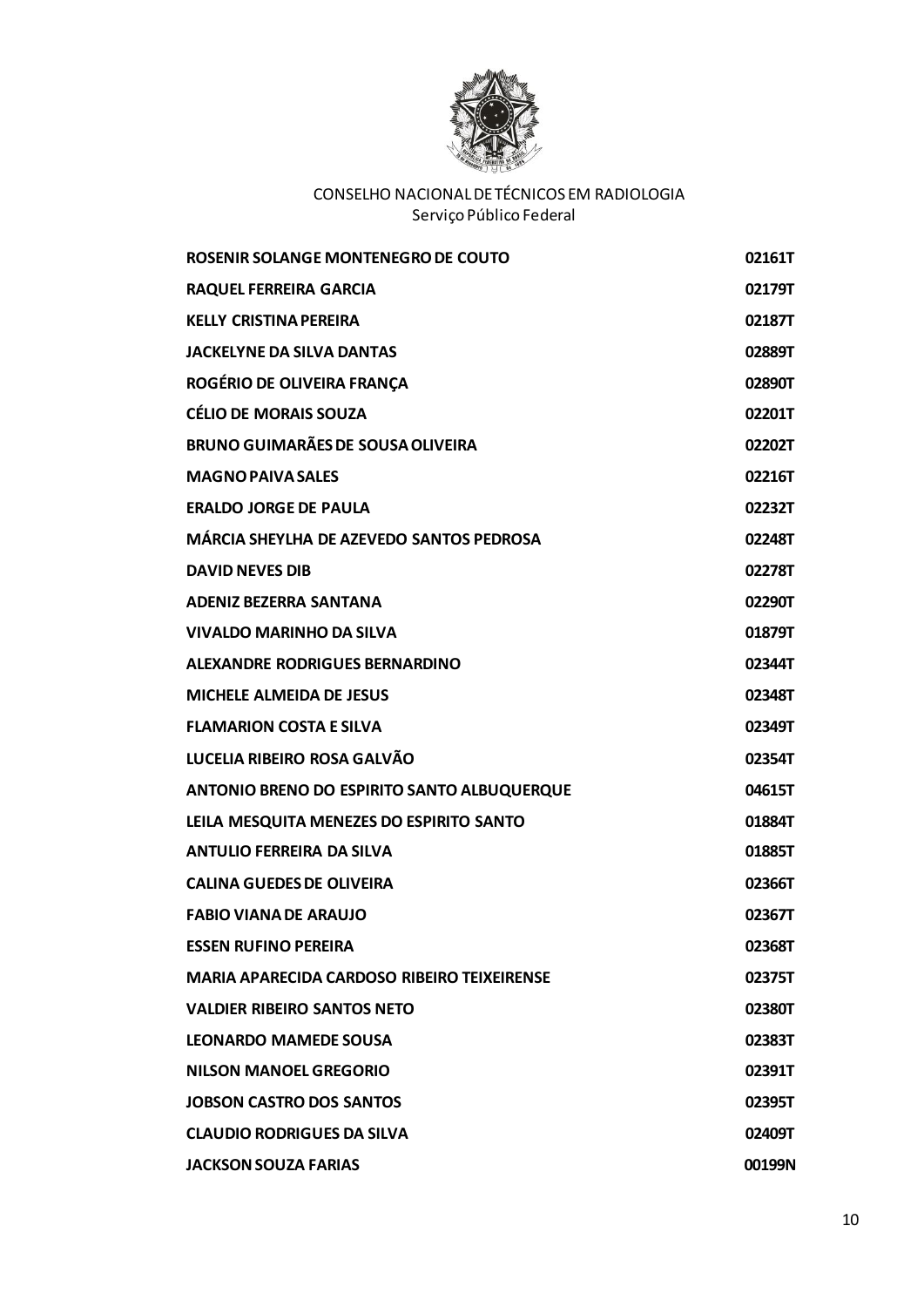

| SIMONE DE MORAES BEZERRA CASTRO       | 02435T |
|---------------------------------------|--------|
| <b>ELAINE DOS SANTOS FREITAS</b>      | 02436T |
| ANA MARIA RESENDE DA COSTA            | 02449T |
| <b>ROSILEIDE DOS SANTOS BARBOSA</b>   | 02450T |
| <b>ROMÃO FROTA ARRUDA</b>             | 02451T |
| EDUARDO HENRIQUE DA SILVA OLIVEIRA    | 02466T |
| <b>EDUARDO FERNANDO SANTOS</b>        | 02496T |
| <b>CAMILLA DA SILVA SALES GOULART</b> | 04686T |
| <b>IVETE FRANCISCA DE FREITAS</b>     | 02511T |
| <b>LEONARDO BORGES MACHADO</b>        | 02537T |
| NATANAEL RICARDO DE ARAUJO SILVA      | 04283T |
| PAULO HENRIQUE BRITO DE SOUSA         | 02404T |
| SIMONE ALVES DE JESUS PETROCELI       | 02412T |
| <b>RENATA DE SOUSA ROCHA</b>          | 02568T |
| <b>IRENILDA ABREU DE SOUSA</b>        | 02578T |
| <b>SANDRA PEREIRA GOMES</b>           | 02591T |
| <b>ROSA HELENA VIANA</b>              | 02508T |
| <b>LUCILENE GOMES ROSA SOARES</b>     | 02619T |
| PEDRO LUSTOSA DE OLIVEIRA             | 04981T |
| <b>CLARICE GONÇALVES ARAUJO</b>       | 04983T |
| APARECIDA ALVES DE SANTANA FREITAS    | 02647T |
| <b>CLÁUDIA TORRES SAMPAIO</b>         | 02649T |
| <b>JOISILLANE CARVALHO MARTINS</b>    | 04325T |
| <b>ROSIMEIRE SILVA DA TRINDADE</b>    | 02673T |
| <b>JAMERSON CÉSAR BARROS LACERDA</b>  | 01968T |
| <b>JARDEL SILVA BARBOSA</b>           | 02688T |
| <b>JOELMA DA SILVA COSTA</b>          | 02693T |
| <b>ZILDA BARBOSA DOS SANTOS ALVES</b> | 02698T |
| <b>ROSA DE OLIVEIRA</b>               | 02727T |
| <b>FRANCISCO CALDEIRA RODRIGUES</b>   | 02743T |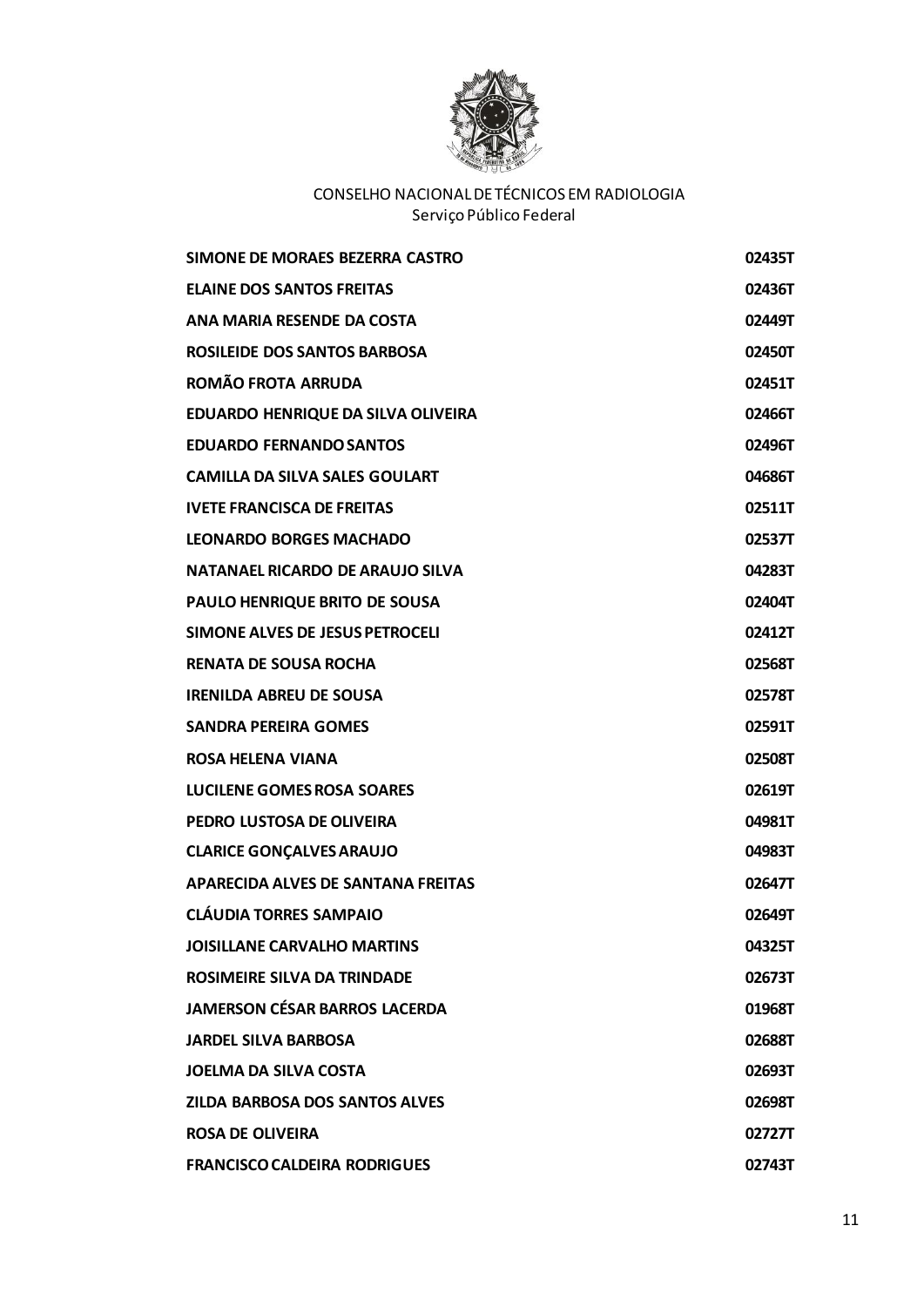

| ANA MARIA ALVES DA SILVA                | 02746T |
|-----------------------------------------|--------|
| <b>JANINE BISPO LIMA</b>                | 02754T |
| <b>THAIS OLIVEIRA CARDOSO</b>           | 04252T |
| UVILANEIDE VIEIRA DE SOUZA              | 02771T |
| PEDRO HENRIQUE MACIEL MONTEIRO          | 05141T |
| <b>GUSTAVO MONTEIRO DE OLIVEIRA</b>     | 02788T |
| <b>MARIA DA GUIA DIAS DOS SANTOS</b>    | 04245T |
| <b>JULIANA DE SOUZA ESTEVES</b>         | 02802T |
| <b>ONILSON NERES DO NASCIMENTO</b>      | 02811T |
| SOLANGE ROSA CANGUÇU                    | 02830T |
| <b>JANAINA GONÇALVES CORREIA</b>        | 01341T |
| <b>RAFAEL BERNARDO FERREIRA</b>         | 04676T |
| <b>EUNICE DE JESUS ALVES ALMEIDA</b>    | 02866T |
| <b>RICARDO OMAR DE ARAUJO E SILVA</b>   | 02867T |
| <b>TÁSSIO LÍNDSON MENDES DOS SANTOS</b> | 02871T |
| <b>DIOGO PEREIRA DE SOUSA</b>           | 04695T |
| <b>FILIPE NASCIMENTO SANTOS CUNHA</b>   | 00516N |
| <b>HILAN CARLITO LIMA</b>               | 02894T |
| <b>FRANCIANE THUM</b>                   | 02906T |
| <b>ANGELA MARIA SILVEIRA</b>            | 02910T |
| <b>CARLOS HENRIQUE DE CASTRO SANTOS</b> | 02059T |
| <b>MARIA CAROLINA ALVES DE MOURA</b>    | 02931T |
| <b>MARCIA MACÊDO DE OLIVEIRA</b>        | 00528N |
| <b>JEANE ALBUQUERQUE DE MENEZES</b>     | 00526N |
| <b>JOÃO PAULO CUNHA TORRES</b>          | 02952T |
| ELAYNE CHRISTINA FERNANDES DA SILVA     | 02956T |
| <b>FABRICIO RICARDO DA SILVA</b>        | 02961T |
| <b>ALEXANDRE DIAS DOS SANTOS</b>        | 00368N |
| ANA WLADIA SOUZA RODRIGUES BUSSINGUER   | 02972T |
| <b>BISMARCK VIEIRA BARBOSA</b>          | 04946T |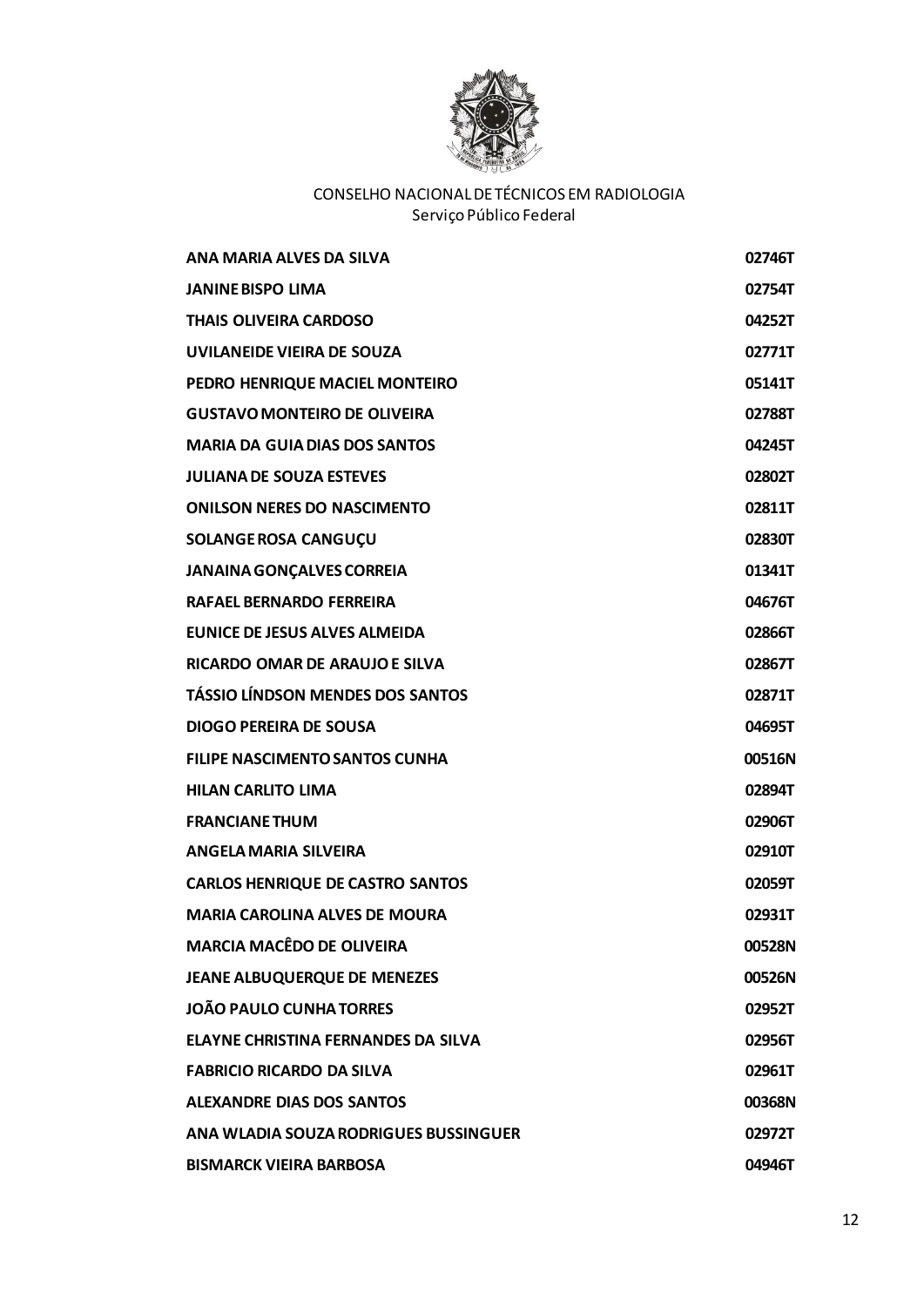

| <b>FLÁVIA LÚCIA DOS SANTOS</b>               | 03010T |
|----------------------------------------------|--------|
| <b>VLÁDIA SILVA PINTO BERNARDES</b>          | 03034T |
| DANIEL FRANCISCO DOS SANTOS                  | 03038T |
| <b>LAURÍCIO BORGES MACHADO</b>               | 03040T |
| <b>ANDERSON CLAYTON MATOS MAIA</b>           | 03041T |
| <b>FELIPE ANTUNES BEZERRA</b>                | 03044T |
| <b>FRANCINEIRE MARIA DA SILVA RODRIGUES</b>  | 03048T |
| <b>LIVIA LANUCE DE SOUSA</b>                 | 03050T |
| <b>RAUL RODRIGUES ROCHA DE PAULA</b>         | 03054T |
| <b>CHRISTINA RODRIGUES GONÇALVES VASQUES</b> | 00345N |
| <b>CARINA RIBEIRO DA SILVA</b>               | 03069T |
| <b>JEFFERSON BARBOSA DE FARIAS</b>           | 03097T |
| <b>GILSON ROBERTO DE OLIVEIRA</b>            | 02543T |
| LILIANY NORONHA DOS REIS                     | 01831T |
| <b>PATRICIA DE SOUZA PIRANGI</b>             | 03107T |
| EDIANE MARCELINA DA SILVA                    | 03108T |
| <b>ALISSON PEREIRA DE MENEZES</b>            | 03109T |
| <b>ELIZEU RODRIGUES PEREIRA</b>              | 02481T |
| <b>JUNIO GUIMARÃES DE SOUZA</b>              | 01078T |
| <b>OSIEL ALEX FERREIRA PACHECO</b>           | 01081T |
| <b>ALEXSANDRO CARVALHO MEDEIROS</b>          | 01082T |
| <b>JARLENE DE OLIVEIRA DA COSTA SILVA</b>    | 03158T |
| DEIVISON MARTINS LISBÔA PASSAMANI            | 03162T |
| <b>AMANDA DE MORAIS LIMA</b>                 | 02612T |
| <b>TADEU FERREIRA BRAZ</b>                   | 02616T |
| <b>FLÁVIO DA SILVA DOURADO</b>               | 01264T |
| <b>MARCUS VINICIUS SOARES GUEDES</b>         | 02873T |
| <b>MARLI MARQUES BENTO</b>                   | 02876T |
| <b>ANA PAULA DE FREITAS</b>                  | 02877T |
| <b>REJANY LISBOA GONÇALVES</b>               | 04257T |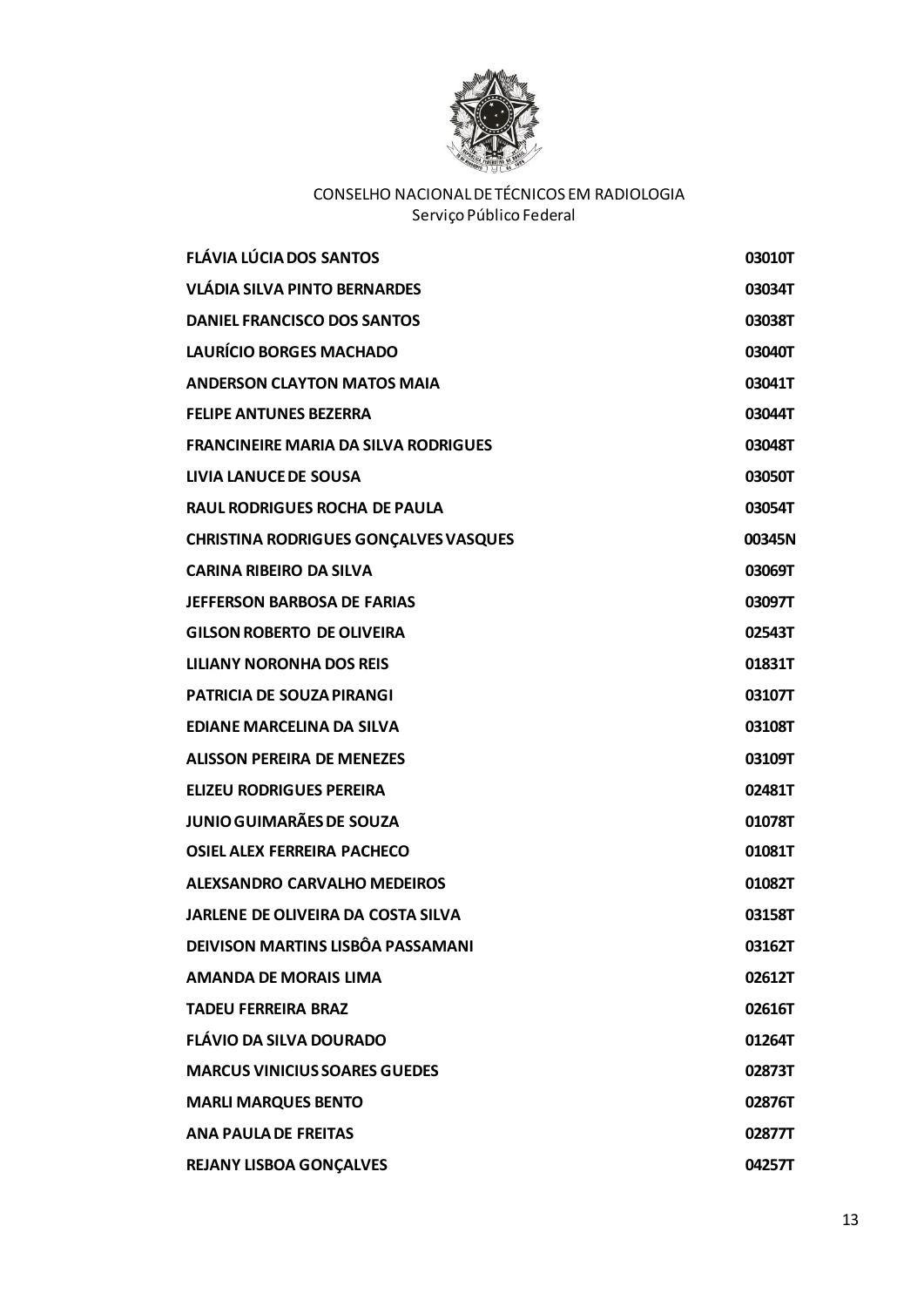

| <b>FRANCISCA BONFIM DOS SANTOS</b>       | 00056T |
|------------------------------------------|--------|
| <b>GESMAR CAETANO DE SOUZA</b>           | 04179T |
| <b>ARISTENSIR GILPORTELA</b>             | 01018T |
| RICARDO LEÃO DE ASSIS                    | 02455T |
| <b>SANDRO PEREIRA TETE</b>               | 02586T |
| ANA MARIA GOMES DA SILVA                 | 03168T |
| <b>WALTER REIS CALHEIROS</b>             | 01021T |
| <b>ADRIANA ALVES DE OLIVEIRA</b>         | 03170T |
| <b>CARLOS ALBERTO DE MORAES LIMA</b>     | 04175T |
| <b>ÍRIS ALINE OJEDA CAMPOS</b>           | 02019T |
| <b>FÁBIO DE JESUS COSTA</b>              | 02021T |
| SIMONE BRÍGIDA DA SILVA MAIA             | 04074T |
| <b>CHARLES XAVIER DE SOUZA</b>           | 02253T |
| <b>SILVANA BORGES NASCIMENTO</b>         | 02254T |
| <b>ZACHEU SAMPAIO DOS SANTOS</b>         | 01060T |
| ROGERIO FONSECA DA SILVA CAVALCANTI      | 01856T |
| <b>CARLOS DIEGO DA CUNHA PAES</b>        | 01858T |
| <b>MARCIO VIEIRA VIRGILIO</b>            | 02208T |
| <b>SELMA MARIA RODRIGUES SILVINO</b>     | 01590T |
| <b>ELIANE ALMEIDA VIEGAS LEMES</b>       | 03111T |
| <b>HUGOJOSÉ BASTOS PINHEIRO</b>          | 03112T |
| <b>FELIPE COELHO AMORIM</b>              | 00227N |
| KARINA MARIA JORDÃO DE ALMEIDA           | 01532T |
| <b>FRANCISCO CARLOS PEREIRA DA SILVA</b> | 01536T |
| <b>ADAIANA COSTA MACHADO</b>             | 00337N |
| <b>JOÃO BATISTA GOMES DA MOTA</b>        | 03188T |
| LISSANDRA DOS SANTOS CARVALHO            | 03193T |
| <b>LEANDRO CIABOTTI COSTA</b>            | 03194T |
| <b>OSCAR MESSIAS DE PINHO FILHO</b>      | 02265T |
| <b>KAMILA LUSTOSA FRANÇA</b>             | 02270T |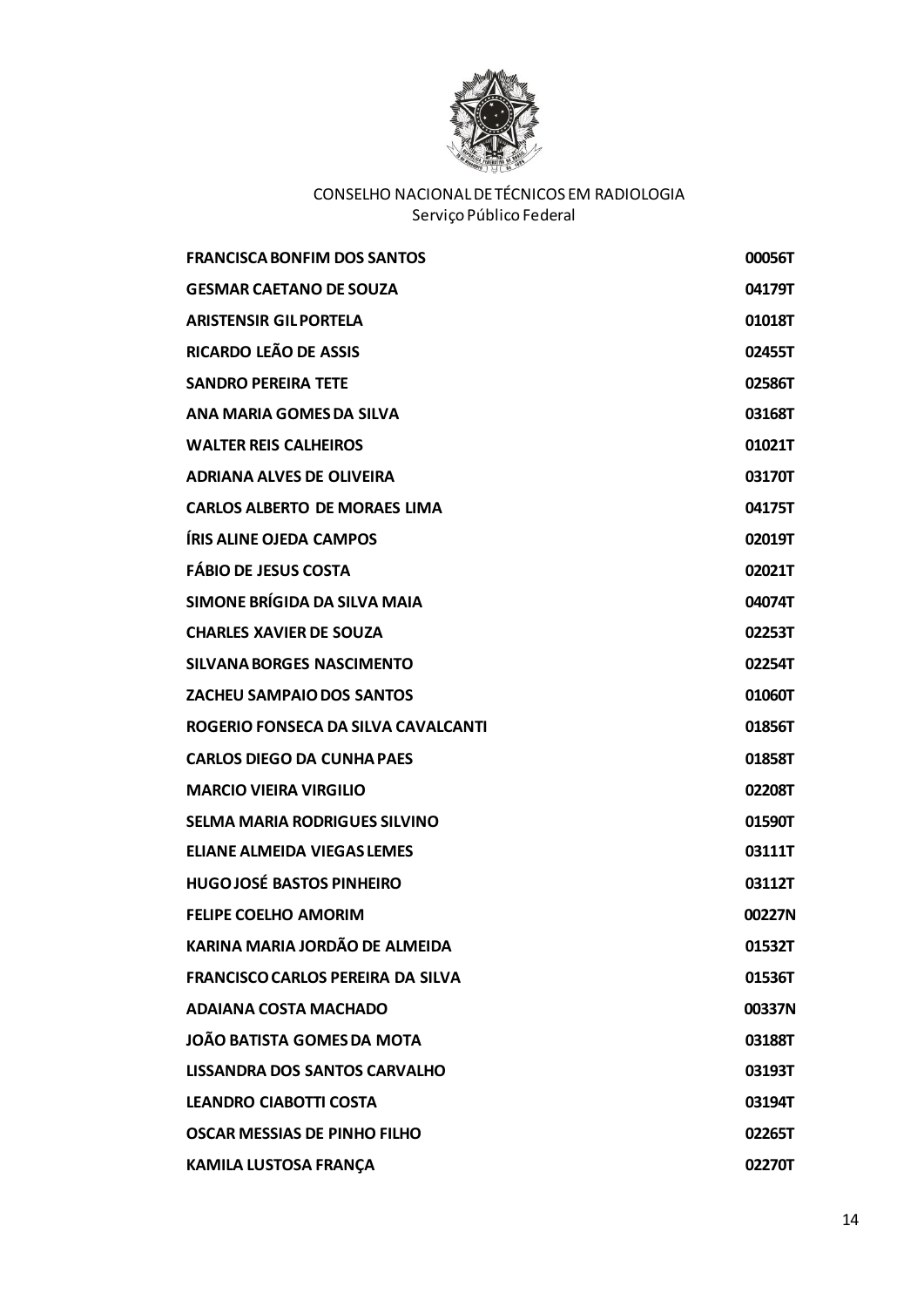

| <b>HELCI DA SILVA OLIVEIRA TORRES</b>      | 02271T |
|--------------------------------------------|--------|
| <b>MARIO SERGIO DOS SANTOS</b>             | 02623T |
| ROSÂNGELA NASCIMENTO RAMOS                 | 01757T |
| <b>WAGNER GONÇALVES DE MATOS</b>           | 01758T |
| <b>FABIANA DE OLIVEIRA GOMES</b>           | 01305T |
| <b>ANILDE DE SOUZA GOMES</b>               | 00724T |
| <b>THIAGO SANTOS DO NASCIMENTO</b>         | 04000T |
| APARECIDA DA SILVA SÁ                      | 01313T |
| <b>CARLOS MARCELO DA SILVA AMORIM</b>      | 01177T |
| LEILA GONÇALVES ARAUJO DOS SANTOS          | 01182T |
| <b>VALDECY MIRANDA DA SILVA</b>            | 00094N |
| <b>BRENNO ARAUJO DA SILVA</b>              | 00096N |
| <b>JOSÉ CURSINO LOPES</b>                  | 00096T |
| <b>ANTONIO MARQUES RODRIGUES DE FARIAS</b> | 03198T |
| <b>MÁRCIA ARAUJO ALVES MENDES</b>          | 00086N |
| <b>IONETE RABÊLO SANTANA GOES</b>          | 00080T |
| <b>CRISTINA DUARTE ALMEIDA</b>             | 00081N |
| <b>ONEI BATISTA DE MATOS</b>               | 01421T |
| <b>FRANCISCO WILTON MONTEIRO</b>           | 02116T |
| ROSANGELA DIAS DE SOUSA                    | 04265T |
| ALEX XAVIER DA SILVA                       | 01164T |
| <b>JUCELIA GORETE DOS SANTOS</b>           | 01166T |
| JUNIO CESAR NOGUEIRA DE ALBURQUERQUE       | 01183T |
| <b>NORMANDO TALES DE OLIVEIRA GOMES</b>    | 00015T |
| <b>ROGERIO MELO DOS SANTOS</b>             | 01892T |
| <b>CARLOS JOSE SOARES</b>                  | 01132T |
| <b>ISABEL CARVALHÃES OLIVEIRA</b>          | 04744T |
| <b>JORDANA AGUIAR DA SILVA</b>             | 04751T |
| <b>EUDES HONORATO DA SILVA</b>             | 04755T |
| <b>MICHAEL DOUGLAS DA SILVA</b>            | 04756T |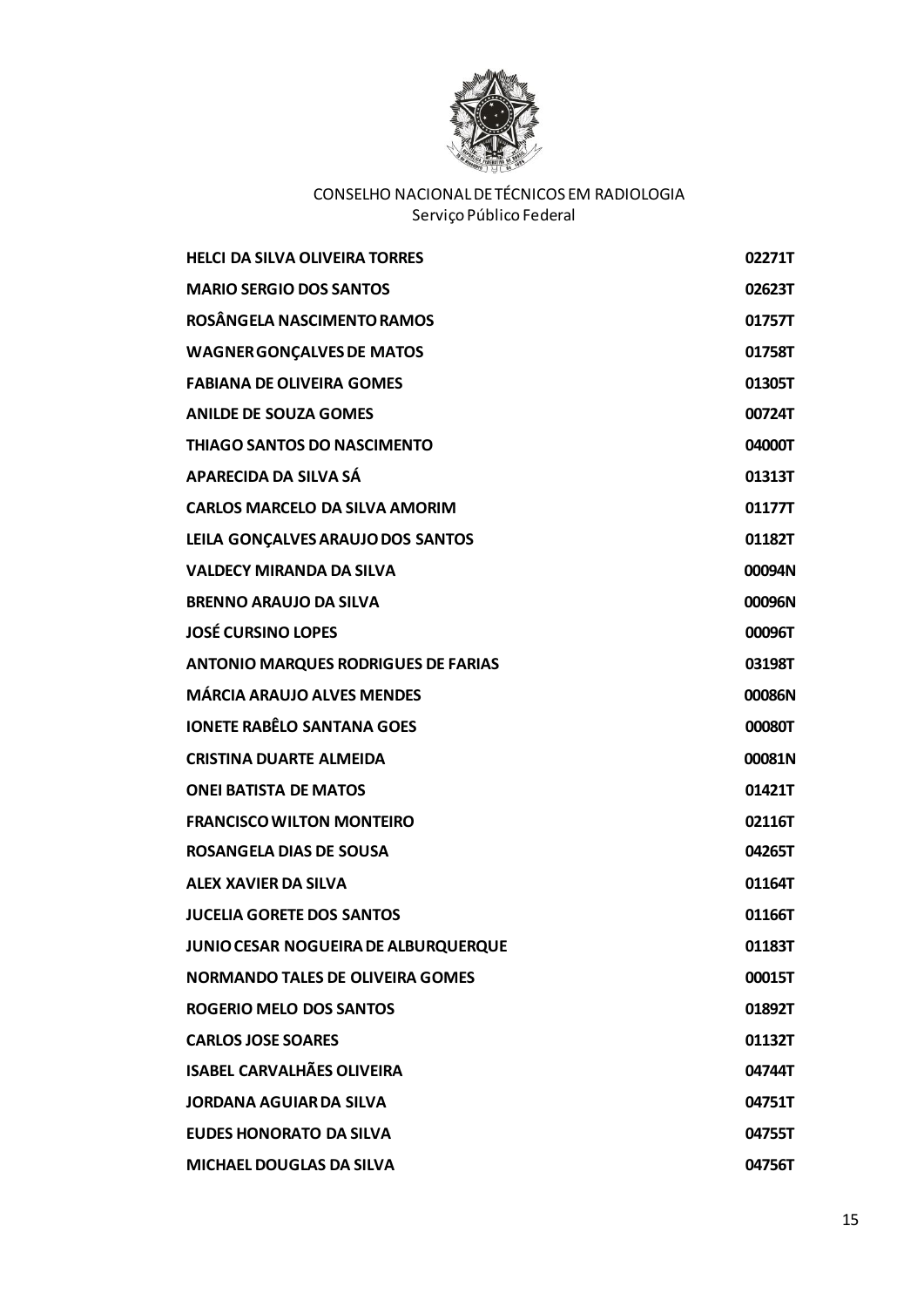

| <b>ADRIANA GALENO DE SOUZA</b>             | 04757T |
|--------------------------------------------|--------|
| <b>ELY BATISTA</b>                         | 01518T |
| <b>EDSON MORAIS BATISTA</b>                | 01521T |
| <b>SUZANE TEIXEIRA DOS SANTOS</b>          | 01933T |
| <b>EDINALDO PEREIRA DE SOUSA</b>           | 01940T |
| ALEXANDRE RODRIGUES DE GODOI               | 04019T |
| <b>MARIA ILZA FREIRE</b>                   | 04020T |
| <b>JUAREZ DOS REIS RABELO</b>              | 04021T |
| <b>INES CLARICE GARCIA WINTER</b>          | 04025T |
| <b>MARIA JOSÉ MENDONÇA ALVES</b>           | 04026T |
| <b>WILLIAM ALVES DE SOUZA</b>              | 01119T |
| <b>RODRIGO DE SOUZA GUERRA</b>             | 01125T |
| <b>KÁTIA FEITOSA DE OLIVEIRA</b>           | 00031N |
| <b>CELSO LISBOA DA COSTA</b>               | 00032T |
| <b>PAULA LACERDA DE SOUZA ROSA</b>         | 00344N |
| <b>JUCIENE DA SILVA DOS REIS</b>           | 02915T |
| <b>LUCIANA DE JESUS XAVIER</b>             | 02917T |
| <b>KAMILLA DOS SANTOS NERES</b>            | 04750T |
| <b>RAFAEL TAVEIROS DA SILVA DOS REIS</b>   | 04201T |
| ANA PAOLA DALLPOSSO MOUSINHO LIMA          | 02279T |
| <b>CARMELITA DE MARIA SANTOS</b>           | 02280T |
| ROCILENE OTAVIANO DOS SANTOS               | 02281T |
| LUIZ ANDRÉ CAMELO PEREIRA                  | 02283T |
| <b>CECILIA DOS ANJOS FONTENELLE DUARTE</b> | 04207T |
| LUCIMAR ALVES DOS SANTOS                   | 04208T |
| <b>MOISES FLORES COELHO</b>                | 04035T |
| <b>THIAGO FRANCISCO DE SOUSA</b>           | 04036T |
| <b>WANDERSON PINHO PRADO</b>               | 05100T |
| <b>SERGIO LUIZ DOS REIS</b>                | 01408T |
| <b>VANDERLI PEREIRA GOMES</b>              | 01410T |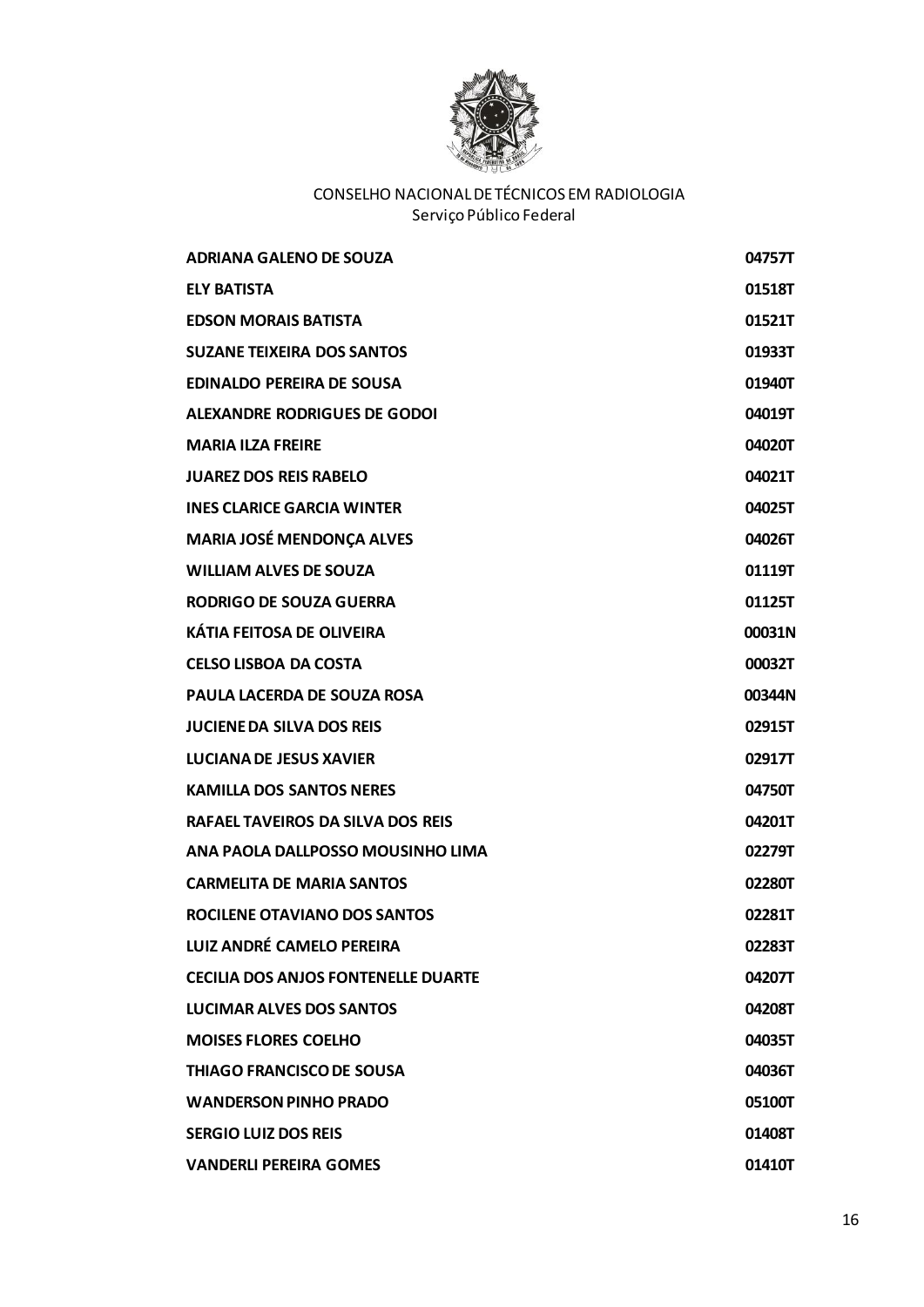

| <b>WILSON BARBOSA LOBO</b>              | 01411T |
|-----------------------------------------|--------|
| <b>ANDRÉ LOUIS DE OLIVEIRA</b>          | 04040T |
| <b>WASHINGTON LINHARES AGUIAR</b>       | 04041T |
| <b>ADILSON SAMPAIO SANTOS</b>           | 00026N |
| <b>ANTONIO LUIZ PEIXOTO</b>             | 00026T |
| NATÁLIA NETO DE OLIVEIRA                | 00028N |
| <b>KATTLYN CLAUDINO PITAS</b>           | 03154T |
| <b>CARLA CLARO BRANDÃO DE SOUZA</b>     | 00038N |
| <b>JOSÉ DA SILVA MOURA</b>              | 00097T |
| <b>GUSTAVO LIMA ABRANTE SILVA</b>       | 00098N |
| THAIS DE MORAES SIMÕES                  | 00041N |
| <b>JAIR FARIAS MESQUITA</b>             | 01562T |
| <b>SANDRA PEREIRA CARDOSO</b>           | 01564T |
| <b>NHAYARA SILVA NUNES DOS SANTOS</b>   | 04053T |
| LUCIANA DE OLIVEIRA BRANDÃO             | 04057T |
| <b>FLÁVIA ALVES FERREIRA</b>            | 02168T |
| <b>MARCIO TEIXEIRA DA COSTA</b>         | 02170T |
| <b>HISMAICK MUNIZ DURVAL</b>            | 03125T |
| <b>REGINA DREHER</b>                    | 02763T |
| <b>CLÁUDIA GOMES DE SOUSA</b>           | 04061T |
| <b>LEANDRO DOS SANTOS VIEIRA</b>        | 04066T |
| <b>MARCELO HENRIQUE VAZ DE LIMA</b>     | 02194T |
| <b>RAFAEL MARQUES DOS SANTOS</b>        | 02195T |
| <b>JONAS SANTIAGO DE CAMARGO</b>        | 02198T |
| <b>THIAGO DE JESUS GARCIA</b>           | 02126T |
| <b>MAURO LUCIO DO CARMO FERREIRA</b>    | 02129T |
| RITA DE CÁSSIA DA CUNHA LEMOS           | 04086T |
| <b>DIANA DE LUNA LIMA</b>               | 04087T |
| <b>FLAVIA FARIAS DE FREITAS BRANDÃO</b> | 02130T |
| <b>GEISA ASSUNÇÃO TELES</b>             | 00101N |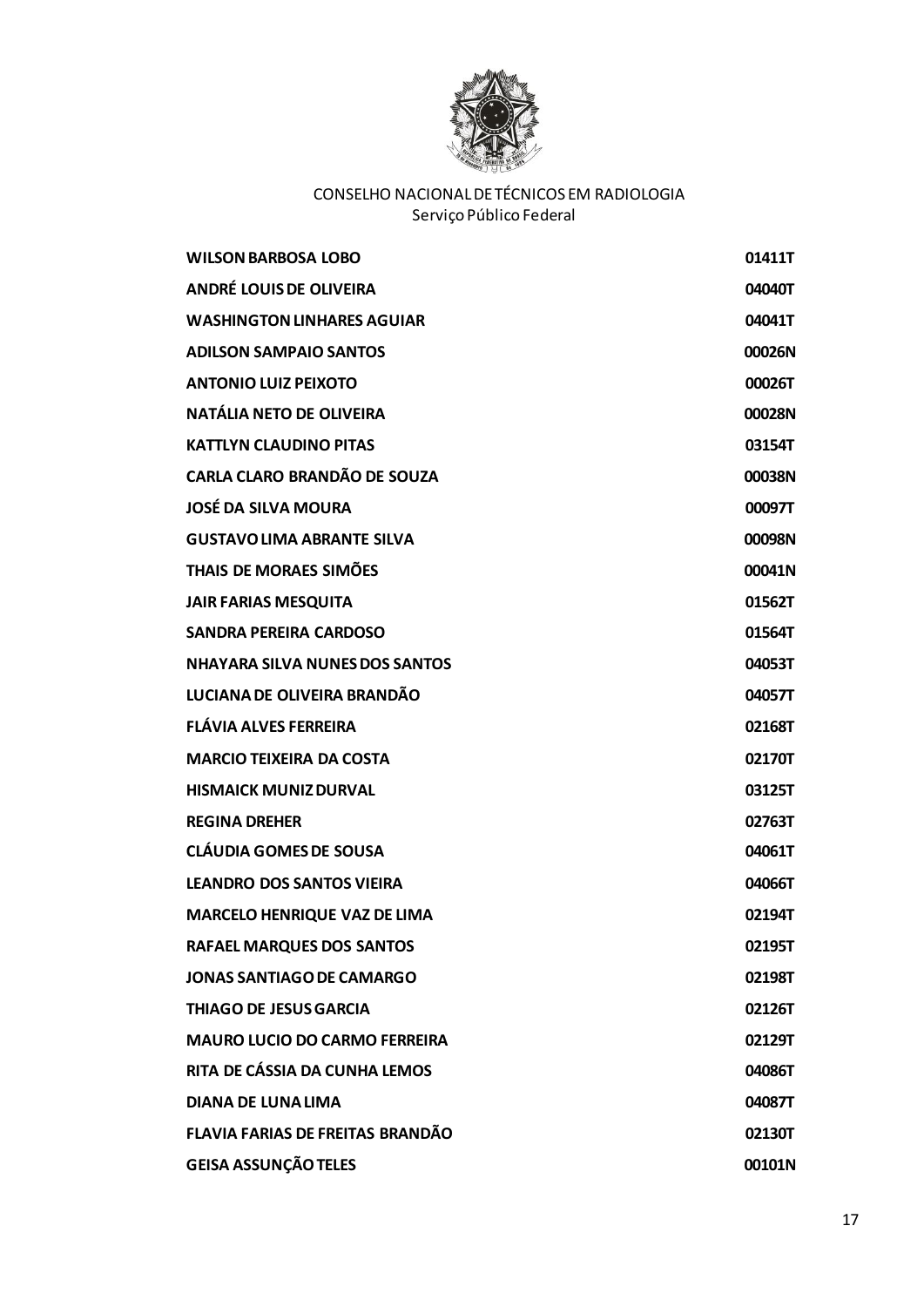

| FLCIANE VIFIRA DA SILVA                   | 04094T |
|-------------------------------------------|--------|
| <b>ELAINE MARIA PEREIRA</b>               | 04098T |
| <b>KENNYA DE OLIVEIRA BARBOSA</b>         | 04099T |
| <b>FLÁVIO VIEIRA CAMPOS</b>               | 01323T |
| <b>MARCOS DE OLIVEIRA BALDOMIR</b>        | 01325T |
| ALINA VAZ PINTO RODRIGUES TEIXEIRA        | 01741T |
| <b>MEIRE JANE RODRIGUES PINHEIRO</b>      | 01742T |
| <b>ALLAN BRITO CAETANO</b>                | 01744T |
| <b>ANDERSON GONÇALVES PASSOS</b>          | 04108T |
| <b>WALDIR FERREIRA DELGADO DE ALENCAR</b> | 03128T |
| <b>ALEXANDRE MARTINS VIANA</b>            | 01105T |
| <b>VANDERSON PEDROSO LEITÃO</b>           | 01108T |
| <b>DAVID LINCOLN GASPAR SOUSA</b>         | 01109T |
| <b>MARIA FIRMINO DA SILVA SANTANA</b>     | 01392T |
| <b>MARCELO AGUIAR PEREIRA</b>             | 01394T |
| <b>MARIA INEZ DA SILVA STEINKOPF</b>      | 01397T |
| <b>CELSO ALVES DE OLIVEIRA</b>            | 04272T |
| <b>EDJAMES ARAÚJO SILVA</b>               | 04275T |
| <b>JESUS MOREIRA DE SOUZA</b>             | 02782T |
| <b>DEISE DE SOUZA MIRANDA</b>             | 02783T |
| <b>MOSELIA DA GUIA DE SOUZA SILVA</b>     | 04276T |
| SELMA CESARIA LOPES                       | 01290T |
| <b>RONEY DIAS MEDEIROS</b>                | 01294T |
| JEFFERSON CARVALHO LOVATINI               | 04014T |
| EZEQUIEL NÚBIO LUCAS PEREIRA              | 00114N |
| DIOGO MENDONÇA DA SILVA                   | 04221T |
| <b>LIZIANE RODRIGUES DOS SANTOS</b>       | 04222T |
| ROSIMEIRE FRANÇA DE OLIVEIRA SOUZA        | 01091T |
| <b>EDUARDO FERNANDES DOS SANTOS</b>       | 01092T |
| ANDRÉ LEONARDO ROCHA DE FREITAS           | 03142T |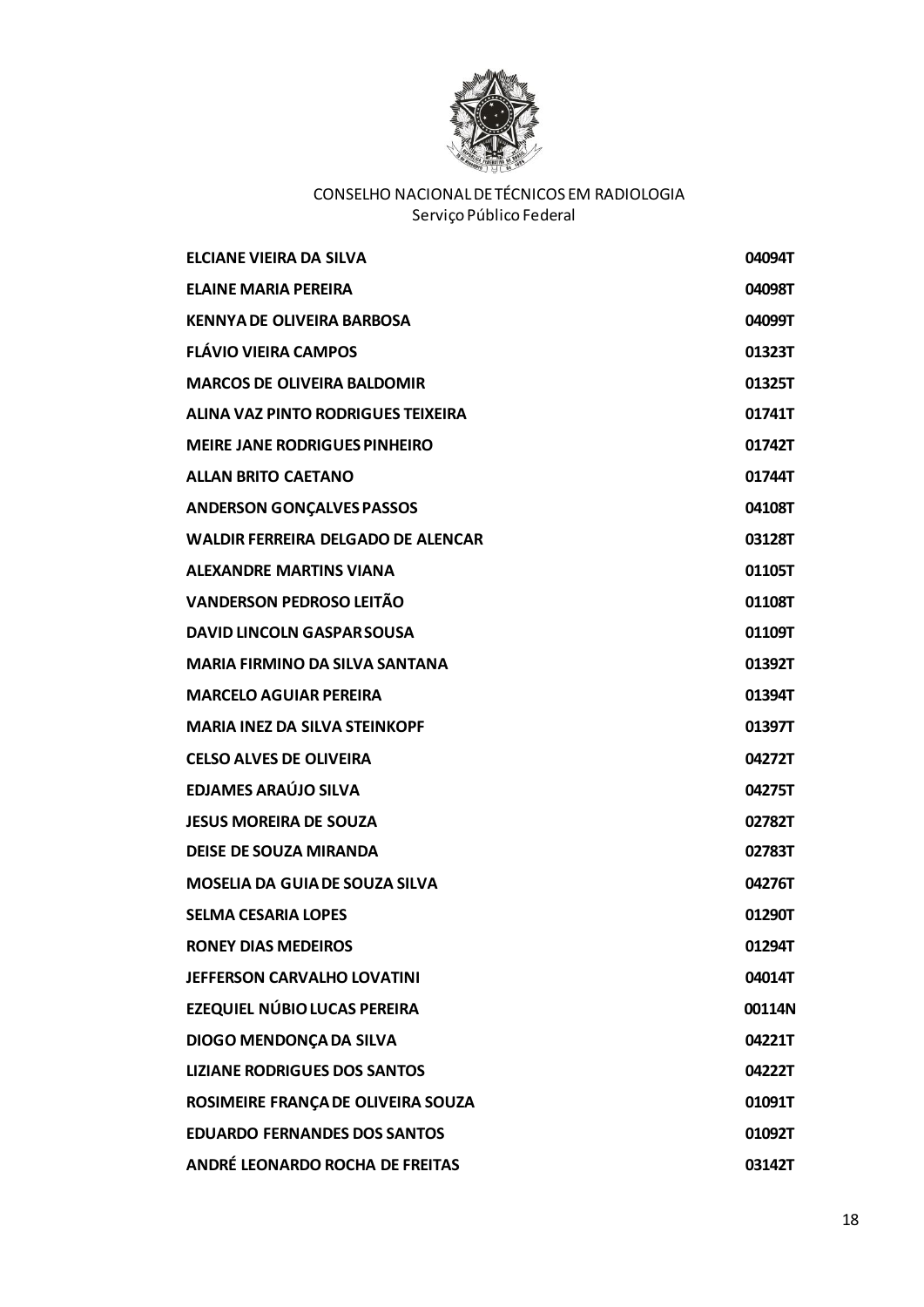

| <b>VALDILÉIA GOMES DE CARVALHO</b>       | 03145T |
|------------------------------------------|--------|
| <b>DANILO STÊNIO DE OLIVEIRA</b>         | 03146T |
| <b>CÁSSIO RIBEIRO SOARES</b>             | 04111T |
| EDUARDO ROMÃO CORREIA LIMA               | 02571T |
| <b>MARCELO CABRAL SIQUEIRA</b>           | 00126T |
| <b>ANTONIO ROSAS DA SILVA</b>            | 00827T |
| <b>PAULO CESAR NUNES</b>                 | 00829T |
| <b>ELIENE BRAGA</b>                      | 01954T |
| OSMARINA DE OLIVEIRA MACÊDO              | 01775T |
| LEIDINALVA CARVALHO BONFIM               | 03003T |
| <b>DONIZETE DA SILVA CAVALCANTE</b>      | 01051T |
| <b>LUIZ CARLOS RIBEIRO</b>               | 00116T |
| <b>CÉSAR ANTONIO DE OLIVEIRA</b>         | 01701T |
| <b>ALDENILDO PEREIRA DA SILVA</b>        | 01702T |
| ÉLIDA POLICENA MAGALHÃES                 | 01367T |
| <b>ELSON BATISTA MACHADO</b>             | 01368T |
| <b>ELIZABETH DOS SANTOS</b>              | 01369T |
| <b>CRISTIANE MENDES FRANCO</b>           | 00352N |
| <b>MARCIANA SILVA LIMA</b>               | 04782T |
| LILIA LEIDE BRAGA DOMINGUES              | 04137T |
| <b>MARIA EUNICE RIBEIRO DE ALMEIDA</b>   | 04141T |
| SIMONE DE SOUZA CARNEIRO AGUIAR          | 04227T |
| <b>FABIANO MARTINS REIS</b>              | 04132T |
| <b>MARIA APARECIDA DA SILVA OLIVEIRA</b> | 04133T |
| SIMONE HELENA LIGNELLI BERNARDI MACHADO  | 04136T |
| JOSINEIDE SANTOS SILVA DE MELO           | 00058N |
| ANNE KAROLINE MACHADO DE SALES           | 00066N |
| <b>GERSON SILVERIO DA COSTA</b>          | 00067T |
| <b>KARYELLEN SANTOS SILVA</b>            | 00349N |
| REINALDO PEREIRA DE CASTRO               | 01868T |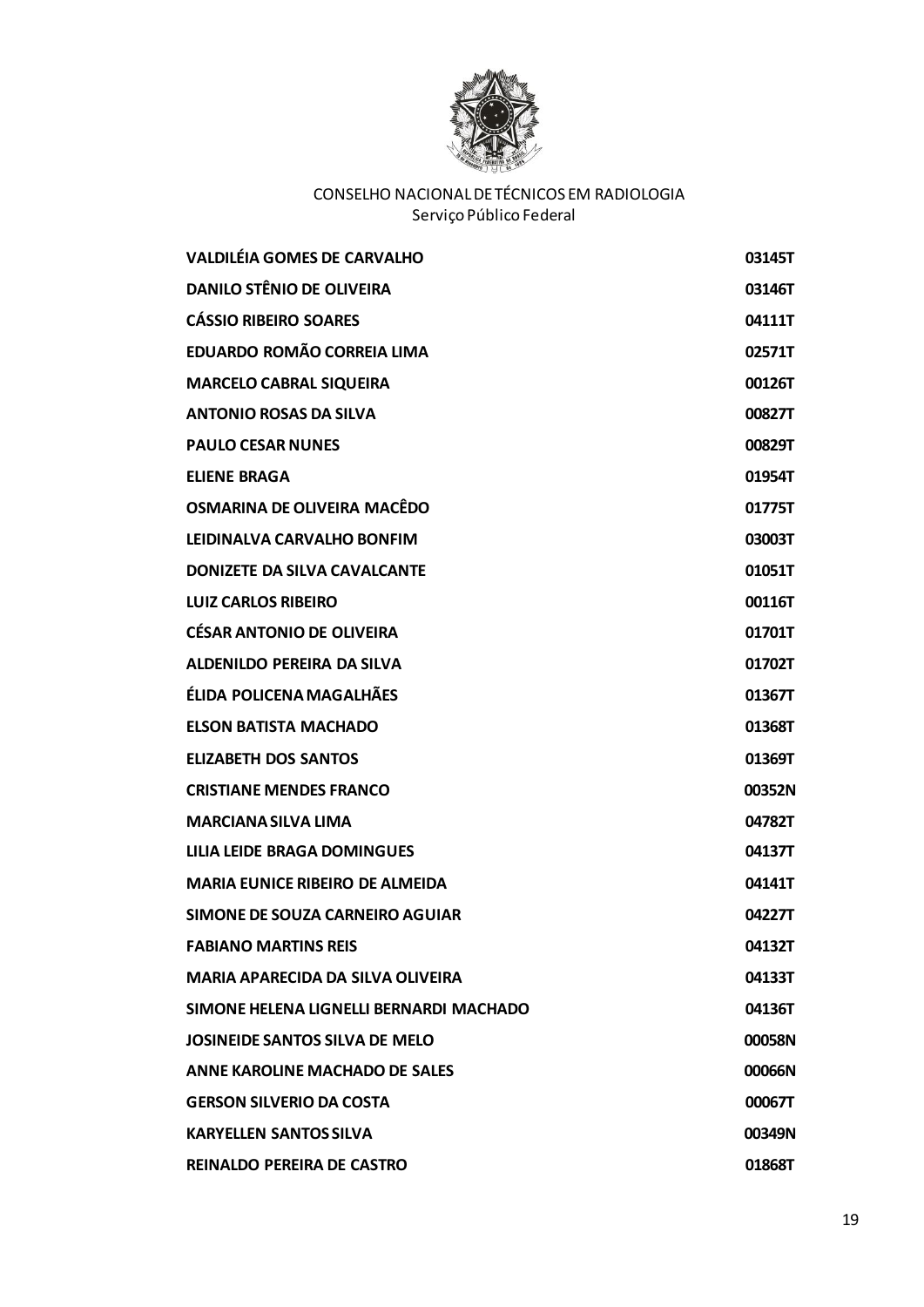

| <b>VALCIR DOS SANTOS BEZERRA</b>          | 01869T |
|-------------------------------------------|--------|
| <b>ELIZABETE CÂNDIDA DA SILVA</b>         | 01976T |
| <b>MARIA MOURA DOURADO</b>                | 01977T |
| <b>FABRÍCIO OLIVEIRA COSTA</b>            | 01981T |
| <b>EDMAR FONSECA GOMES</b>                | 01982T |
| <b>CALMON MARQUES DA COSTA JÚNIOR</b>     | 02792T |
| DARCY JOSE FERREIRA DA SILVA              | 00231T |
| <b>THIAGO WILLIANS PEREIRA DOS SANTOS</b> | 04726T |
| <b>FAUSTO DANIEL MILTON</b>               | 04145T |
| <b>JOSIANE GUERREIRO GALDINO</b>          | 04153T |
| <b>DANIELE SILVA DE SOUZA</b>             | 04154T |
| <b>IVONE MARTINS SANTOS</b>               | 04157T |
| <b>ANTONIO SOUSA SOARES</b>               | 04161T |
| <b>MILTON PEREIRA DA SILVA JUNIOR</b>     | 02439T |
| <b>DIOGO EMANUEL MORAES PEIXOTO</b>       | 04124T |
| <b>ROSINEIDE JESUS DA SILVA</b>           | 04162T |
| LUCILENE CARVALHO SALES RODRIGUES         | 04166T |
| <b>CARLOS PAIVA MENDONÇA</b>              | 01547T |
| EVA FERNANDA PEREIRA MUNIZ                | 01548T |
| <b>OZIMAR TAVARES PIMENTEL</b>            | 01550T |
| <b>ADRIANO CARDOSO MARCOLINO</b>          | 01552T |
| <b>WESLEY BRASIL BEZERRA</b>              | 02684T |
| <b>CAMILA LOIOLA DO NASCIMENTO</b>        | 00428N |
| <b>MARLENE JERONIMO DA SILVA</b>          | 04356T |
| <b>FERNANDO BARBOSA RODRIGUES</b>         | 02734T |
| ROSANGELA RIBEIRO DE ALCANTARA            | 01784T |
| <b>CRISTIANE ALVES DE OLIVEIRA</b>        | 01788T |
| PHALOMA TEIXEIRA DOS SANTOS               | 00519N |
| <b>MARIA SANTANA SANTIAGO</b>             | 02988T |
| <b>MARCOS ANDERSON CRUCIOL</b>            | 02991T |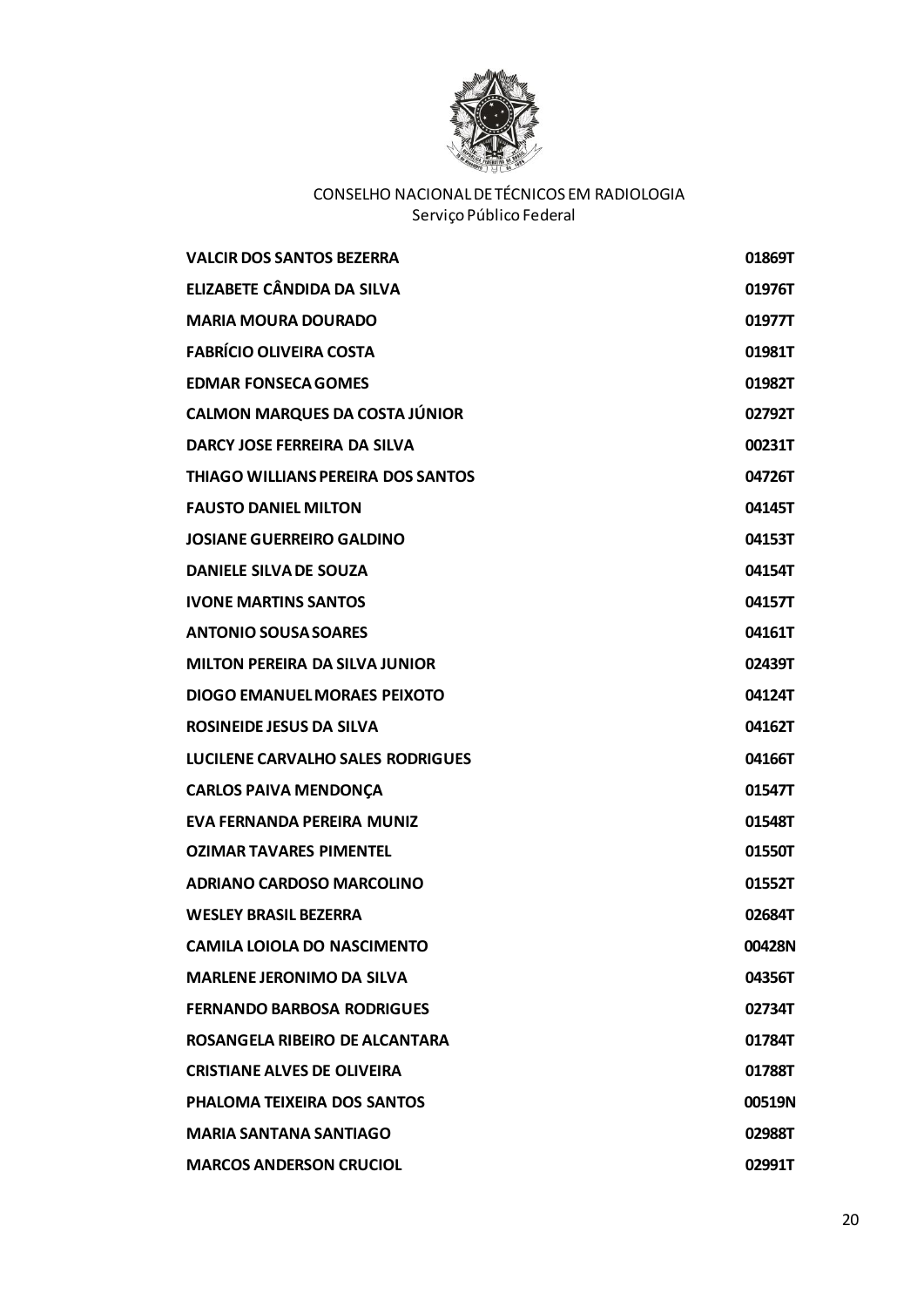

| <b>SUELI VIEIRA DOS SANTOS</b>          | 02992T |
|-----------------------------------------|--------|
| LUCIENE DE FÁTIMA CAMPOS GUIMARÃES      | 02993T |
| <b>TALITA QUEIROZ DE CARVALHO</b>       | 00088N |
| <b>JACQUELINE OLIVEIRA SILVA</b>        | 04171T |
| <b>MARIA DOMINGAS MORAIS DE ALMEIDA</b> | 04333T |
| ROSÂNGELA THOMÉ DA SILVA                | 01635T |
| ROSILDA DA SILVA BARBOSA                | 01636T |
| <b>DARLENE DA CONCEICAO CUNHA</b>       | 00549T |
| <b>PAULINO DIAS DE OLIVEIRA</b>         | 00552T |
| <b>CRISTIANO CARDOSO MARCOLINO</b>      | 01148T |
| VÂNIA MOREIRA DA SILVA XAVIER           | 01149T |
| <b>DENIS BOAVENTURA</b>                 | 01150T |
| <b>TAIANO RODRIGUES DE SOUZA</b>        | 04182T |
| ANTONIO FERNANDO ARAÚJO DE SOUSA        | 04185T |
| <b>ANTHONY DIEGO CABRAL DIAS</b>        | 05101T |
| <b>ELISANGELA RIOS DA SILVA</b>         | 00375N |
| <b>DANILO AUGUSTO ZOUAIN PÔRTO</b>      | 00377N |
| <b>RIZELI OLIVEIRA GOES FELIX</b>       | 04955T |
| <b>MARLOS LUYEN FREITAS LOPES</b>       | 04958T |
| <b>DAVID SOUZA SILVA</b>                | 00448N |
| KÍVIA FERREIRA DA SILVA                 | 04851T |
| <b>LAZARO PEREIRA BARROS</b>            | 00383N |
| <b>JANDERSON JUNIOR DIAS CAMPOS</b>     | 04969T |
| <b>ERICA SOUZA DUMONT</b>               | 00461N |
| <b>DINAZIR FERREIRA DOS SANTOS</b>      | 04996T |
| ANDREIA FERREIRA DA SILVA BARROS        | 04997T |
| DANIELA APARECIDA PEREIRA BARBOSA       | 00466N |
| <b>SHEILA PEREIRA MORAIS</b>            | 05010T |
| <b>LUCAS NERES CORNELIO</b>             | 05020T |
| <b>PABLO GONSALVES PRETTO</b>           | 05039T |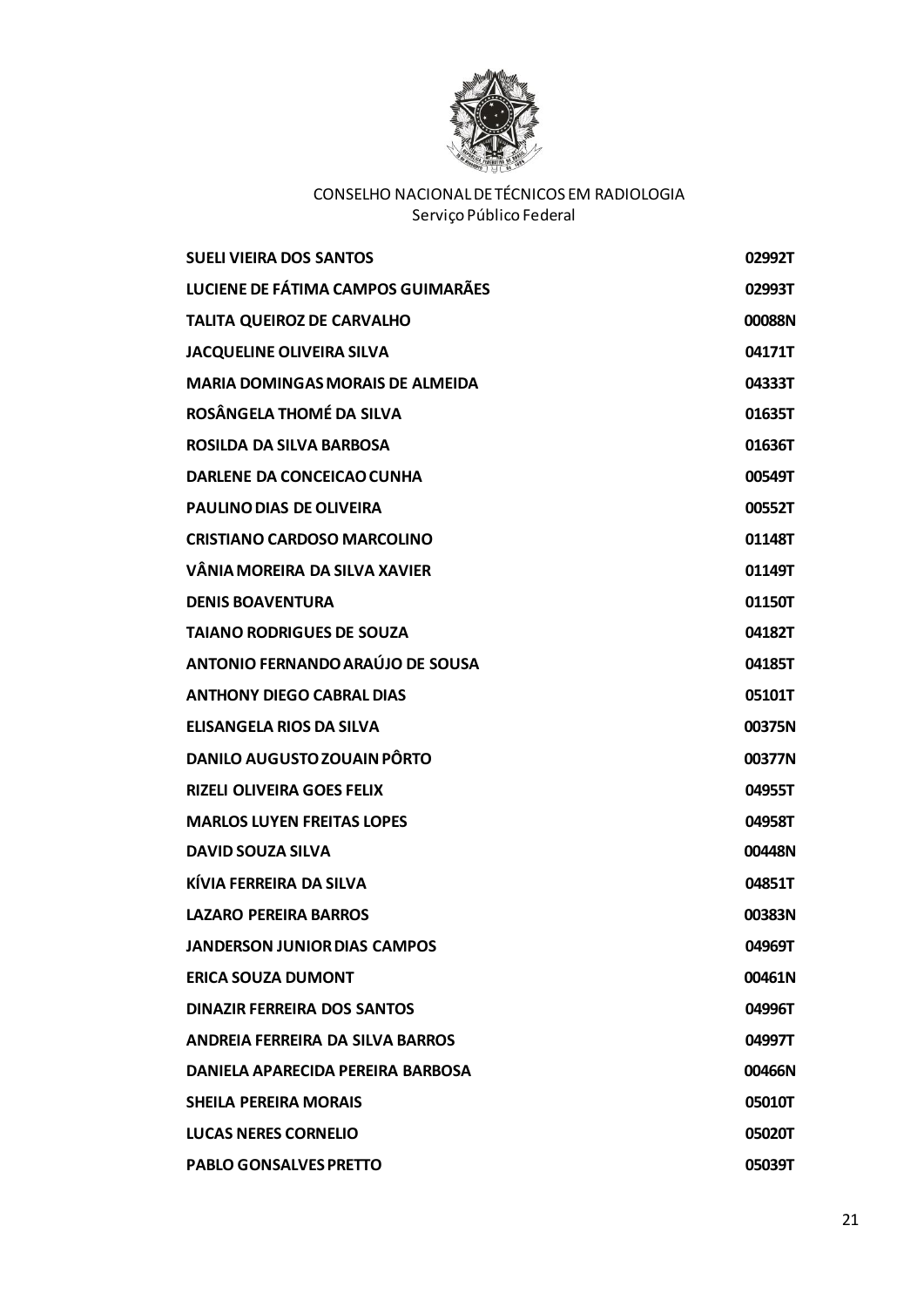

| <b>FELIPE SALDANHA DE OLIVEIRA</b>              | 05044T |
|-------------------------------------------------|--------|
| <b>DIEGO DE ALMEIDA CAIRES</b>                  | 00496N |
| <b>ALANA ALVES MATOS</b>                        | 00497N |
| <b>JULLYANNA PEREIRA DE BRITO SANTOS</b>        | 04814T |
| <b>MAICO DOS REIS BRANCO</b>                    | 05071T |
| AIANNE RABELO BORGES VIEIRA BRANDÃO             | 00499N |
| <b>GLENDA LAÍS PORTUGAL STRAEHL FERNANDES</b>   | 00508N |
| <b>KASSIA GLEICE SOARES FERREIRA LEMOS</b>      | 05121T |
| <b>CARLOS ALBERTO FONSÊCA SOBRINHO</b>          | 04815T |
| LUCIMARA DE OLIVEIRA SOUZA RAMALHO              | 04816T |
| <b>JULIO CESAR DE SOUSA OLIVEIRA NASCIMENTO</b> | 05134T |
| <b>EDUARDO NASCIMENTO OLIVEIRA</b>              | 00534N |
| <b>EMANUELLE RUBIA PENETRA</b>                  | 05137T |
| <b>ANDRE RICARDO CAVALCANTE</b>                 | 00535N |
| <b>MAURO MARCOS OLIVEIRA MARTINS</b>            | 05138T |
| ANDREIA CARINA NUNES DA SILVA                   | 05140T |
| <b>MARIA ANGELICA FERRAZ DA SILVA VIEIRA</b>    | 05139T |
| <b>IRENUZA BARBOSA DA PAZ</b>                   | 05149T |
| <b>BELINE ESTEVAM</b>                           | 05158T |
| <b>NATANAEL VIEIRA GOMES</b>                    | 05154T |
| <b>RAVENA FERREIRA DOS REIS</b>                 | 00546N |
| <b>JOSE LUCAS FERREIRA DA SILVA</b>             | 05155T |
| <b>JUCIARA CORDEIRO LISBOA DA SILVA</b>         | 04820T |
| <b>VANILDO PEREIRA DA SILVA</b>                 | 04823T |
| <b>LEONARDO SAMUEL ALVES VIANA</b>              | 05171T |
| <b>NUBIA PEREIRA DOS SANTOS</b>                 | 00552N |
| <b>JHANAYNA CANDIDA BARBOSA</b>                 | 05177T |
| <b>MARCELO FONSECA DE ARAÚJO</b>                | 05181T |
| DANIELA SILVA DE ALMEIDA                        | 00557N |
| <b>KAROLINE SALES DOS SANTOS</b>                | 05184T |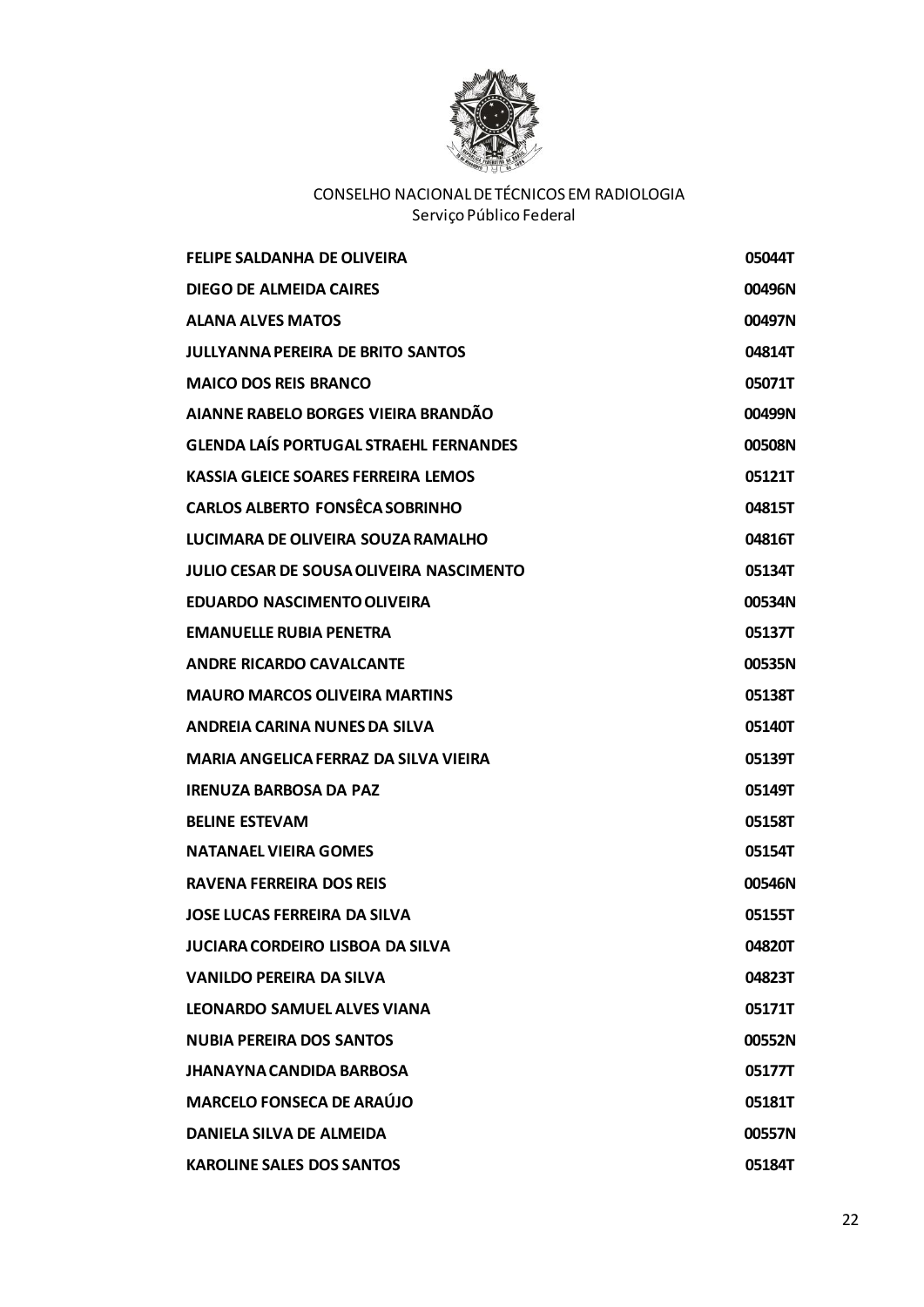

| <b>JOEL LEITE AMARAL</b>                    | 05186T |
|---------------------------------------------|--------|
| <b>MARCELO DA SILVA OLIVEIRA DOS SANTOS</b> | 05180T |
| JOSE HILSON DA ROCHA ARAUJO JUNIOR          | 05187T |
| <b>JENNIFER RODRIGUES ARAUJO SOUSA</b>      | 05193T |
| <b>GABRIELA MARIANO DA SILVA</b>            | 05199T |
| HIAGO RODRIGO FERREIRA DA SILVA             | 05200T |
| PEDRO HENRIQUE MENDONÇA DE FARIA            | 00623N |
| <b>CINTIA CARLA SILVA</b>                   | 05212T |
| <b>ELIEGE CRESTANI</b>                      | 00573N |
| <b>CLEVERSON ELIAS DOS SANTOS</b>           | 00574N |
| DAYANE PIMENTEL BARBOSA GONÇALVES           | 00571N |
| <b>TALITA DE ALMEIDA TAVARES</b>            | 00572N |
| <b>THAYS RAYANE CARTAXO ALVES</b>           | 00576N |
| <b>RAYNNI AMANDA RODRIGUES DE CARVALHO</b>  | 00577N |
| <b>MICHELLE MUNIZ DOS SANTOS</b>            | 05225T |
| ANA CLÁUDIA NUNES DA SILVA FREITAS          | 00586N |
| SAMUEL CUSTÓDIO DE OLIVEIRA SILVA           | 00588N |
| <b>ALBERTO RIBEIRO FILHO</b>                | 05233T |
| <b>WILLYANS FREDERICO ROCHA ALVES</b>       | 00593N |
| <b>IVONICE FERREIRA DE NORONHA</b>          | 05239T |
| <b>IVONETE DA SILVA SOUSA SILVESTRE</b>     | 05247T |
| <b>AQUINELIA CARVALHO DE SOUSA</b>          | 05251T |
| <b>CLAUDIO JULIO RIGAUD</b>                 | 05254T |
| <b>TATIANNE DOS ANJOS PEREIRA</b>           | 00600N |
| <b>MARILZA UMBELINA FERREIRA LEITE</b>      | 05278T |
| ANA BEATRIZ DA SILVA OLIVEIRA               | 00606N |
| <b>ADRIANA ALMEIDA GOMES</b>                | 05281T |
| <b>PRISCILA SANTANA GALDINO</b>             | 05282T |
| DANNIELE SANTOS DE LAVÔR                    | 00615N |
| <b>JAILSON OLIVEIRA DA SILVA</b>            | 05285T |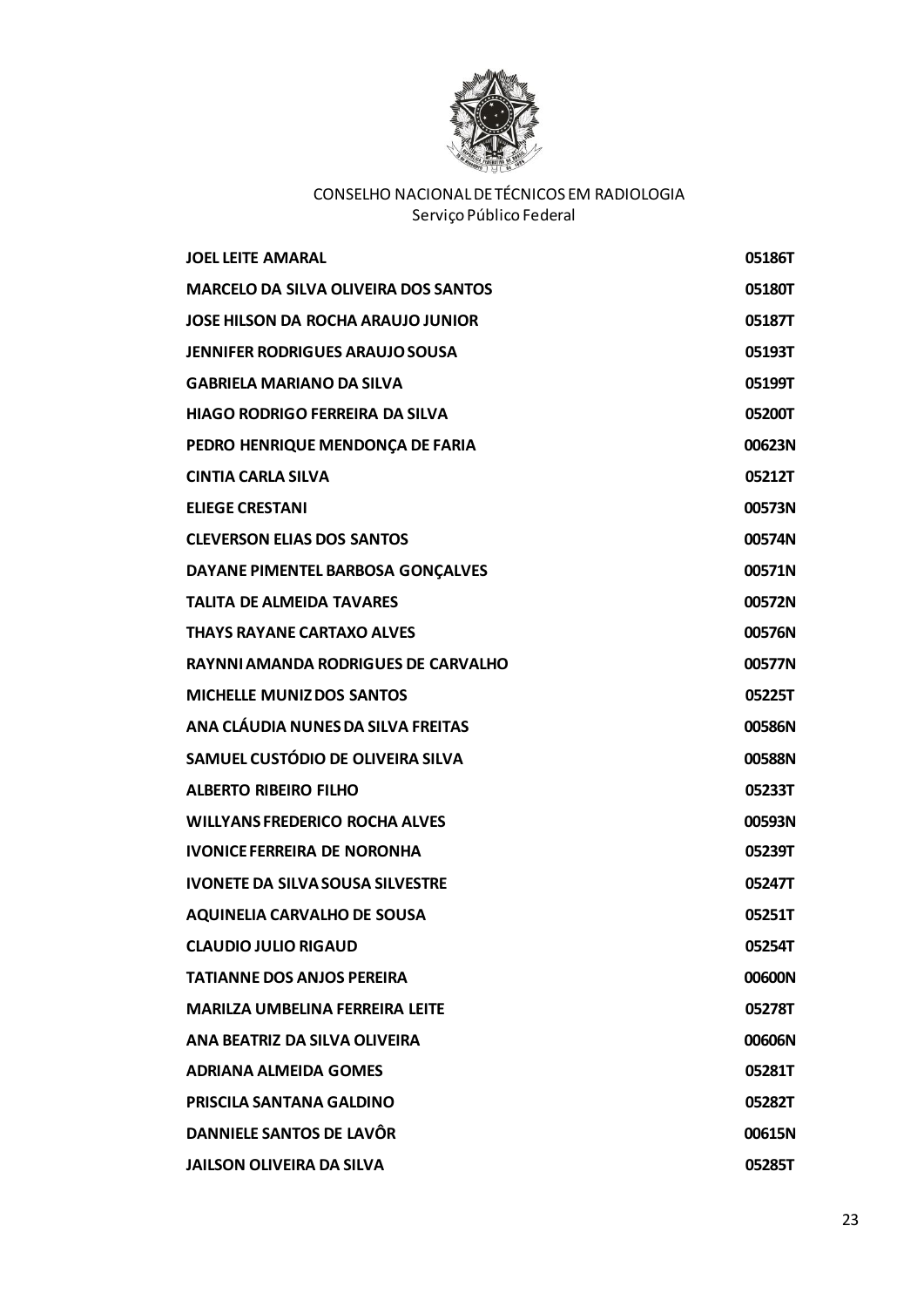

| AGISLANE DA SILVA DIAS                    | 00617N |
|-------------------------------------------|--------|
| <b>ELIANE DE SOUZA FERREIRA</b>           | 00619N |
| <b>JOICE DE SOUZA GOMES</b>               | 05292T |
| <b>OLINDA MARIA DE OLIVEIRA</b>           | 05299T |
| <b>ALESSANDRA DE ARAUJO GOMES</b>         | 04863T |
| <b>MARIANA DOS SANTOS</b>                 | 00391N |
| <b>MARIA RITA SOUSA BARBOSA</b>           | 05304T |
| <b>LUANA RODRIGUES DE OLIVEIRA EVERTO</b> | 05318T |
| PEDRO HENRIQUE TEIXEIRA DOS SANTOS        | 00632N |
| RITA RORIZ DA CONCEIÇÃO                   | 05321T |
| DEUSERAN VIEIRA DE FRANÇA                 | 00641N |
| ELLEN CRISTHINA DO NASCIMENTO BARBOSA     | 05326T |
| <b>GILDEANE CARNEIRO DE SOUSA</b>         | 00651N |
| <b>ERNANDO MOREIRA DA ROCHA</b>           | 00653N |
| <b>CLEIDERSON ALVES FONSECA</b>           | 00655N |
| <b>MARIA GORETE DO AMARAL VOGADO</b>      | 05348T |
| <b>ESTECLIDES ELIAS DE CASTRO</b>         | 00663N |
| <b>JONAS SALAZAR</b>                      | 00665N |
| <b>FRANCINILDA AFONSO RODRIGUES</b>       | 00672N |
| SIMONI COSTA DA SILVA ROCHA               | 04945T |
| LUCIENE CRISÓSTOMO DE SOUZA               | 05377T |
| <b>EDER RIBEIRO MARQUES</b>               | 05380T |
| <b>FERNANDO ALVES CARNEIRO</b>            | 05467T |
| <b>RAYANE DOS SANTOS SILVA</b>            | 00679N |
| <b>WASHINGTON CANDIDO NUNES</b>           | 00681N |
| <b>IRIS APARECIDA BORGES DOS SANTOS</b>   | 00678N |
| PATRICIA FÁTIMA VIDAL CAMPOS              | 05383T |
| <b>WILIAN DA SILVA PEREIRA</b>            | 00689N |
| JÉSSICA TRINDADE DA SILVA                 | 05386T |
| <b>WELISSON RAUL DE MENEZES GONÇALVES</b> | 00682N |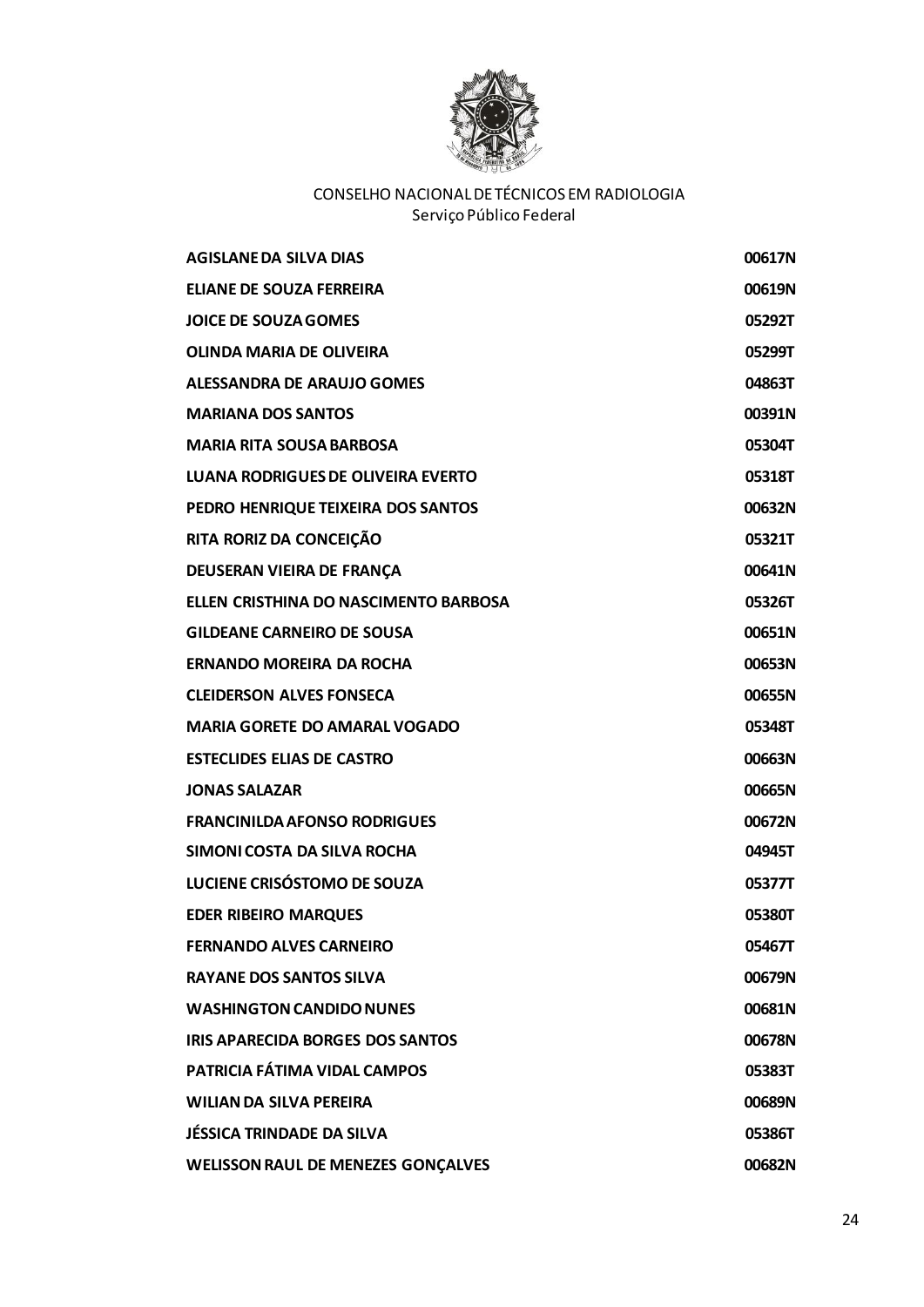

| ALEX JÚNIO DA SILVA RIBEIRO             | 05397T |
|-----------------------------------------|--------|
| <b>LEANDRO DA SILVA BATISTA</b>         | 05395T |
| <b>PATRICIA DE SOUSA ROCHA</b>          | 00693N |
| <b>DANIELA GONZAGA DE QUEIROZ</b>       | 05391T |
| LETICIA PEREIRA RODRIGUES               | 00695N |
| <b>JAQUELINE RODRIGUES MACARIO</b>      | 05403T |
| ANA PAULA SANTOS ARAGÃO                 | 00697N |
| <b>CLÉCIO LEANDRO DE CARVALHO SOUZA</b> | 04873T |
| <b>KARINA CARVALHO DE OLIVEIRA</b>      | 00394N |
| <b>KARLOS EDUARDO BASTOS TAVARES</b>    | 00700N |
| <b>WANTHERSON LOBO VIANA</b>            | 00699N |
| <b>TAYNARA ALVES DE SOUZA</b>           | 00703N |
| <b>GUSTAVO DE ALMEIDA PEDREIRA</b>      | 05427T |
| <b>MARIA MARCIA MARTINS PEREIRA</b>     | 05429T |
| <b>ELENICE GERALDA DOS SANTOS</b>       | 00704N |
| LUCAS DA SILVA DE ALMEIDA               | 05438T |
| LAVANIERRE LEITE MAGALHÃES              | 05443T |
| <b>FABÍOLA RAMAYANE ALVES RIBEIRO</b>   | 05442T |
| <b>SAULO SOUSA PEIXOTO</b>              | 05445T |
| <b>KÊNIA ALINE DE MATOS OLIVEIRA</b>    | 00718N |
| <b>CLECIANA RIBEIRO DA SILVA</b>        | 04876T |
| <b>RONALD VIEIRA RIBEIRO</b>            | 04883T |
| <b>TALLYTA DE PAULA BRASIL</b>          | 00400N |
| <b>MARIA TERESA GONÇALVES DA CUNHA</b>  | 00405N |
| <b>ANDRELLY FRANCIS LOPES DE LIMA</b>   | 00407N |
| <b>GÉSSICA ARAÚJO FELIX PEIXOTO</b>     | 04892T |
| <b>DAIANA SOUTO DOURADO</b>             | 00409N |
| <b>DAIANA SALES DE ASSIS</b>            | 00411N |
| <b>VALMIR BRAZ DE MACÊDO</b>            | 00412N |
| PEDRO AUGUSTO SOARES FERREIRA           | 00414N |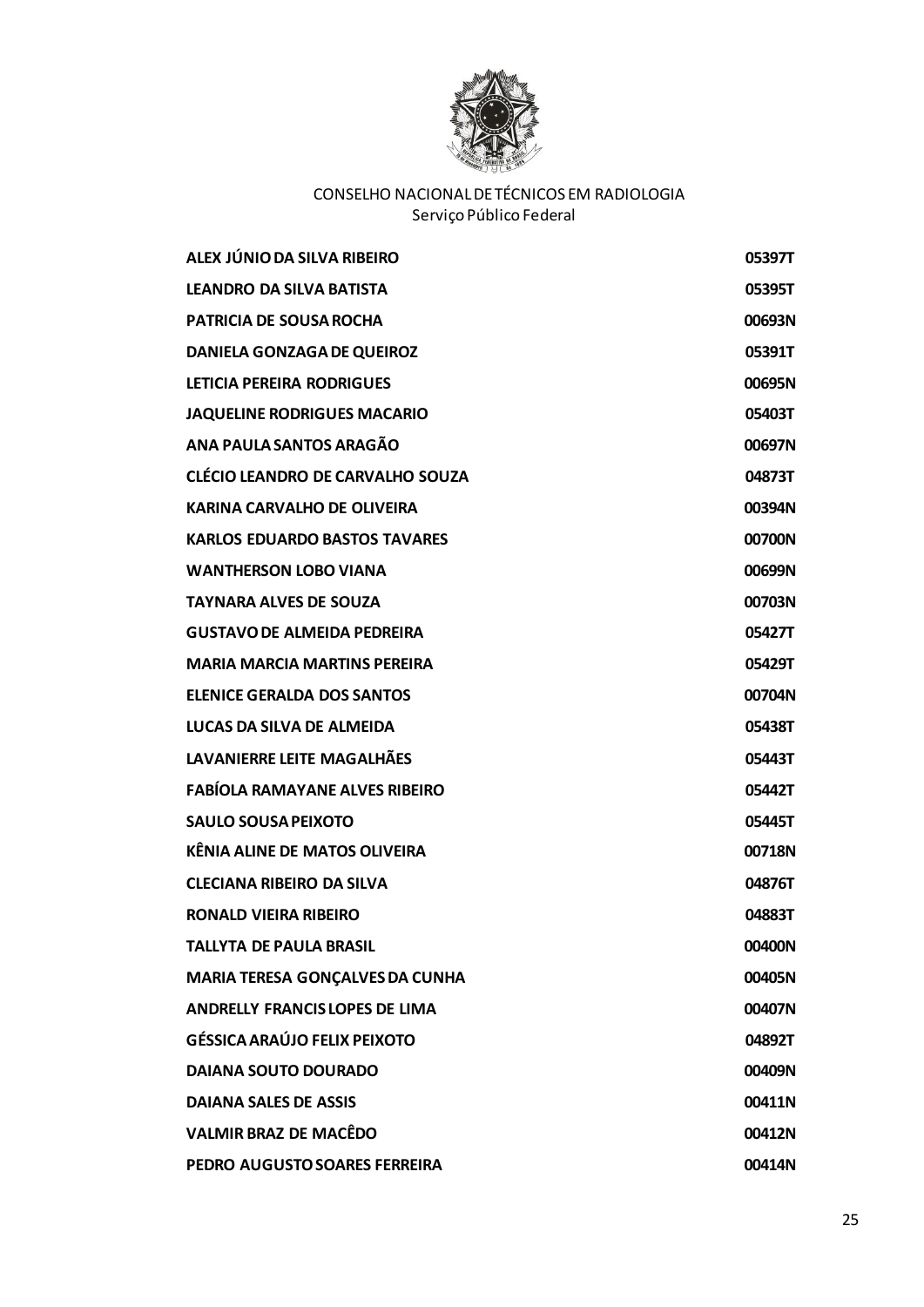

| <b>ROGÉRIO SOARES MONTEIRO</b>          | 04918T |
|-----------------------------------------|--------|
| <b>FERNANDA TEIXEIRA DA CRUZ</b>        | 00418N |
| <b>RAFAEL DE SOUZA SANTOS</b>           | 00419N |
| <b>RICARDO HIAGO OLIVEIRA RODRIGUES</b> | 00424N |
| LURDEIR DOURADO DA SILVA                | 00625N |
| <b>LUCIANO RESENDE CAVALCANTE</b>       | 05303T |
| <b>HELAINE DA SILVA SOARES PEREIRA</b>  | 05305T |
| <b>HEITOR LEANDRO</b>                   | 05307T |
| LEILIANE SILVA PINTO BARBOSA            | 05313T |
| <b>CAROLINA NUNES ALVES DE OLIVEIRA</b> | 00630N |
| <b>JOSÉ MÁRIO RIBEIRO DOS SANTOS</b>    | 00637N |
| <b>DEBORA DA ROCHA PEREIRA</b>          | 00640N |
| <b>JOANITO MORENO DE SOUZA</b>          | 00650N |
| <b>PATRICIA AGUIARDOS SANTOS</b>        | 05366T |
| <b>WILTON LUIZ COUTO RAMOS</b>          | 05376T |
| <b>MEIRILENE SOUSA DE ARAUJO</b>        | 05407T |
| <b>REGINALDO MARTINS FREIRE</b>         | 05431T |
| <b>ARTUR SILVA DOS SANTOS</b>           | 05436T |
| <b>VALDINEIA FERREIRA ANCHIETA</b>      | 00723N |
| DANIEL SANTOS DE ARAÚJO                 | 00720N |
| <b>THIAGO MOREIRA BATISTA</b>           | 05451T |
| REGINA CONCEIÇÃO BARBOSA                | 00729N |
| <b>NEURI DE SOUSA MESSIAS</b>           | 05458T |
| <b>DENILTON PEREIRA DO NASCIMENTO</b>   | 00750N |
| <b>KENNEDY ALEXANDRE COSTA DA SILVA</b> | 00728N |
| <b>WILLIAN MARCIANO DE ASSIS</b>        | 05464T |
| <b>BRUNO VIEIRA DA SILVA</b>            | 05465T |
| DIEGO THAIRONY BARBOSA DE BARROS        | 05468T |
| <b>HUGOJOSÉ TEIXEIRA DA COSTA</b>       | 05512T |
| <b>MATEUS MONTES QUEIROZ</b>            | 05472T |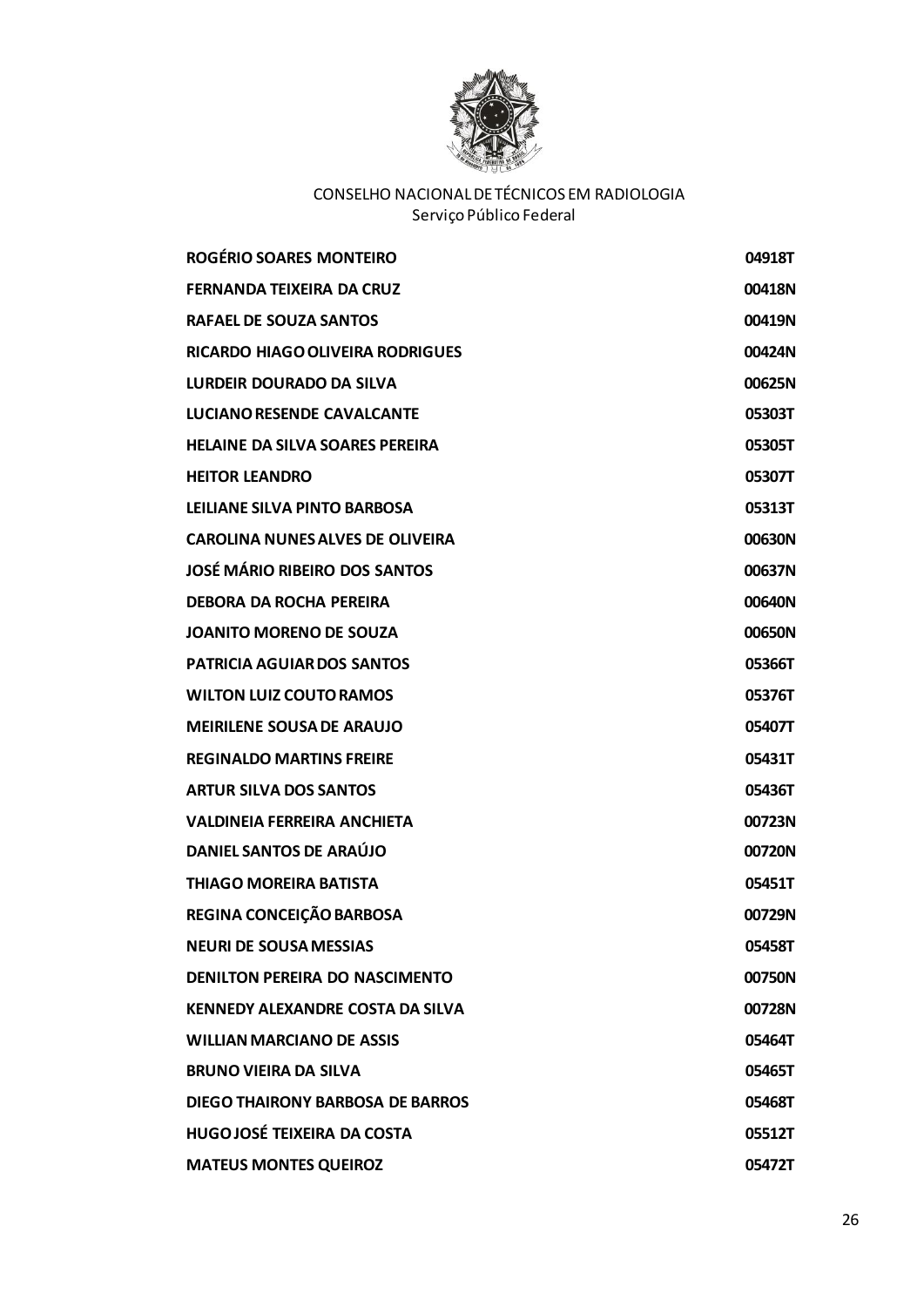

| <b>KESLEY CAMPOS DA SILVA</b>        | 00739N |
|--------------------------------------|--------|
| <b>DAIANE SOUSA FEITOSA</b>          | 00742N |
| <b>MISSILENE DE SOUSA NOGUEIRA</b>   | 05475T |
| <b>CLEANTES SOUSA FONSECA</b>        | 05474T |
| <b>JOICE FRANCISCO ROSA</b>          | 00737N |
| AGDA EVELIN DA SILVA NASCIMENTO      | 05487T |
| SILVIA RAQUEL NUNES DE ALBUQUERQUE   | 05492T |
| <b>ALINE FERREIRA DE ARAUJO</b>      | 00753N |
| <b>ANANDA LOPES SILVA SANTOS</b>     | 05507T |
| <b>JESUS MARCOS DA SILVA</b>         | 05509T |
| <b>JANETE ABREU LIMA</b>             | 05521T |
| <b>THIAGO PADRE DA SILVA</b>         | 00757N |
| <b>MARCELO VIANA NORONHA</b>         | 00760N |
| <b>PEDRO NUNES AMARAL</b>            | 05596T |
| ANTONIO CARLOS ALMEIDA DO NASCIMENTO | 05516T |
| NEIANNE DIAS VIEIRA DE ARAUJO        | 05523T |
| ALESSANDRA FERREIRA GONÇALVES        | 00777N |
| <b>KELMA LILIAN ALVES VAZ MOURA</b>  | 05524T |
| <b>ELIEL SOARES DA SILVA</b>         | 05530T |
| LEYDE DAIANY DE SOUZA FAGUNDES       | 00779N |
| RUTE GUSMÃO DE ALBUQUERQUE           | 05526T |
| JÔNATAS DE FREITAS NOGUEIRA          | 05536T |
| FRANCISCA EDILÂNDIA DANTAS PAULA     | 05533T |
| <b>CHEILIANE FERREIRA DA SILVA</b>   | 05537T |
| LORENA HÉLLEN OLIVEIRA DE ANDRADE    | 05546T |
| <b>JÉSSICA NOGUEIRA SILVA</b>        | 00914N |
| <b>FABRICIO ALVES BARBOSA</b>        | 00787N |
| <b>PATRICIA SILVA DOS SANTOS</b>     | 00789N |
| LUCIANA CAVALCANTE FIGUEIREDO        | 00786N |
| <b>ANDRÉIA VILALVA DA ROSA MUNIZ</b> | 05582T |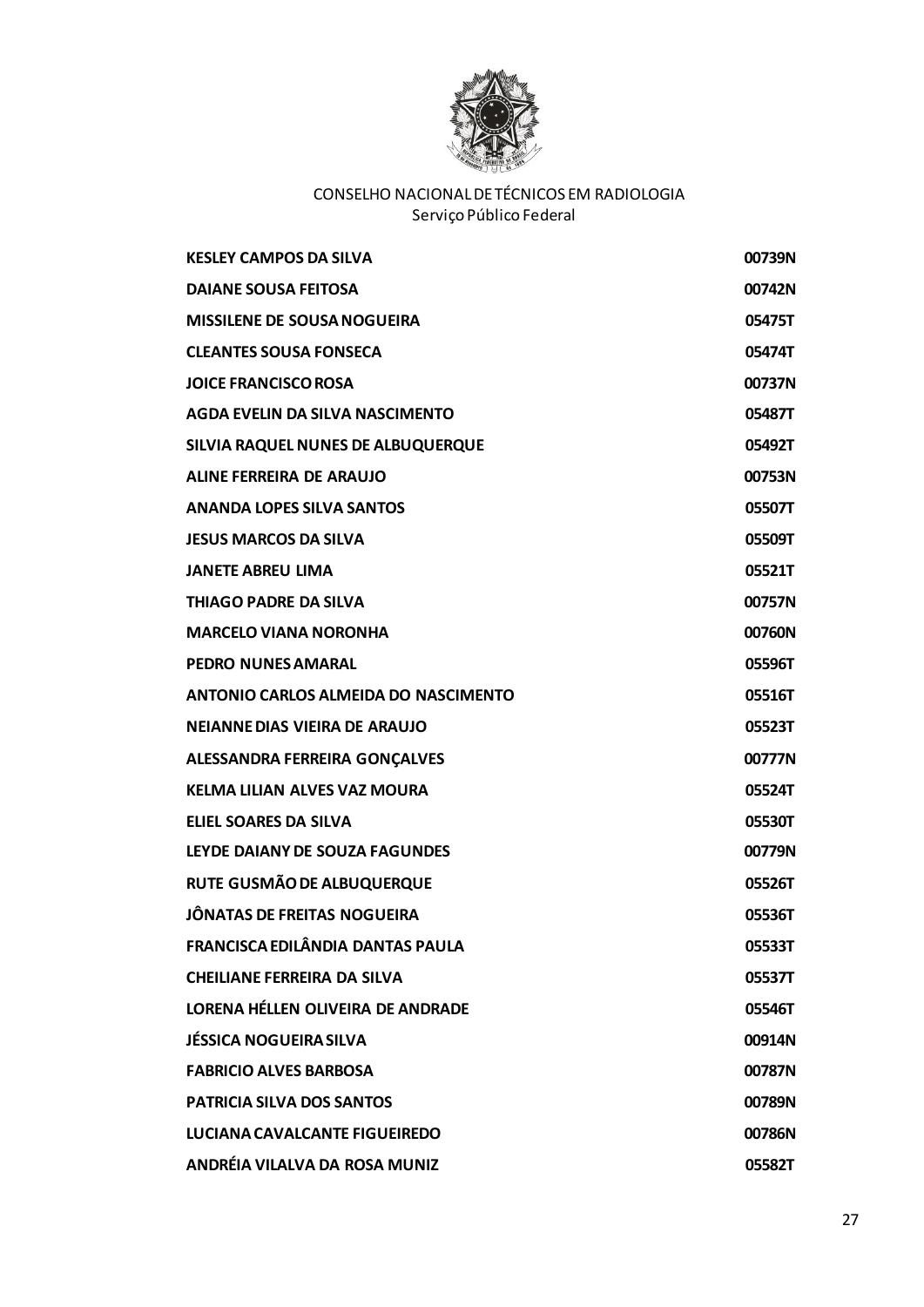

| THAIS DOURADO DE MENEZES E SILVA           | 05561T |
|--------------------------------------------|--------|
| <b>ADASILDO CARVALHO DA SILVA</b>          | 00791N |
| <b>BARBARA LACERDA SAGGIORO</b>            | 05569T |
| LEILIANE RODRIGUES DE MEDEIROS             | 05564T |
| <b>JOSÉ AVANDEILSON PEREIRA DOS SANTOS</b> | 05578T |
| <b>TATIELLE SILVA CHAVES</b>               | 00802N |
| RAIMUNDA MARIA COSTA DOS SANTOS            | 00803N |
| JOSEANE SANTOS CONCEIÇÃO DE FRANÇA         | 05806T |
| <b>IVANI GOMES BELO CABRAL</b>             | 05610T |
| <b>VICTORIA VOGADO GOMES DE ALCÂNTARA</b>  | 05586T |
| <b>CAROLINA GOMES DE OLIVEIRA</b>          | 05587T |
| <b>DANIEL RODRIGUES</b>                    | 05592T |
| <b>ROBERSON MACEDO PAIVA</b>               | 00812N |
| <b>EDMILSON XAVIER DA FONSECA</b>          | 00815N |
| <b>BRENDA CRISTINE CARDOSO DA CRUZ</b>     | 05599T |
| <b>EMANUEL JHONATAS FIGUEIREDO LEITE</b>   | 05600T |
| <b>NUBYA CHRISTYNA DE MELO SILVA</b>       | 05601T |
| <b>JOSÉ LÍCIO GOMES PEREIRA JÚNIOR</b>     | 05605T |
| SIDNEIA VITAL DA SILVA                     | 05602T |
| <b>JAQUELINE ALVES DE SOUZA FARIAS</b>     | 00820N |
| <b>GARDILENE DOS ANJOS SILVA</b>           | 05678T |
| <b>VALDIR MÁRIO PACHECO DE ANDRADE</b>     | 00828N |
| <b>CAROLINE VELOSO GUERRA</b>              | 05614T |
| <b>TATIANA BONFIM DE OLIVEIRA</b>          | 05621T |
| <b>GABRIELLA DE BARROS FREITAS</b>         | 05623T |
| <b>NILTON DE MORAES SILVA</b>              | 00830N |
| <b>RAMON DE SALES LOPES</b>                | 05617T |
| ELIS REGINA DE PAULA FERREIRA DE MORAIS    | 05616T |
| <b>FABRIZIO FAEDDA</b>                     | 05728T |
| <b>THAMIRIS PEREIRA DE SOUZA</b>           | 05630T |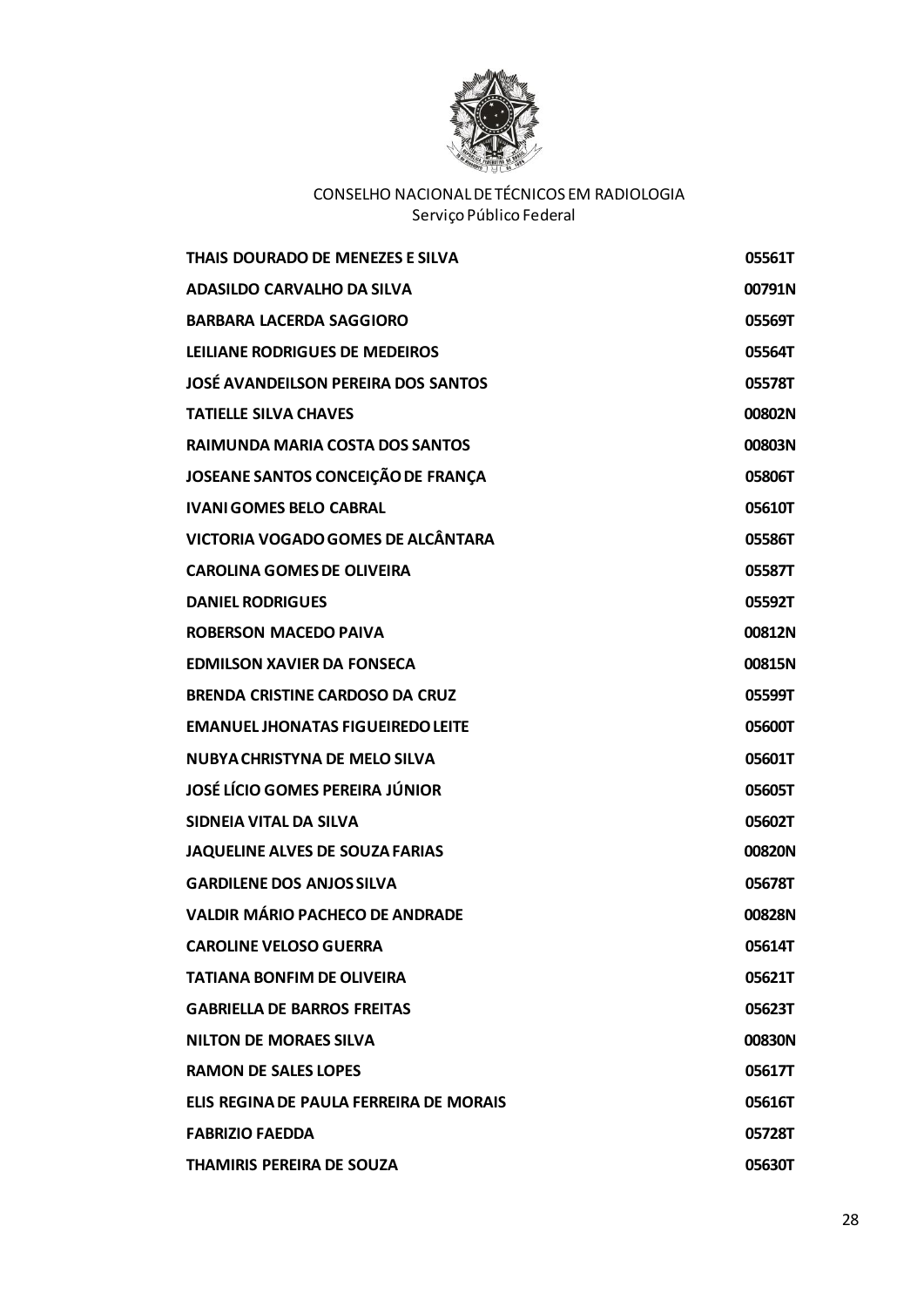

| <b>BRUNO VIEIRA BATISTA DE AZEVEDO MELO</b> | 05636T |
|---------------------------------------------|--------|
| <b>SHALMA CECILIA ALVES DE OLIVEIRA</b>     | 00839N |
| LUCAS WALLAS DAMACENA FREITAS               | 05651T |
| <b>THAYS FERREIRA DO PRADO</b>              | 05677T |
| <b>LEANDRO FERNANDES DE SOUZA</b>           | 05654T |
| <b>FRANCICLEIDE GOMES VIANA</b>             | 00846N |
| <b>MAIANE DE CARVALHO PAIVA</b>             | 05669T |
| <b>ROSA AMARO DA SILVA</b>                  | 05664T |
| THAÍS MEDEIROS DE SOUSA                     | 00844N |
| LAZARO ASSIS DA CONCEIÇÃO                   | 00849N |
| <b>SABRINA DOS SANTOS MEDEIROS</b>          | 00847N |
| <b>IDAIR PINTO DE SOUZA</b>                 | 00848N |
| <b>FERNANDA DA SILVA MARQUES</b>            | 05672T |
| <b>THATYANE TELES DE FREITAS</b>            | 00858N |
| <b>DANIELLE ADRIANO ALVES</b>               | 05693T |
| <b>TAYSE RIBEIRO RODRIGUES</b>              | 05696T |
| <b>CLEIDIANE SOUSA ARAUJO</b>               | 05698T |
| <b>NELIO RODRIGUES GOMES</b>                | 00870N |
| <b>FRANCILENE VIEIRA DE SOUSA SANCHES</b>   | 00865N |
| LEONINA FERREIRA LIMA CEZARIO               | 05714T |
| <b>JEANCLEI SOUZA DE OLIVEIRA ALVES</b>     | 00876N |
| ANA PAULA DA GAMA PRADO                     | 05722T |
| <b>TALINNE MIKAELA VICENTE RIBEIRO</b>      | 05720T |
| <b>ALLYSSON DIÊGO COSTA SILVA</b>           | 00879N |
| <b>ROSANE CAMPOS MIRANDA</b>                | 00878N |
| RAFAEL LUCAS DE SOUSA SILVA                 | 00883N |
| <b>SUELI BRITO DE SOUZA</b>                 | 00884N |
| <b>DEBORA FERREIRA DUARTE</b>               | 05725T |
| <b>SUELY DE SOUSA</b>                       | 00892N |
| <b>BÁRBARA FERREIRA</b>                     | 05735T |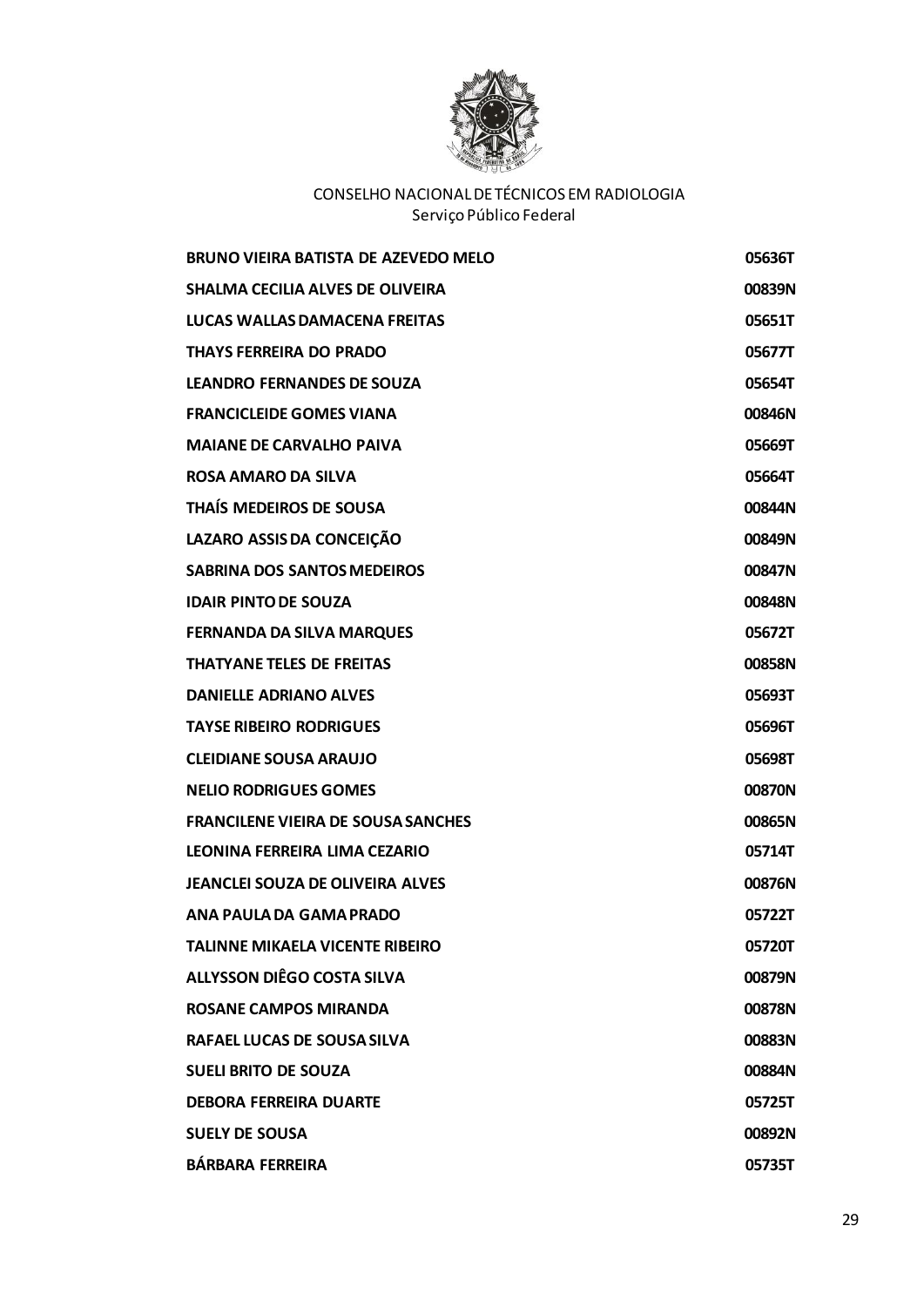

| <b>FDVAN RICELY FFRREIRA ALVES</b>               | 05743T |
|--------------------------------------------------|--------|
| <b>LUCIANO BISPO DOS SANTOS</b>                  | 05736T |
| SHIRLEY PEREIRA CALIXTO DA SILVA                 | 05737T |
| <b>LUCIANE FELIPE DE FREITAS</b>                 | 05749T |
| <b>JEFFERSON ALVES DE FARIAS</b>                 | 05751T |
| PAULO ARAUJO PINTO DE OLIVEIRA                   | 05781T |
| <b>FABIO RODRIGUES FERREIRA</b>                  | 00904N |
| PEDRO HENRIQUE ALVES BARRETO                     | 05758T |
| <b>MARTA RAYANE DIAS ARAUJO</b>                  | 05756T |
| <b>ÉRICK FONSECA GOMES</b>                       | 05770T |
| <b>HELLEN DA SILVA SANTOS</b>                    | 05759T |
| ANA PAULA DA SILVA GONÇALVES                     | 05762T |
| <b>ALESSANDRO LUCAS PIRES CAMPOS</b>             | 05768T |
| <b>CLARISSE VITÓRIA DE FRANÇA OLIVEIRA LOPES</b> | 00908N |
| <b>THIAGO LEAL DOS SANTOS</b>                    | 05775T |
| <b>JOANA CAROLINE MARTINS DE ANDRADE</b>         | 00917N |
| <b>JOAQUIM DIAS DA SILVA</b>                     | 05776T |
| <b>DIANA DOS SANTOS BARBOSA</b>                  | 00920N |
| ALINE FERREIRA DA SILVA DE ARAUJO                | 05766T |
| ADRIANA ESTÁCIO DE OLIVEIRA MOURA                | 05771T |
| <b>GIANNA KARLA REGINATTO</b>                    | 05802T |
| <b>SERGIO CORREA DE SOUSA</b>                    | 00928N |
| <b>JEANE MOREIRA NERES</b>                       | 05791T |
| <b>BEATRIZ DOS PASSOS MOREIRA</b>                | 05800T |
| <b>JAMES ALMEIDA VITORINO DE SOUSA</b>           | 00926N |
| AMANDA GABRIELE RIBEIRO DE LISBOA                | 05793T |
| <b>JAIRO DE SOUSA DA COSTA</b>                   | 05790T |
| <b>ÁLEF MESSIAS DA SILVA MARQUES</b>             | 05788T |
| <b>JAQUELINE NASCIMENTO NERY</b>                 | 00918N |
| <b>ALANO FERREIRA ROCHA DE SOUSA</b>             | 05807T |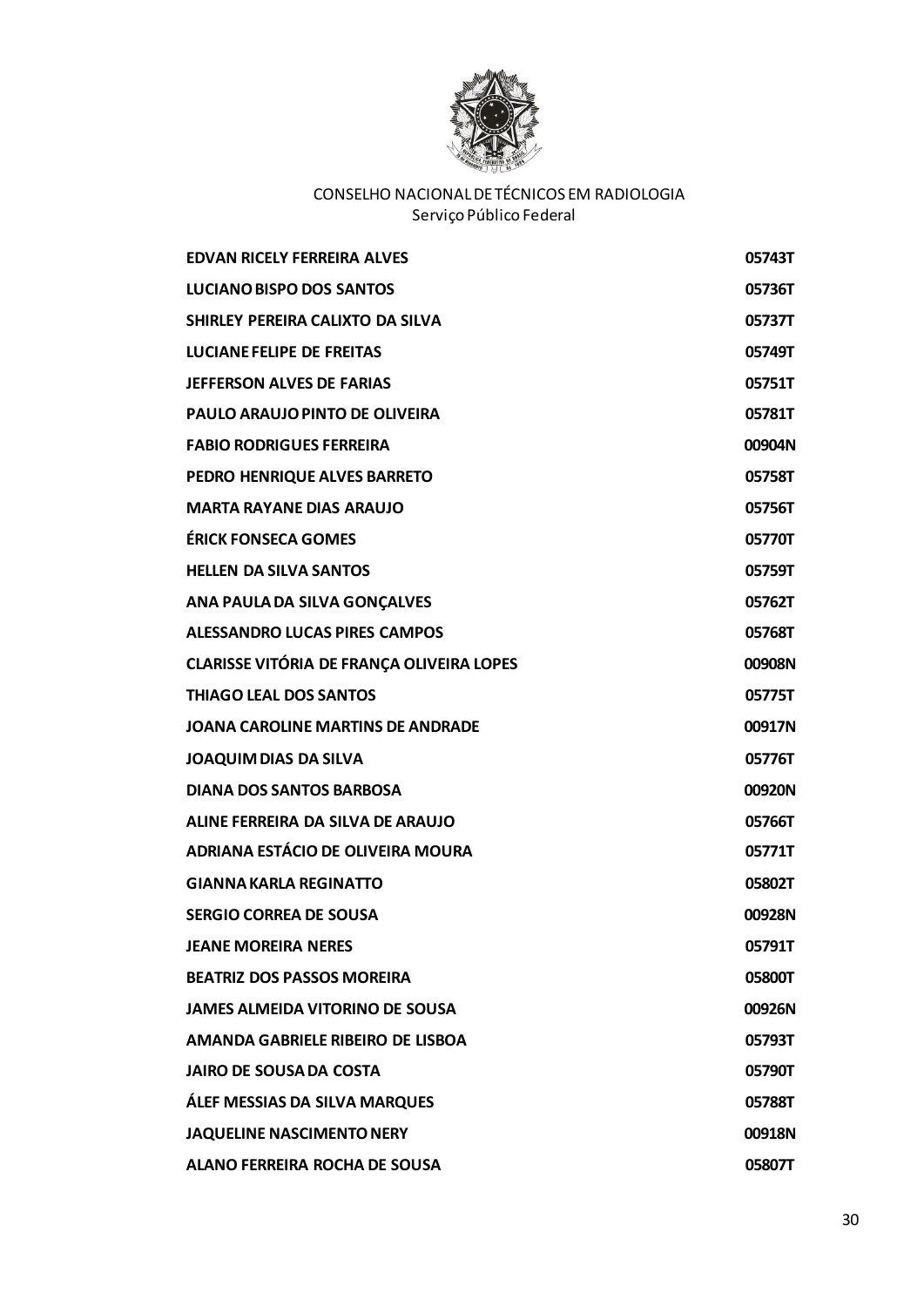

| MICHELE NOGUEIRA FRANÇA                 | 00924N |
|-----------------------------------------|--------|
| RAFAELA GABRIEL DA CONCEIÇÃO            | 00925N |
| <b>KÉSIA LEANDRO MARIZ</b>              | 05829T |
| <b>RODRIGO GOUVEIA FERREIRA</b>         | 00940N |
| <b>VICTOR CÉSAR DA SILVA GONTIJO</b>    | 00942N |
| DIEGO DE ARAÚJO LIRA                    | 05838T |
| <b>VANESSA SOARES DOS SANTOS</b>        | 00938N |
| <b>CLEIDE DA COSTA TAVARES</b>          | 00934N |
| <b>CLAUDIA DE OLIVEIRA E SILVA</b>      | 05820T |
| <b>BRUNNA FLEURY DE ABREU</b>           | 05821T |
| <b>ANTONIO JOSÉ E SILVA</b>             | 05822T |
| ANA MARIA FRANCISCO XAVIER              | 05823T |
| <b>ADRIANA CORDEIRO BORGES</b>          | 05824T |
| <b>ULISSES RODRIGUES DE MELO</b>        | 05828T |
| <b>EDSSON BANDEIRA GIRÃO</b>            | 05874T |
| <b>RAMON MOREIRA VILAS BOAS</b>         | 00961N |
| <b>NUBIA ALMEIDA DE SOUZA</b>           | 00946N |
| <b>ANDRÉ BARROS TEODORO</b>             | 00954N |
| <b>UANE FERREIRA DA SILVA</b>           | 00949N |
| <b>THAYNARA FERNANDES DA SILVA</b>      | 05849T |
| <b>REGILANE DE JESUS NOGUEIRA</b>       | 05850T |
| <b>WILIA BARBOSA DE PAULA</b>           | 05856T |
| <b>FRANCISCA TAILA AFONSO DA SILVA</b>  | 05891T |
| <b>JULIANA PEREIRA DUARTE ARANTES</b>   | 05863T |
| ELISANGELA DA SILVA PEREIRA             | 05865T |
| <b>EDMILSON SILVÉRIO DE ALMEIDA</b>     | 05868T |
| <b>GLEICE ANTONIA DE OLIVEIRA MATOS</b> | 05869T |
| <b>RENILSON ALVES DE SOUZA</b>          | 05872T |
| <b>WELBER DE SOUSA COSTA SANTOS</b>     | 05881T |
| <b>CAREN IGNACIO DE LIMA</b>            | 00952N |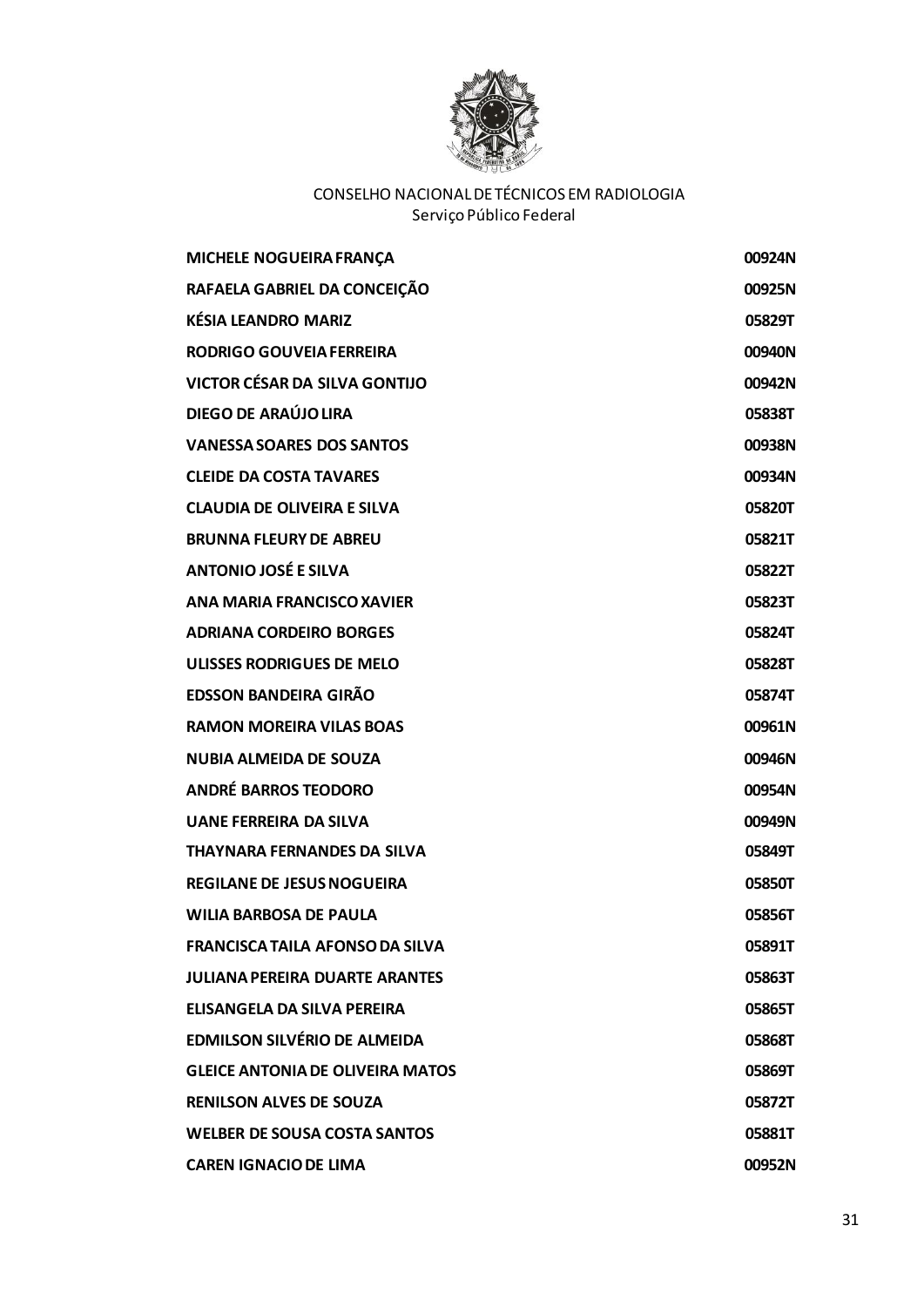

| <b>JOSÉ MARCIO NOGUEIRA DE ALBUQUERQUE</b> | 05882T |
|--------------------------------------------|--------|
| PATRÍCIA DE SOUSA LIMA                     | 05883T |
| <b>BRUNO GONÇALVES SOUSA</b>               | 05912T |
| <b>ARTHUR ANDREW DE SÁ BARRETO</b>         | 05900T |
| <b>ALLISON ALVES DE LIMA</b>               | 00969N |
| <b>GISELIA BARBOSA DA SILVA</b>            | 05918T |
| <b>MARIANA SILVA DA ROCHA</b>              | 05903T |
| <b>ROBSON SANTOS</b>                       | 00967N |
| <b>JUHLLY NASCIMENTO DA SILVA ARAUJO</b>   | 05920T |
| <b>IULE ANGELINA OJEDA CAMPOS</b>          | 05905T |
| <b>GUARACÍ OSCAR LIMA JUNIOR</b>           | 05915T |
| <b>LUÍS MIGUEL ARAUJO SANTOS</b>           | 05930T |
| <b>TAYANE CORREIA SOUZA</b>                | 05934T |
| <b>CARINA CARDOSO DE AGUIAR</b>            | 05911T |
| <b>HAIANNA FERREIRA DA SILVA FERNANDES</b> | 05936T |
| <b>CELIA RODRIGUES DA SILVA</b>            | 00976N |
| <b>NATHYELE MANOEL BARROS</b>              | 05933T |
| <b>LUCAS MARTINS DE OLIVEIRA</b>           | 00983N |
| <b>ADRIANO LIMA ALVES PEREIRA</b>          | 05929T |
| <b>LEIA DAMARIS BRITO</b>                  | 05939T |
| <b>RAIANE PEIXOTO DE OLIVEIRA</b>          | 01106N |
| <b>LUZILENE FRANÇA RIBEIRO</b>             | 06135T |
| <b>VERONICA APARECIDA DOS SANTOS</b>       | 06267T |
| LUDIMILA RIBEIRO ALCANTARA                 | 05949T |
| <b>OLGA DE SOUZA LIMA</b>                  | 05941T |
| JOAQUIM ALEXANDRE DA SILVA NETO            | 05943T |
| <b>BRUNO MUNIZ CASTELO BRANCO</b>          | 05950T |
| <b>RENAN DA SILVA SOARES</b>               | 00987N |
| <b>GEÍSA NOGUEIRA COSTA</b>                | 05953T |
| <b>MARIANA FERNANDES DA PAZ SANTOS</b>     | 05952T |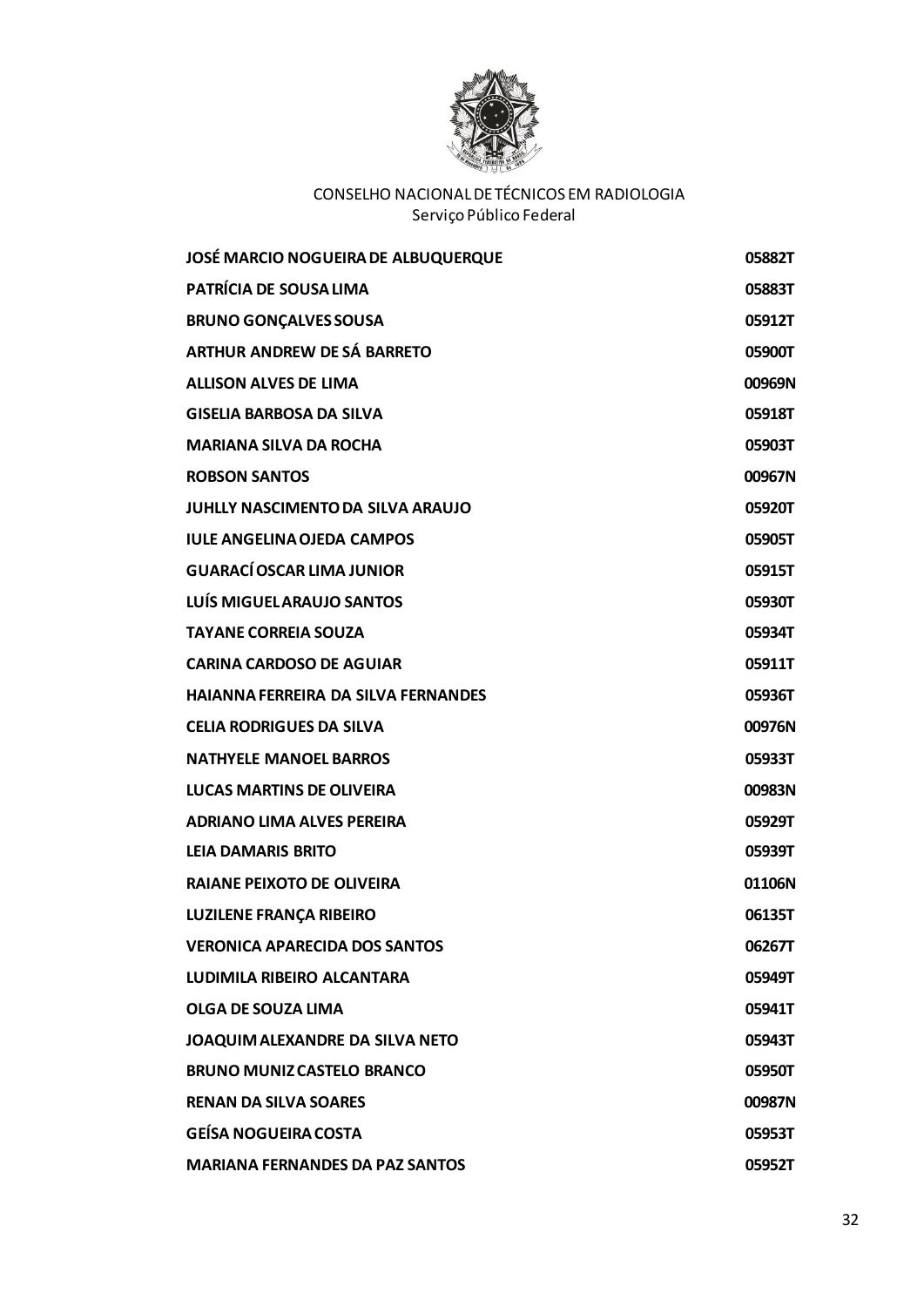

| <b>DOUGLAS PIMENTA DE ANDRADE</b>              | 06157T |
|------------------------------------------------|--------|
| <b>EMILIÊNI DEAMICI DOMENECH</b>               | 06018T |
| PRISCILA CORREA DO NASCIMENTO                  | 00991N |
| LOYANE BÁRBARA FONSECA CORRÊA                  | 05960T |
| <b>RODRIGO MOTA LEITE</b>                      | 00998N |
| <b>CASSIA DANIELLE FERREIRA CASTELO BRANCO</b> | 05966T |
| <b>DENIS VALENTIM ROVER</b>                    | 05944T |
| <b>FABIO JOFFRE FARIA DA SILVA</b>             | 05945T |
| <b>ELIZA NOGUEIRA FIGUEIREDO</b>               | 01003N |
| <b>ENILTON GOMES DE LIMA FILHO</b>             | 00986N |
| DAURIANE ALMEIDA NASCIMENTO MELO               | 05979T |
| NIDIA APARECIDA SANTOS DE CARVALHO             | 06005T |
| <b>MIRELLE MONIQUE GOMES BARBOSA</b>           | 05990T |
| <b>NATHÁLIA FERREIRA BRAZ</b>                  | 05988T |
| <b>JANAYNA MELO SILVA</b>                      | 05991T |
| <b>MÁRIO HENRIQUE LEMOS MONTEIRO</b>           | 05992T |
| <b>HAGNO BONIFACIO DA SILVA</b>                | 05993T |
| DANIEL LUIZ DIAS PEIXOTO                       | 00997N |
| <b>VALDINEIDE GOMES RIBEIRO CARRIJO</b>        | 01006N |
| <b>GABRIELA ALMEIDA DA SILVA</b>               | 06015T |
| <b>RAFAEL DE OLIVEIRA ROCHA</b>                | 01014N |
| ELISÂNGELA BANDEIRA DOS SANTOS                 | 01016N |
| <b>FÁBIO VAZ DE QUEIROZ</b>                    | 01015N |
| <b>ESTER LEAL DOS SANTOS</b>                   | 06013T |
| <b>CHRISTIANO CHRISOSTOMO BOMFIM</b>           | 01018N |
| <b>GERONI MARIA DE JESUS</b>                   | 06028T |
| <b>SCARLET STRAUSS SILVA PIMENTEL</b>          | 06030T |
| <b>DANIELA RIBEIRO SOARES</b>                  | 06038T |
| <b>KEZIA PEREIRA DE OLIVEIRA BALENA</b>        | 01025N |
| ANDREIA APARECIDA DOS SANTOS ALVES             | 06049T |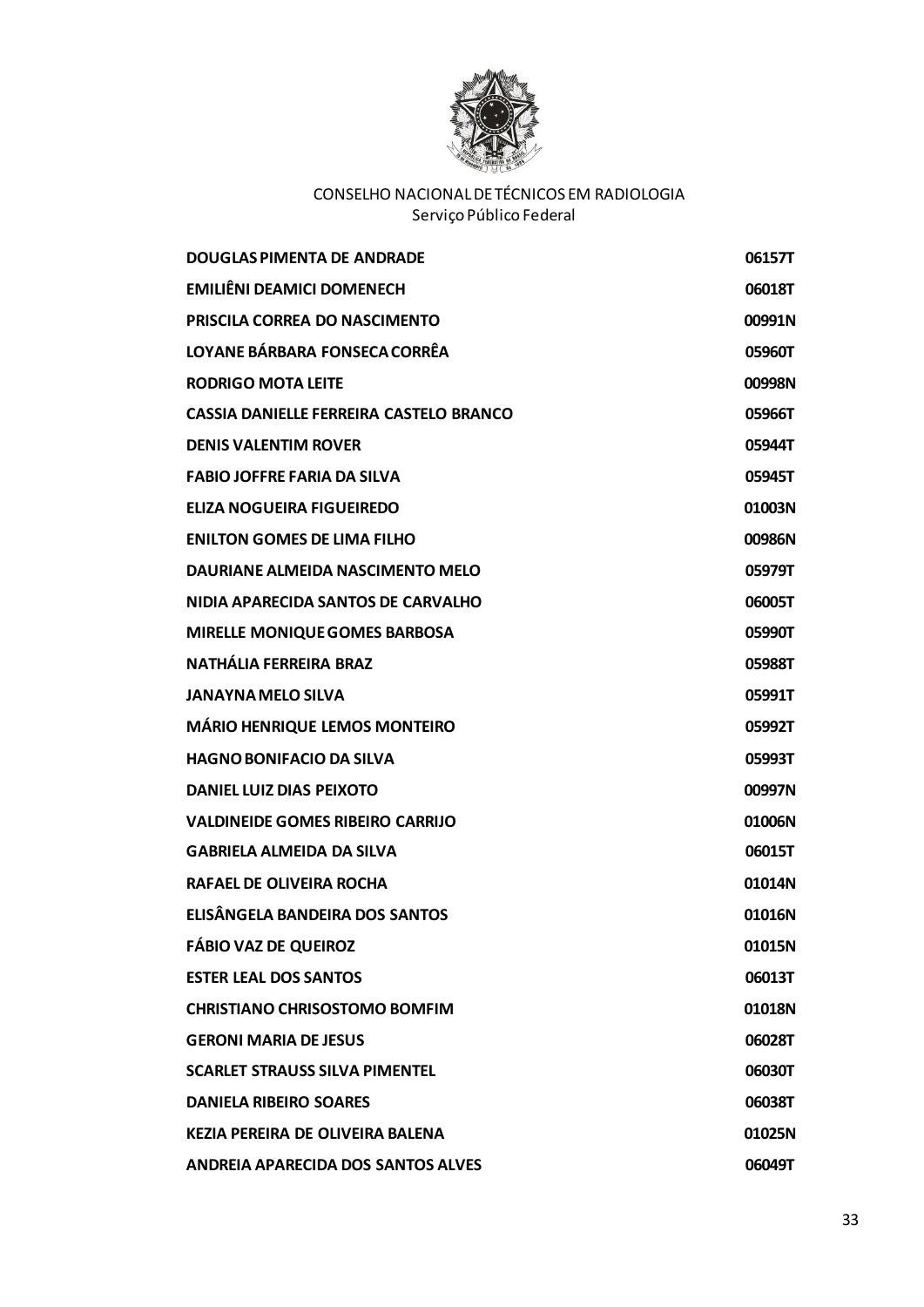

| <b>ELISEU FERNANDES DE JESUS</b>               | 06041T |
|------------------------------------------------|--------|
| ANA CARLA ALVES DA CONCEIÇÃO                   | 01303N |
| ANGÉLICA DOS SANTOS BRÁS DE SOUZA              | 01033N |
| <b>IZABELLA CARDOSO EMERICK</b>                | 06051T |
| ALEXANDRA HANNA ANTUNES PINTO OLIVEIRA         | 06044T |
| <b>AYLA CRISTINE GONÇALVES BARROS</b>          | 06072T |
| PATRICIA GONÇALVES FERREIRA                    | 01042N |
| <b>CAROLINE DE SOUZA BRAGA</b>                 | 06068T |
| SHEILA CRISTINA CORDEIRO DA ROCHA              | 01044N |
| KATIANA DA SILVA FERREIRA FIALHO               | 06075T |
| DANIEL LUIS MELO LISBÔA                        | 06074T |
| <b>SANDRA VIANA DE SOUSA</b>                   | 06073T |
| DONIZETE FERREIRA DOS REIS SILVA               | 06088T |
| <b>VERA LUCIA TEODORO DOS SANTOS</b>           | 01072N |
| <b>WASHINGTON LUIZ SANTOS DA SILVA</b>         | 01054N |
| <b>ISAMARA MONTEIRO</b>                        | 06097T |
| <b>JÉSSICA MEDRADO ROSA</b>                    | 01056N |
| <b>VÍCTOR PEREIRA DA SILVA</b>                 | 01057N |
| RAQUEL IARLA OLIVEIRA SILVA                    | 01063N |
| <b>GLEICE KELLY BESERRA SOUZA</b>              | 01068N |
| <b>BRENDA ALVES DE OLIVEIRA</b>                | 01069N |
| <b>RENATO FREDERICO RODRIGUES S. DE AQUINO</b> | 01062N |
| <b>BARTOLOMEU MARQUES DE ANDRADE</b>           | 06092T |
| MICHAEL DOUGLAS DOMINGOS DA CUNHA              | 06570T |
| <b>SAMUEL VICTOR DE SOUZA MATOS</b>            | 01058N |
| <b>BRENDA DE MAGALHÃES DE CARVALHO</b>         | 06109T |
| <b>MARIA SIMÔNE DE LIMA SILVA</b>              | 06105T |
| <b>JEZREEL LEONE ROCHA DA SILVA</b>            | 01065N |
| <b>ELIZABETH LAIS GOMES DA SILVA</b>           | 01090N |
| <b>SUELLEN DA SILVA ALVES</b>                  | 01091N |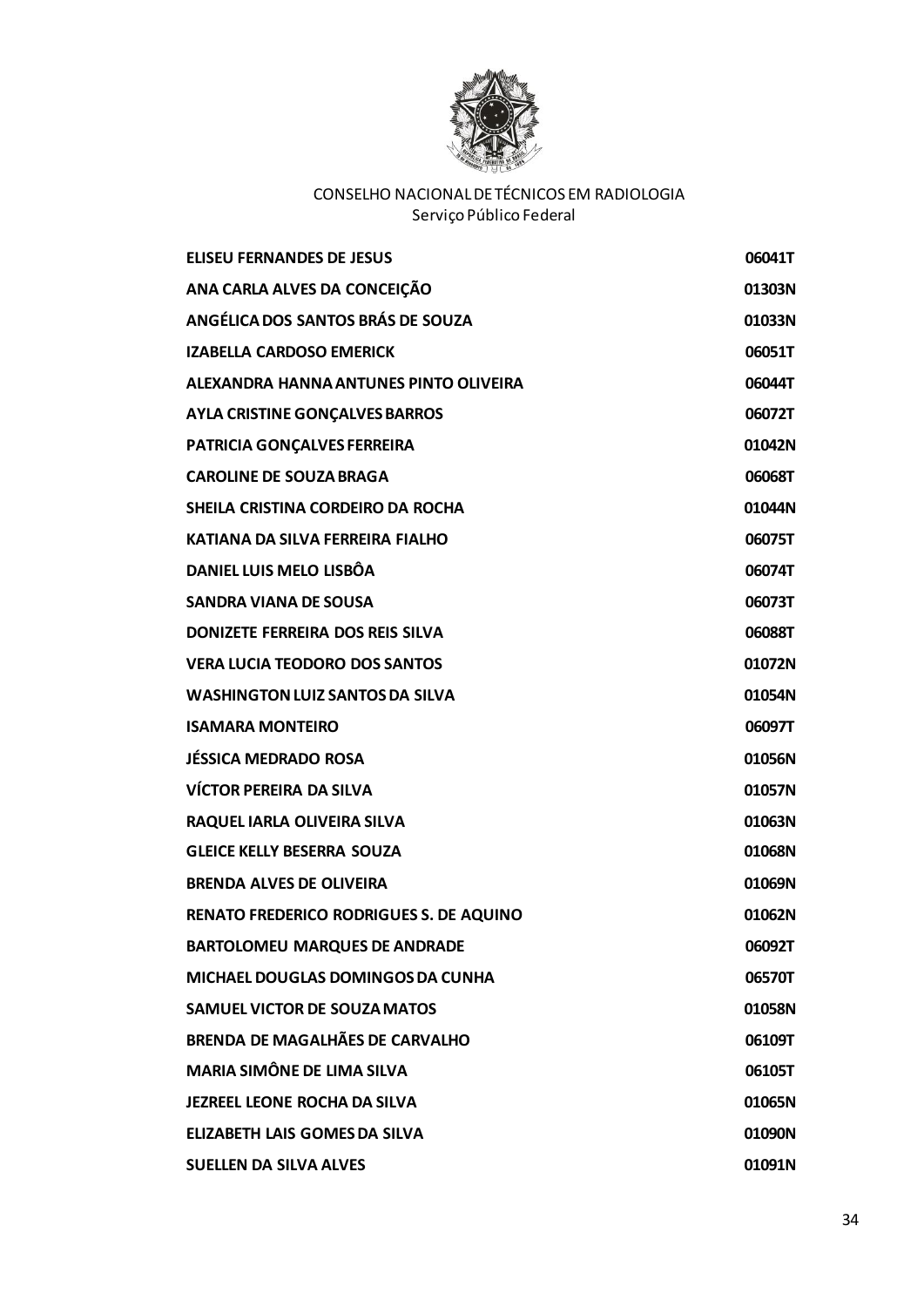

| <b>HERÁCLIO MOREIRA DA SILVA</b>        | 06131T |
|-----------------------------------------|--------|
| <b>IVANETE JACOBINA CARDOSO PORTO</b>   | 06130T |
| <b>CRISTIANE DE SOUZA BATISTA</b>       | 01089N |
| VITÓRIA GABRIELLY R. DA SILVA SOUSA     | 01078N |
| <b>CAROLINA GONÇALVES DA SILVA</b>      | 01079N |
| <b>ISABELA CAVALCANTE DOS SANTOS</b>    | 01074N |
| <b>GELCIANA DA CONCEIÇÃO CARLOS</b>     | 06123T |
| <b>FABIANO DE JESUS DIAS</b>            | 01071N |
| LUCIANA FOGANHOLE DE OLIVEIRA           | 06126T |
| <b>ALESSANDRA CARLA LOPES</b>           | 01070N |
| <b>WEDERSON MATHEUS BRITO SENA</b>      | 06125T |
| <b>ADRIANA PEREIRA MARIANO</b>          | 01096N |
| <b>TATIANE DE JESUS SILVEIRA</b>        | 01341N |
| <b>FÁBIO FRANÇA OLIVEIRA</b>            | 01101N |
| <b>CELSO DE JESUS NUNES FILHO</b>       | 01100N |
| <b>KELLY DOS SANTOS DA SILVA</b>        | 01102N |
| <b>ANNA TEREZA COSTA VIEIRA</b>         | 01105N |
| <b>GRAZIELE PAZ MACHADO</b>             | 06138T |
| <b>SANAELLE SOUSA LIMA</b>              | 01108N |
| <b>ANDREA FERNANDES CAMARGOS</b>        | 01110N |
| MONIQUE MEDEIROS DE OLIVEIRA            | 06140T |
| <b>LUANA TEIXEIRA CARDOSO</b>           | 06144T |
| <b>LUAN KLISMAN REIS DE AGUIAR</b>      | 01115N |
| ANDRESSA DE OLIVEIRA FLORENCIO          | 06152T |
| <b>TIAGO DE SOUSA FERREIRA MACHADO</b>  | 01149N |
| <b>GEISSY KELLY CUNHA E SOUSA</b>       | 01123N |
| LUÍZA MARIA DOS SANTOS                  | 06154T |
| <b>ISLAN DA SILVA SOUSA</b>             | 01124N |
| <b>ERINALDO FONSECA BACELAR</b>         | 06158T |
| <b>ARLY CRISTOPHER NASCIMENTO ALVES</b> | 01131N |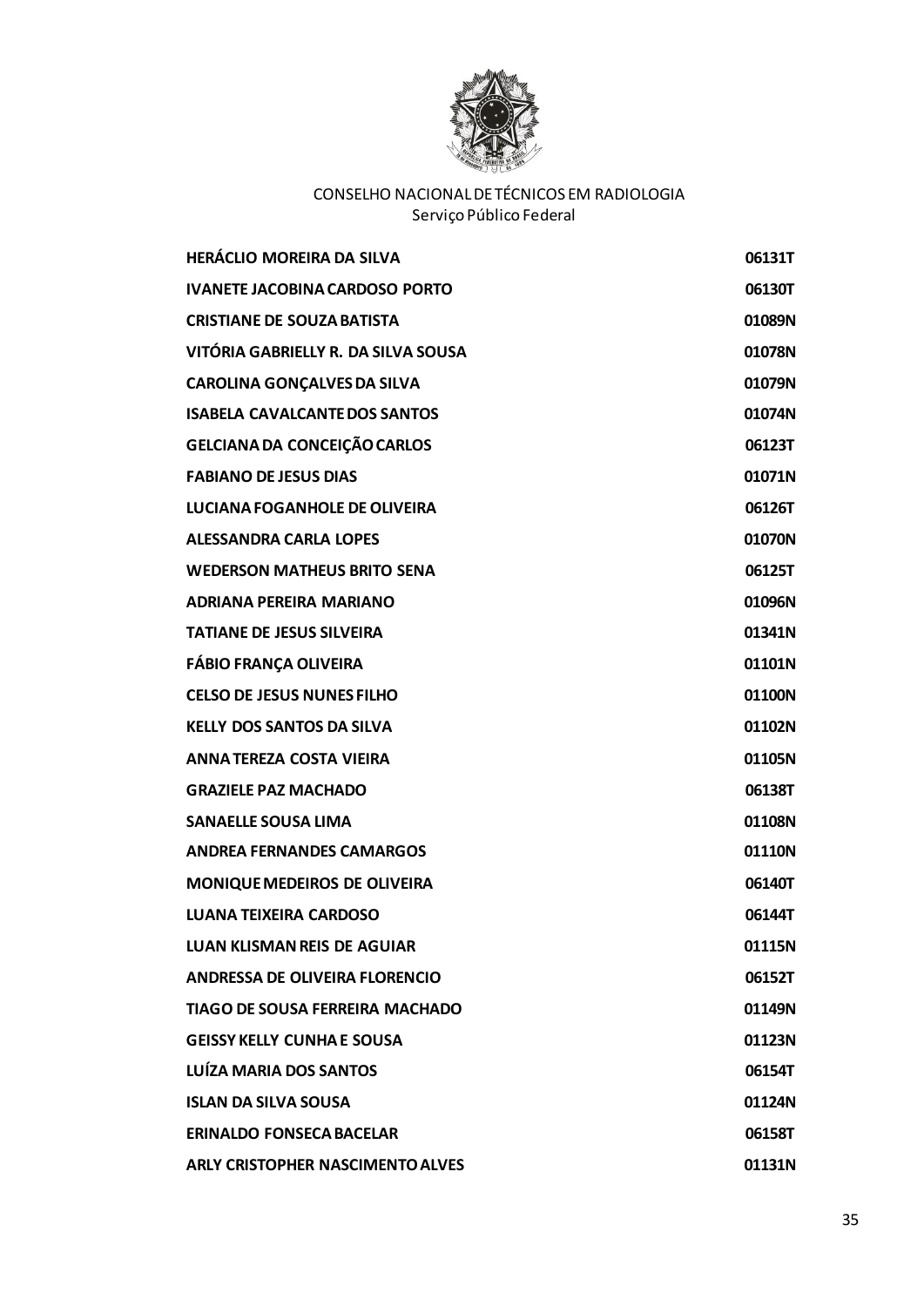

| <b>IASMIM NADINI PASTOR DE FREITAS DA CRUZ</b> | 01137N |
|------------------------------------------------|--------|
| <b>DANIELE MARTINS DE OLIVEIRA</b>             | 06169T |
| <b>ITAMARA LOPES BORGES VENANCIO</b>           | 06172T |
| <b>CARLOS SIMAO MELO CABRAL</b>                | 01141N |
| <b>ANTONIO DJAIR PEREIRA ALVES</b>             | 06189T |
| LAIANE PEREIRA DA SILVA                        | 06181T |
| <b>KÉSIA DIOGO MIGUEL</b>                      | 01143N |
| <b>KAMILA SILVA BUANI</b>                      | 06190T |
| <b>JONAS LEONARDO DA SILVA</b>                 | 06186T |
| <b>MARLUCIA RIBEIRO DA SILVA</b>               | 06196T |
| DÉBORA REGINA AMORIM PASSOS                    | 01148N |
| <b>GESSYKA MYCHELLY ALCIDES DA COSTA</b>       | 06200T |
| ROSANA DE LIMA OLIVEIRA SOUZA                  | 06202T |
| <b>MARINA MACHADO GONCALVES</b>                | 06201T |
| PEDRO HENRIQUE FELIX DE ALMEIDA                | 01159N |
| ALINE DA FONSECA ARRUDA                        | 01152N |
| <b>SAMARA BASTOS DA SILVA</b>                  | 06205T |
| <b>THAIANE VIANA GOMES</b>                     | 01153N |
| <b>SANDILLA DE MACEDO DIAS</b>                 | 01151N |
| AMANDA MARIANA DA SILVA PEREIRA                | 06217T |
| <b>DANIELLE FORNAZIERE DE SOUSA</b>            | 06219T |
| <b>APARECIDA MARIA RODRIGUES FROIS</b>         | 06386T |
| <b>MIRELLA MARIA SOARES SILVA</b>              | 06223T |
| LUVÂNIA OLIVEIRA DE MACEDO                     | 01165N |
| <b>REIANE FERREIRA DE AZEVEDO</b>              | 06234T |
| <b>ALLAN MOREIRA MAGALHAES</b>                 | 01163N |
| <b>BRUNO CEZAR SILVA MARTINS</b>               | 01164N |
| <b>WESLEY ROCHA PEREIRA</b>                    | 06230T |
| <b>SARAH ATAIDE DA SILVA</b>                   | 06224T |
| <b>GIOVANNA GONÇALVES DE ALMEIDA</b>           | 06228T |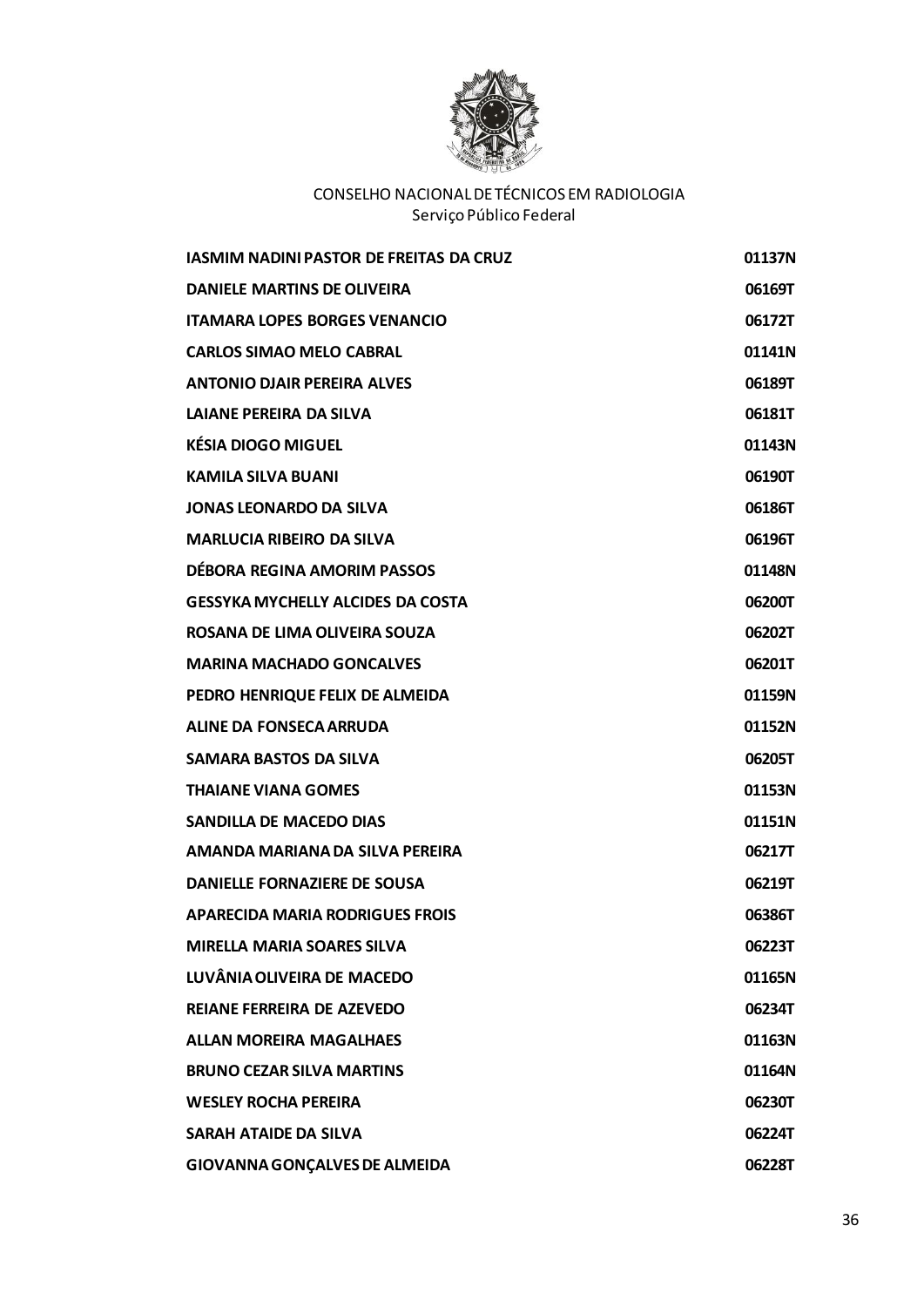

| <b>REJANE DA SILVA</b>                    | 01179N |
|-------------------------------------------|--------|
| <b>WYAN MARCOS PEREIRA DO AMARAL</b>      | 01176N |
| <b>RIGLEY FERNANDES OLIVEIRA</b>          | 01173N |
| <b>REGINA ROSA MARTINS</b>                | 01190N |
| <b>MILENA DE OLIVEIRA SILVA</b>           | 01188N |
| <b>BRUNO GUEDES DOS SANTOS</b>            | 01178N |
| LINDAURA APARECIDA GOMES                  | 06254T |
| <b>THAYNARA SALES BENVENUTO</b>           | 01185N |
| <b>MILLY SOFIA DAMASCENO</b>              | 06332T |
| <b>MAIDERSON PEREIRA DE MORAIS</b>        | 06260T |
| <b>GERLANE DOS SANTOS BRITO</b>           | 01191N |
| <b>FRANCISCO ALEXANDRE CORDEIRO COUTO</b> | 06259T |
| <b>FLAVIA ROBERTA MIONI</b>               | 01229N |
| <b>THAÍS GOMES FRAZÃO</b>                 | 06270T |
| <b>AUDEÍDES CAVALCANTE RIBEIRO</b>        | 06296T |
| <b>TATYANE ALVES GINO</b>                 | 01197N |
| <b>PAÔLA RODRIGUES SOUZA</b>              | 01198N |
| <b>GIULIAN PINHEIRO DE MORAIS</b>         | 01215N |
| <b>KAROLYNNE ANGÉLICA DA SILVA GOMES</b>  | 01200N |
| <b>CLEUBER COTRIN FERREIRA JÚNIOR</b>     | 01228N |
| <b>CRISTIANE RODRIGUES PRIMO</b>          | 01218N |
| <b>TIAGO LUCINDO ALVES FERREIRA</b>       | 01217N |
| MICHELLE DA SILVA PEREIRA                 | 01213N |
| DAVID RIBEIRO DA CONCEIÇÃO                | 06292T |
| <b>VIRGINIA PEREIRA OLIVEIRA</b>          | 06285T |
| <b>JULIANE PALHETA DA SILVA</b>           | 01220N |
| <b>DAYVISON MENDES REZENDE JESUS</b>      | 06308T |
| <b>MATHEUS SILVA DE OLIVEIRA</b>          | 01223N |
| <b>WELDER PEREIRA E SILVA</b>             | 06302T |
| <b>MIRELE SILVA ALMEIDA</b>               | 01222N |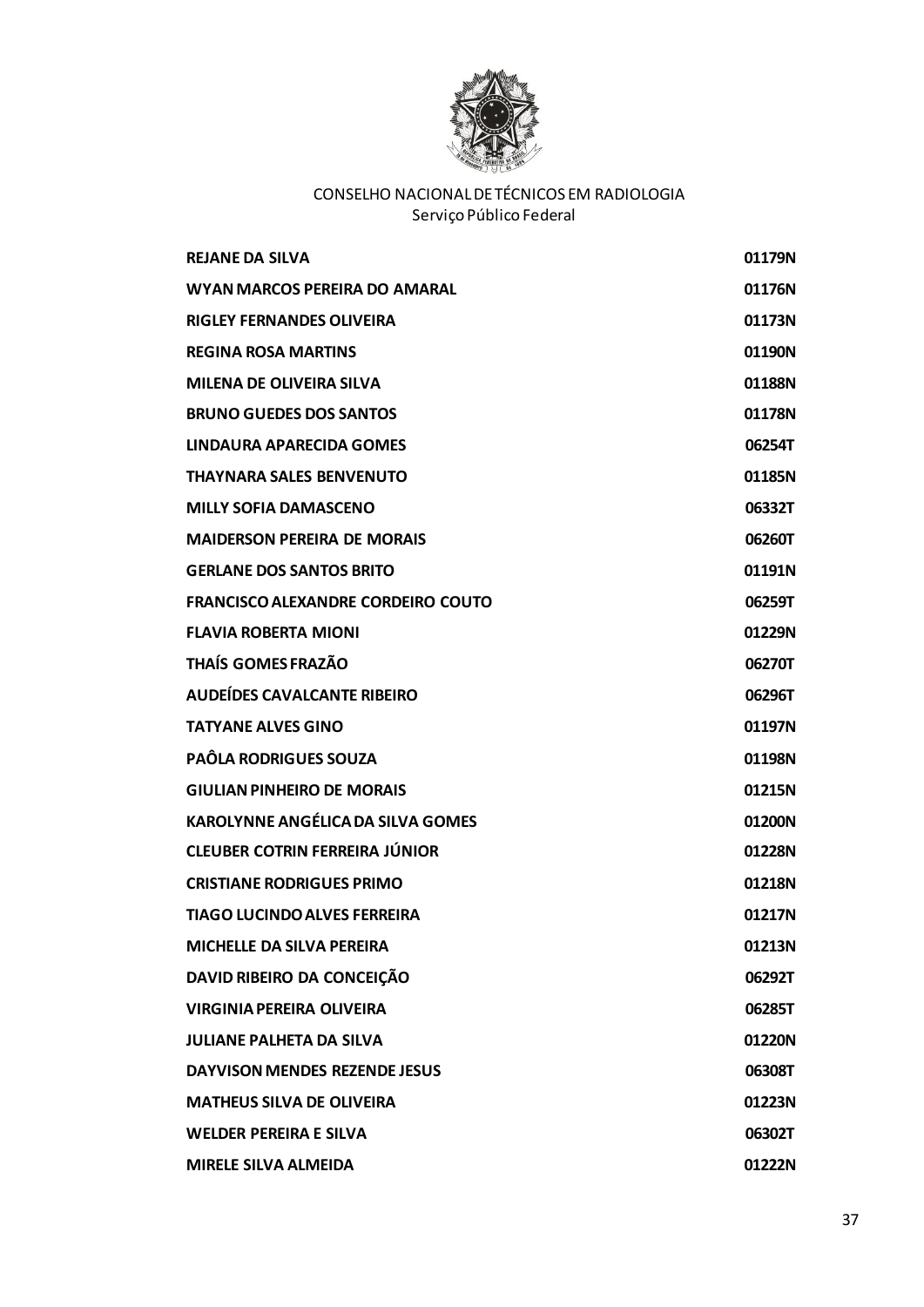

| <b>JOSEFA CARDOSO DE SOUSA</b>              | 01219N |
|---------------------------------------------|--------|
| ANNY CRISTINA DE ARAÚJO PINTO               | 06297T |
| <b>MÁGDIEL OLIVEIRA DE MORAIS</b>           | 06316T |
| <b>ELISON ALVES DE OLIVEIRA</b>             | 01207N |
| RENATO CONCEIÇÃO DE SOUZA                   | 01227N |
| YASMIN MENDES DE ASSUNÇÃO MAIA              | 06300T |
| <b>PAULO FILHO BARROS DO NASCIMENTO</b>     | 01254N |
| <b>MARIA ADRIANA FERREIRA</b>               | 01230N |
| <b>TAINAR DE ALMEIDA CHAGAS SOUZA</b>       | 01235N |
| CRISNA MARA FERREIRA BEZERRA                | 06315T |
| SARA LAYS CALIXTO DA SILVA                  | 06314T |
| <b>AURISLÂNDIA AGUIAR SILVA</b>             | 01252N |
| ANA PAULA DA SILVA CARDOSO                  | 01242N |
| <b>NATÁLIA PINHEIRO SANTOS</b>              | 01237N |
| <b>KELLIANY DE SOUZA ALMEIDA RAMOS</b>      | 01247N |
| ELIONEIDE MARIA DE OLIVEIRA                 | 01250N |
| LAFAIETE MARIA DOS SANTOS                   | 06467T |
| <b>NAYARA RODRIGUES DE SOUSA DOS SANTOS</b> | 06329T |
| <b>ISABELA LAURENTINO SILVA</b>             | 01245N |
| NAYLA CRISTINA FERREIRA DE ALMEIDA          | 06325T |
| <b>JHONATA ASSIS FREITAS</b>                | 06322T |
| <b>DEIVID FERREIRA DE ARAUJO</b>            | 01251N |
| <b>VITOR PACELLI</b>                        | 01263N |
| <b>TATIANE RODRIGUES MARINHO</b>            | 06357T |
| <b>MARIA ELIETE DA SILVA</b>                | 01260N |
| <b>PÂMELA GONSALVES PRETTO</b>              | 01266N |
| <b>MARIA FERNANDA MATHEUS</b>               | 06343T |
| <b>SILENE OLIVEIRA DA SILVA</b>             | 06318T |
| <b>SAMUEL MARCONI PIMENTEL PAULO</b>        | 01264N |
| <b>LUIZ ANTONIO DA SILVA FILHO</b>          | 01310N |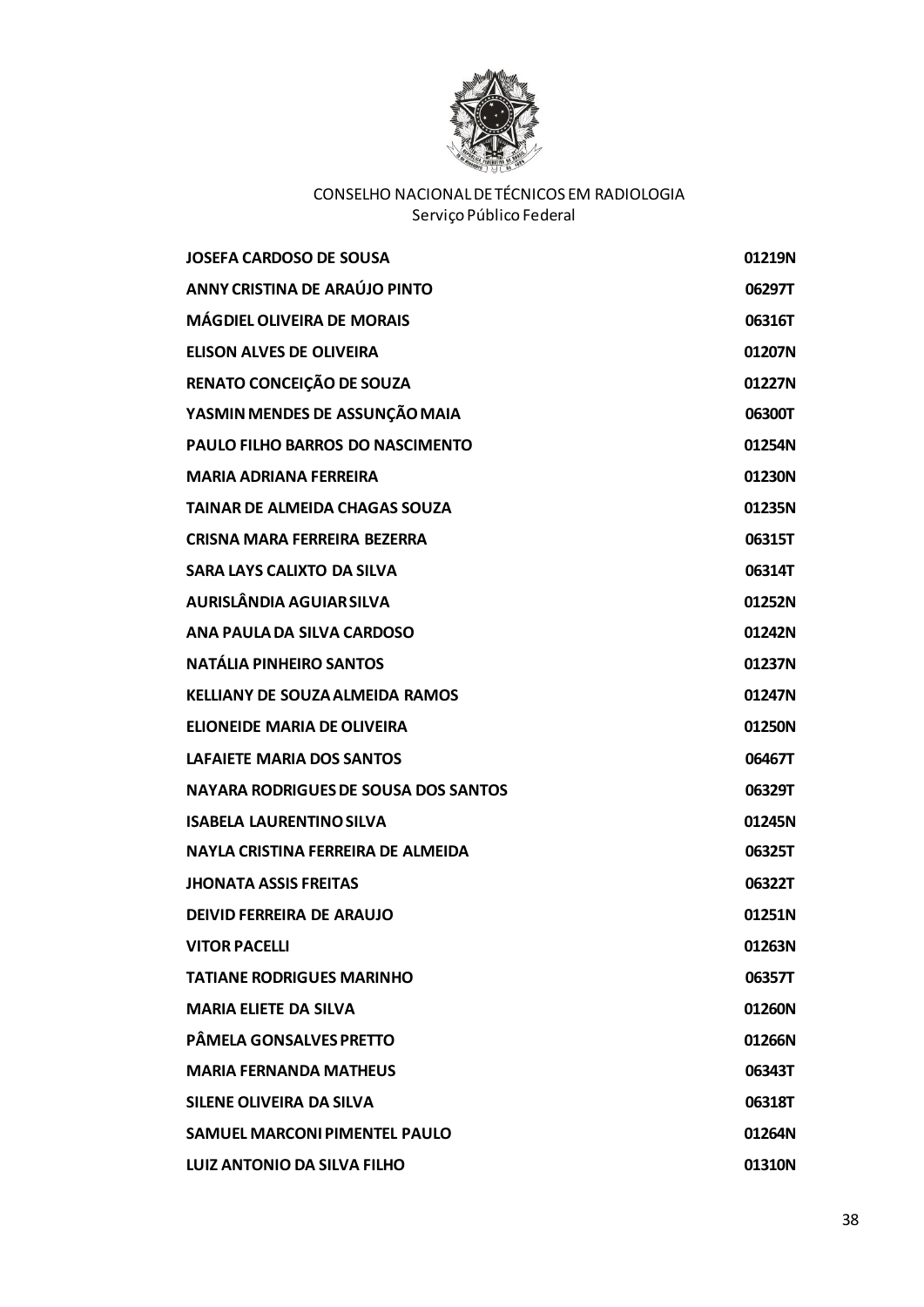

| <b>ANDRESA LUCIA RODRIGUES SILVA</b>      | 06385T |
|-------------------------------------------|--------|
| <b>CAMILA MARIA RODRIGUES SIQUEIRA</b>    | 01276N |
| <b>TATIANE APARECIDA DE SOUZA LIMA</b>    | 01284N |
| <b>DOMINGAS FERREIRA DAS NEVES</b>        | 06366T |
| <b>ELEUZA MARTINS DE FREITAS</b>          | 06336T |
| <b>BIANCA LETICIA RIBEIRO MELCHIOR</b>    | 06361T |
| <b>IRALICI CASTRO SÁ</b>                  | 01282N |
| <b>FILIPE PERES DE OLIVEIRA</b>           | 06368T |
| <b>MARIA ALZENIR DE OLIVEIRA</b>          | 01280N |
| <b>CARLA MARINHO MOREIRA MALTA</b>        | 06362T |
| <b>VALERIA MARTINS DE ALENCAR MOREIRA</b> | 01288N |
| <b>HELIARDO DA CRUZ SOARES</b>            | 01301N |
| <b>ALINE DA COSTA PEREIRA SOUSA</b>       | 01292N |
| <b>MAYARA LIMA DE ALBUQUERQUE</b>         | 01308N |
| LUIS FERNANDO DA CUNHA BRITO              | 01307N |
| <b>VANDA DA COSTA TORRES</b>              | 06360T |
| <b>MICHELL DE OLIVEIRA MELO</b>           | 06365T |
| <b>SUZIMARA SOARES VIEIRA</b>             | 06379T |
| <b>EDUARDA SANTOS FERREIRA</b>            | 01300N |
| <b>TAYLLA KLEI FELIX SOUZA TIMM</b>       | 01351N |
| <b>MARIA CELIA ALVES</b>                  | 01302N |
| <b>SUZANI DE JESUS SOUZA</b>              | 01289N |
| ÂNGELA ESTEFANI ALVES DA SILVA            | 06381T |
| <b>BÁRBARA PINHEIRO ALVES</b>             | 01325N |
| <b>MAISA LORENA MARTINS FREITAS</b>       | 06576T |
| <b>GABRIELA DA ROCHA LEÃO</b>             | 06390T |
| <b>TALITA DA SILVA LIMA</b>               | 01335N |
| <b>SAMARA CAROLINE PINHEIRO</b>           | 06370T |
| <b>NANDAH FERNANDES MEDEIROS</b>          | 01339N |
| <b>MARIANA MEDEIROS BEZERRA</b>           | 01312N |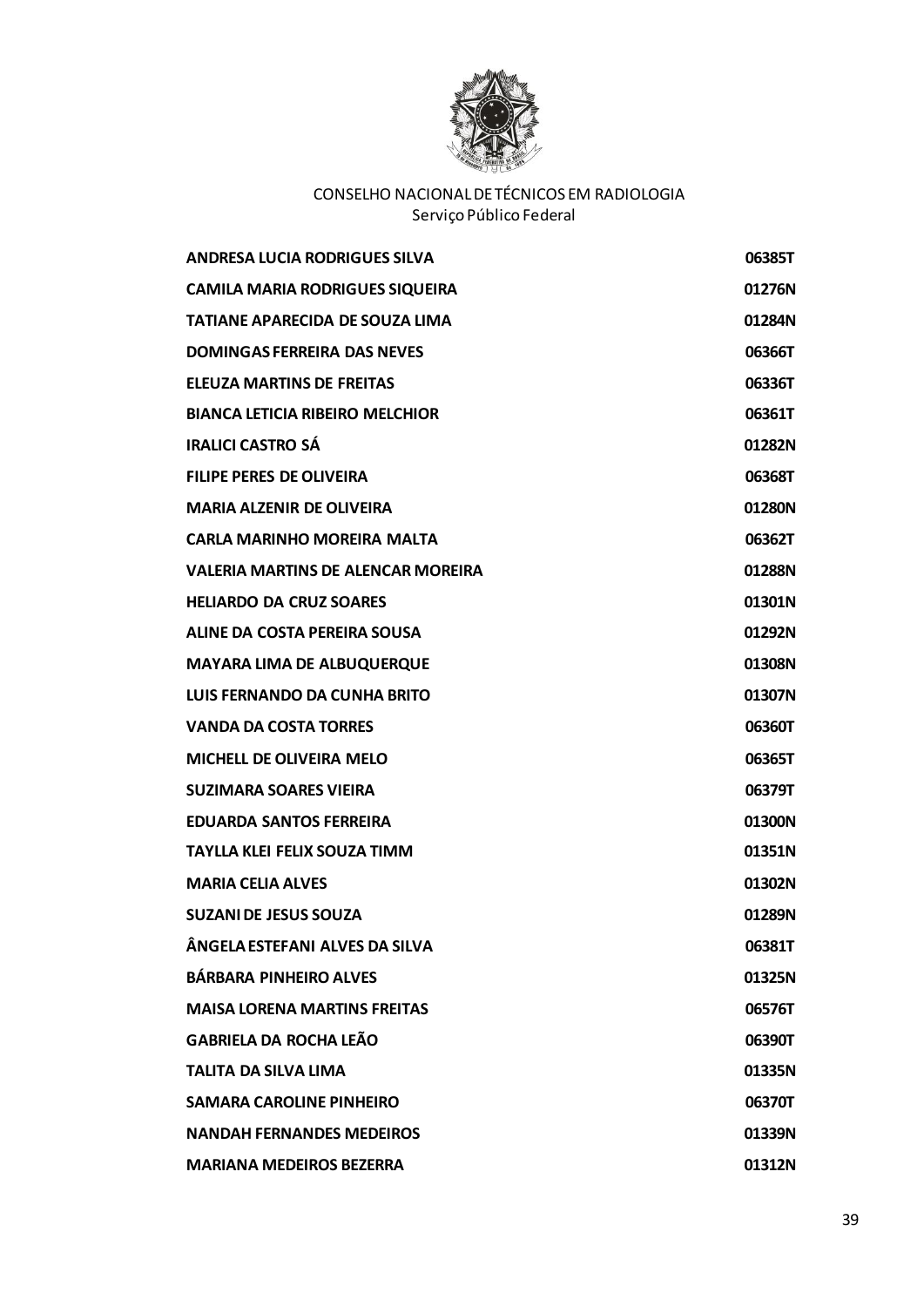

| ANA CAROLINA DOS SANTOS GONÇALVES            | 01328N |
|----------------------------------------------|--------|
| SHIRLEI MADALENA DOS SANTOS DE ALCANTARA     | 01340N |
| ALANEIDE XAVIER DA SILVA                     | 06395T |
| <b>MATHEUS CARVALHO DE MESQUITA</b>          | 01315N |
| <b>ANA DEBORAH SILVA RIBEIRO</b>             | 01327N |
| ROGERIO FAULHA DE GOUVEIA FILHO              | 06446T |
| <b>KATIANA SANTOS PAES</b>                   | 01332N |
| DAVI SOARES PEREIRA DE CARVALHO              | 06587T |
| <b>RAIANE DOS SANTOS PEREIRA</b>             | 06445T |
| ELIENE DE LIMA OLIVEIRA TABOSA               | 06411T |
| CAMILA RANIFLLF TFIXFIRA A. FVANGFLISTA      | 06413T |
| <b>MONIQUE PONTES DOS SANTOS SILVA</b>       | 06422T |
| LETÍCIA GABRIELA RORIZ NEVES                 | 01360N |
| ROSE CÉLIA DE SOUZA LIMA                     | 01355N |
| KAMILA CAVALHEIRO DOS SANTOS MELO            | 01384N |
| VITÓRIA KALINE SILVA MARQUES                 | 01342N |
| <b>MARIA FRANCISCA DAS CHAGAS SILVA</b>      | 06461T |
| <b>JULIANA TEREZINHA CASTANHO</b>            | 06455T |
| RAMON DA SILVA OLIVEIRA GUIMARÃES            | 06442T |
| YASMIN KARLING MEURER                        | 01348N |
| PATRICIA FRANCISCA DOS SANTOS                | 01349N |
| <b>TARSILA ALMEIDA Y SÓTER</b>               | 06433T |
| ÁDNA CASTILHO GOMES FERNANDES                | 01379N |
| FRANCISCA JOSELIA JACAUNA VIEIRA MEIRA       | 06428T |
| <b>VANESSA CABRAL DOS SANTOS</b>             | 06449T |
| <b>DEBORA DE ARAUJO BRAGA</b>                | 06430T |
| LILIAN CONCEIÇÃO PASSOS                      | 06434T |
| <b>ELIANE DO CARMO SILVA</b>                 | 06435T |
| <b>MARCELO HENRIQUE O. SERGINO RODRIGUES</b> | 06440T |
| LILIAN MOREIRA ARRUDA LIRA                   | 06520T |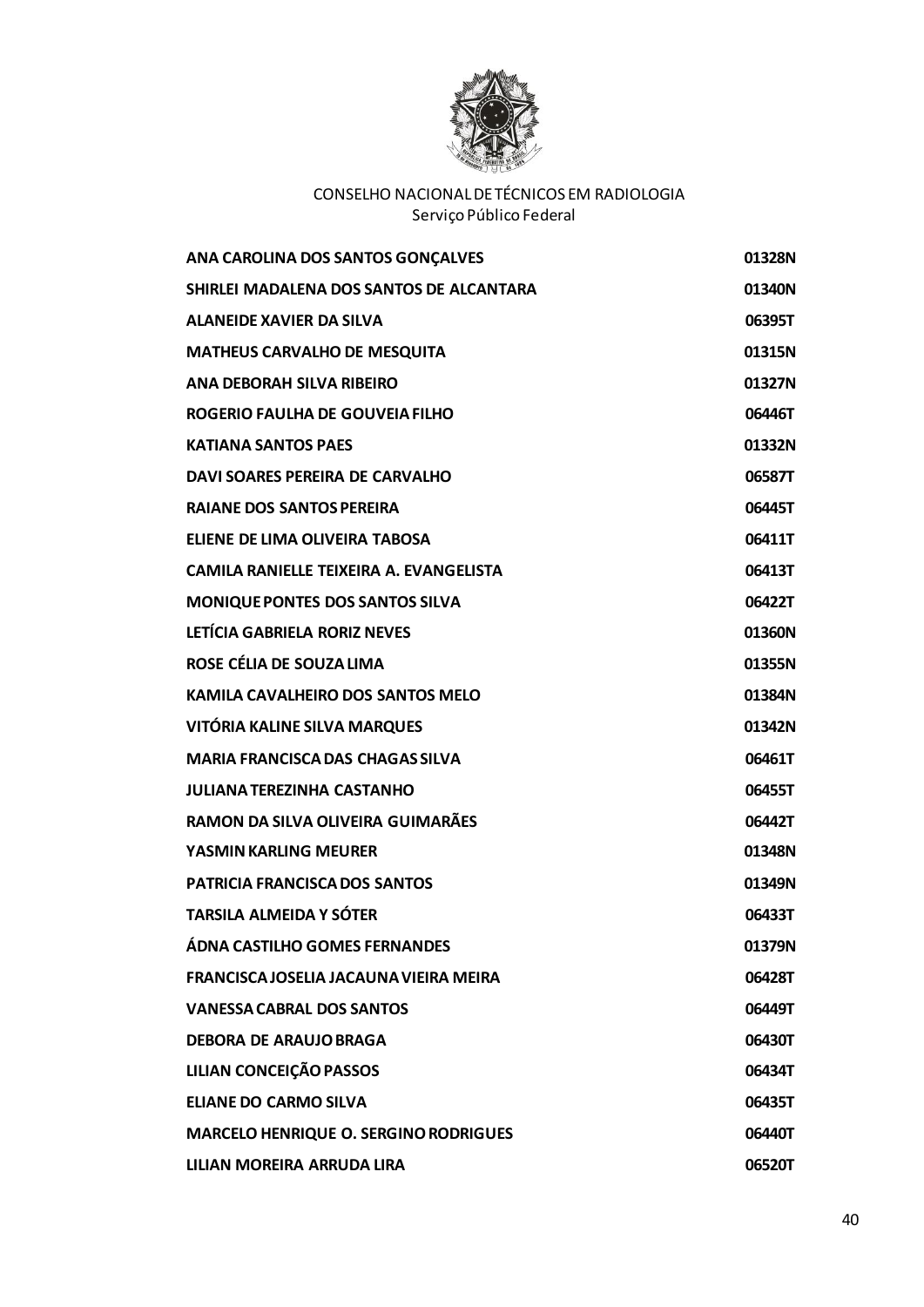

| ANA MARIA DE ALMEIDA BRITO                | 01482N |
|-------------------------------------------|--------|
| ALINE LOPES DE ARAÚJO                     | 01378N |
| <b>CLARA BRAZ DE ALMEIDA</b>              | 01373N |
| <b>KELLY CHRISTINA CARDOSO MOREIRA</b>    | 06468T |
| <b>LARYSSA SILVA CARDOSO</b>              | 06443T |
| FELIPE HENRIQUE DE MORAIS VIANNA          | 06456T |
| <b>RAFAELLE CAMPANATI BRASIL</b>          | 01371N |
| <b>FRANÇUELDA ANANIAS FERNANDES</b>       | 01365N |
| <b>GILSON BATISTA DOS SANTOS DE ASSIS</b> | 06457T |
| <b>INEZ ARAÚJO DOS SANTOS</b>             | 01386N |
| <b>SARA BRANDAO CALDAS RODRIGUES</b>      | 06465T |
| ANDRÉ DO NASCIMENTO SILVA                 | 01392N |
| <b>HERMES LUIZ DA SILVA JÚNIOR</b>        | 06458T |
| <b>VICTOR HUGGO PINHO AMORIM</b>          | 01415N |
| <b>MARIA SOARES GOMES DE OLIVEIRA</b>     | 01475N |
| LAÍSA ARAÚJO DE SANTANA                   | 06482T |
| FERNANDA MARIA BENÍCIO DA CUNHA           | 01404N |
| <b>GUSTAVO LACERDA SAGGIORO</b>           | 06459T |
| <b>ANDREIA SANTOS GERENE</b>              | 06488T |
| <b>EDILSON DANTAS DE RESENDE</b>          | 06462T |
| <b>RAYLA DOS SANTOS OLIVEIRA</b>          | 06490T |
| <b>GISELE SILVA PRAZERES</b>              | 06505T |
| <b>WALLACE LANDIM SIQUEIRA</b>            | 06450T |
| ALESSANDRA DIAS MUNDIFER SILVEIRA         | 01419N |
| <b>KARLA DA SILVA PORTO</b>               | 01390N |
| <b>IVANILDA BRASIL DE BRITO</b>           | 01402N |
| DAGMAR APARECIDA DA SILVA SANTOS          | 06479T |
| <b>THIAGO DANTAS DE SOUSA</b>             | 01410N |
| NATÁLYA DE ALMEIDA MENEZES                | 06480T |
| <b>MARIA CRISTIANA BATISTA</b>            | 01407N |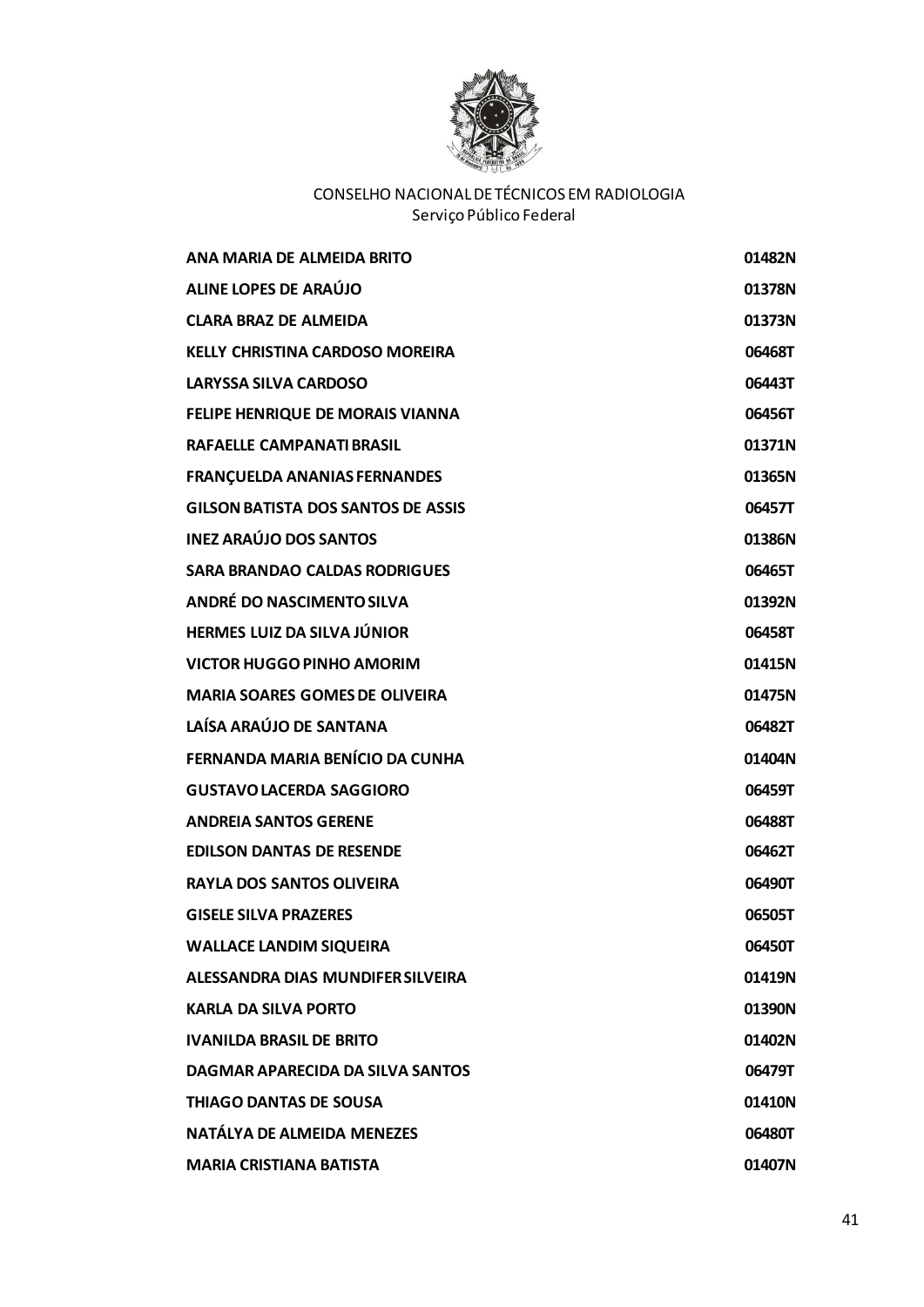

| <b>WAGNER FERREIRA DE SOUSA</b>             | 01420N |
|---------------------------------------------|--------|
| <b>JHESSIKA FRANCIELLE SOUZA DA SILVA</b>   | 06481T |
| <b>JHONNY REZENDE FERNANDES</b>             | 01450N |
| NATALIA GEOVANIA SANTOS DA SILVA            | 06478T |
| <b>LETICE SALES VIEIRA</b>                  | 01394N |
| <b>TIOZENE LOUZEIRO ALVES FERREIRA</b>      | 01396N |
| <b>THAUANA DA SILVA MUNIZ</b>               | 06474T |
| <b>FABIO RICARDO BARRETO DE CASTRO</b>      | 06475T |
| <b>NABIA PAULA DE SOUSA</b>                 | 06476T |
| <b>ARTUR MUNIZ SOUZA SILVA</b>              | 06477T |
| JOSÉ CLÁUDIO DA SILVA JUNIOR                | 06577T |
| <b>BETANIA CRISTINA RANGEL</b>              | 06472T |
| <b>FRANCISCA DA COSTA MELO</b>              | 01398N |
| <b>ANDRESSA DA SILVA DIAS</b>               | 01400N |
| <b>RENATA BISPO NEVES</b>                   | 06486T |
| <b>VILKEN NERES DE SOUSA</b>                | 01409N |
| <b>GABRIEL CELSO LOPES DE MORAIS</b>        | 01414N |
| <b>THAYANE SALES</b>                        | 06484T |
| <b>FABÍOLA VIEIRA DO NASCIMENTO</b>         | 06483T |
| LUCAS PEREIRA DE SOUZA                      | 01405N |
| <b>LUIZ FILIPE SANTOS DIAS</b>              | 06497T |
| <b>ANA LUIZA LOPES ALVES</b>                | 01411N |
| <b>ALINE STEFANY VIEIRA DE ANDRADE</b>      | 06487T |
| <b>THIAGO VINICIUS DA COSTA SILVA</b>       | 06493T |
| <b>KASSIA KÉTLEN SANTANA DE VASCONCELOS</b> | 01421N |
| <b>ANA PAULA DE SOUSA LINS</b>              | 06494T |
| EDUARDA CRISTINNY RIBEIRO DA SILVA          | 06499T |
| FELIPE DO NASCIMENTO MOREIRA                | 01418N |
| <b>ANDRESSA COSTA MARQUES ROSA</b>          | 06579T |
| RAFAEL MACIEL FORTALEZA                     | 01424N |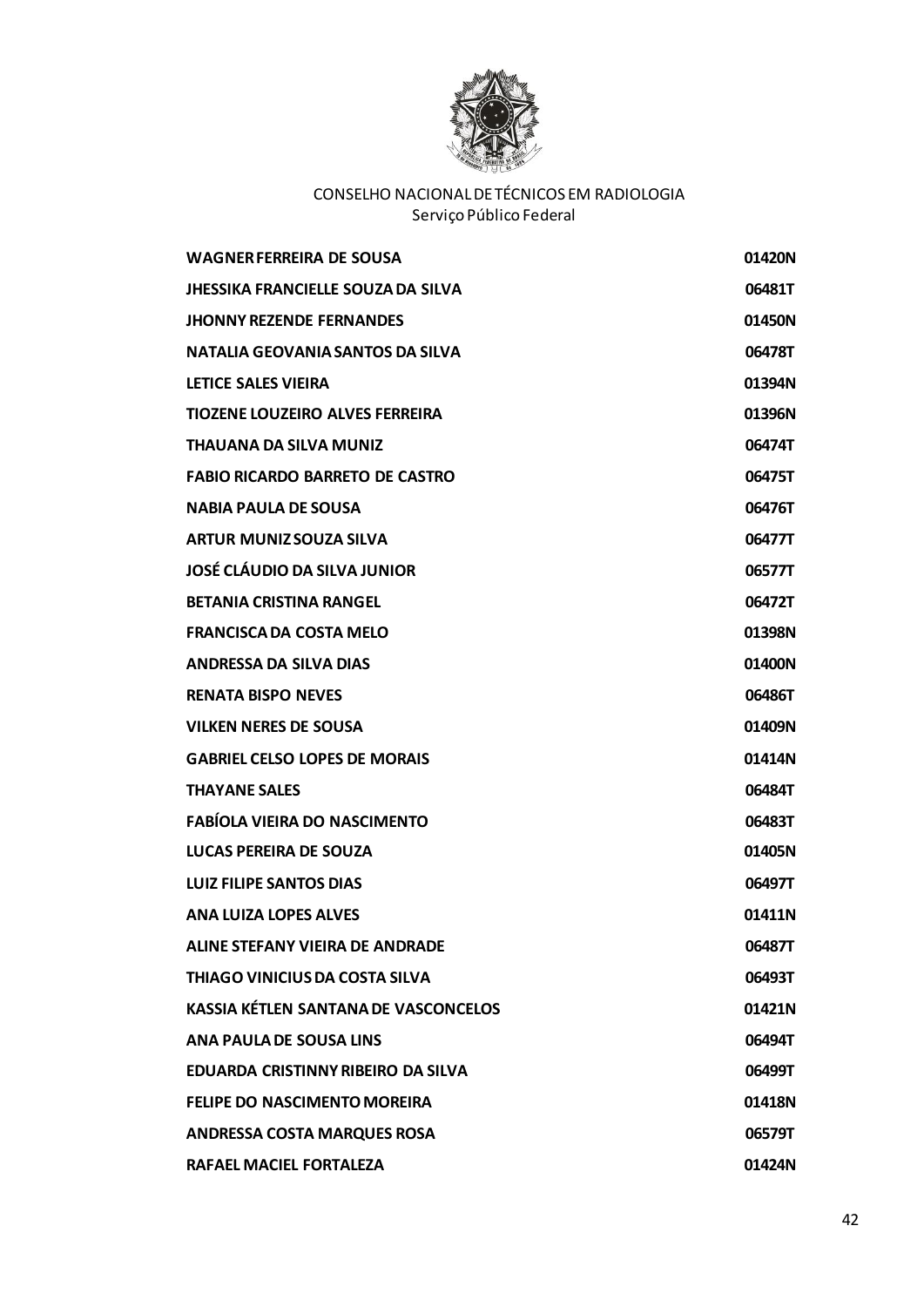

| <b>GUILHERME DUARTE DE LIMA BOIBA</b>           | 06500T |
|-------------------------------------------------|--------|
| ANA CLAUDIA VELOSO ALVES                        | 06508T |
| <b>MARIA DOS REIS MARQUES DE OLIVEIRA</b>       | 06512T |
| <b>KETHLEY SOUSA FERNANDES</b>                  | 01432N |
| LEILA DA SILVA AGUIAR                           | 06516T |
| LENICE DIAS DA SILVA                            | 06501T |
| ANA BEATRIZ COSTA ITACARAMBY                    | 06519T |
| <b>CARMEM ANTONIA DOS SANTOS BORGES FONSECA</b> | 01433N |
| EDIANA OLIVEIRA DA SILVA                        | 01445N |
| THAIS EMANUELE DA SILVA LIMA                    | 01486N |
| ANA BEATRYZ DE SOUSA LACERDA                    | 01435N |
| <b>ELANE DIAS PEREIRA LUZ</b>                   | 01436N |
| <b>ANTHONY DE OLIVEIRA ORTIZ</b>                | 01458N |
| <b>NATAN SILVA DE MAGALHÃES</b>                 | 06518T |
| LUANA CAROLINA MIRANDA SIMÕES GOMES             | 06574T |
| <b>HELEN ALVES GOMES</b>                        | 06527T |
| <b>JOSINETE MACEDO SANTOS</b>                   | 06521T |
| <b>MARCELA CRISTINA MARTINS CORREA</b>          | 01490N |
| DAYANE RODRIGUES DA COSTA                       | 01442N |
| STÉPHANIE SILVA DOS SANTOS                      | 01489N |
| <b>LISANDRA ALVES DE SOUZA</b>                  | 06531T |
| <b>PAULO ALEXANDRE RODRIGUES</b>                | 06532T |
| <b>JOSÉ RAFAEL GOMES DA SILVA</b>               | 01449N |
| DANIEL FERNANDO DA SILVA ARAUJO                 | 06529T |
| <b>JARLIANE MARINA DE CARVALHO</b>              | 06526T |
| SIMONE FERREIRA CAIXETA                         | 01446N |
| POLLYANNA CALDEIRA ALVES DE SOUSA               | 06533T |
| RANYELLE ALVES TEIXEIRA CAVALCANTE              | 01463N |
| <b>MATHEUS CARVALHO BEZERRA</b>                 | 06525T |
| <b>GLEYSSON SOARES LEAL</b>                     | 06528T |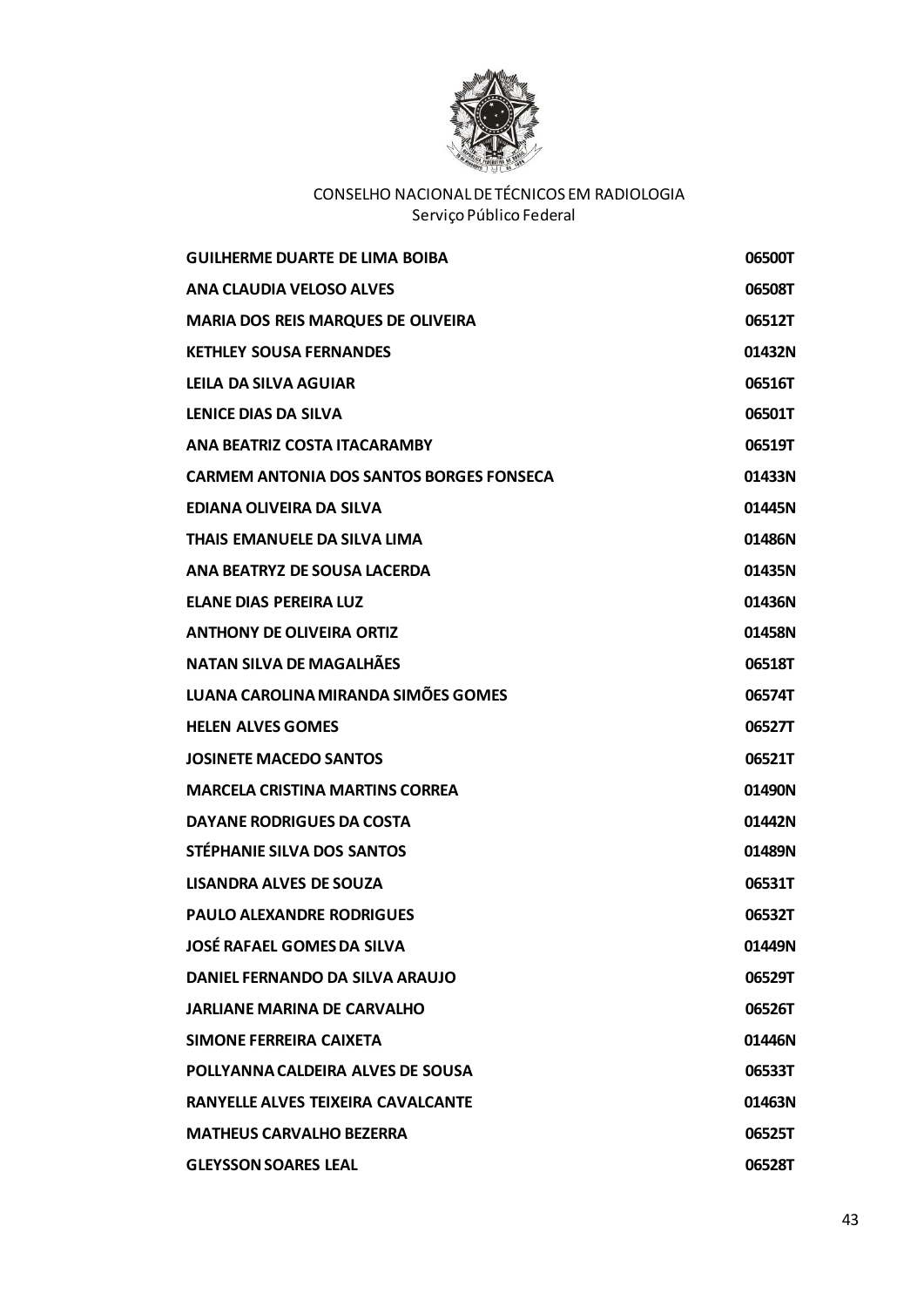

| <b>MATHEUS MACENA DA SILVA</b>             | 06534T |
|--------------------------------------------|--------|
| <b>GABRIEL SOARES DOS SANTOS</b>           | 06558T |
| ANA LUCIA OLIVEIRA MAGALHÃES               | 06535T |
| <b>DOUGLAS RODRIGUES DE OLIVEIRA</b>       | 06536T |
| KÉVILA THAYNE CÂMARA DE SOUZA              | 01465N |
| <b>IHOLANDA COSTA REIS</b>                 | 01492N |
| <b>SINARA ALVES SOUZA</b>                  | 01483N |
| <b>MARCOS PAULO MOREIRA SOUZA</b>          | 06538T |
| <b>JÚLIA CIPRIANO COSTA</b>                | 01444N |
| <b>THALIA OLIVEIRA DE SOUSA</b>            | 01484N |
| <b>RENATO DA LUZ DOS REIS</b>              | 06568T |
| <b>MARIA GABRIELLA MOREIRA DE OLIVEIRA</b> | 06562T |
| <b>JESSÉ ARAUJO PEREIRA</b>                | 01480N |
| <b>FELIPE NUNES DE FREITAS</b>             | 06582T |
| JULIANA MARQUES LIMA FEITOZA               | 06565T |
| JOÃO PAULO GONÇALVES BORGES                | 06537T |
| <b>MATHEUS GENEROSO KRIEGER FIORAVANTI</b> | 06567T |
| <b>JUSSARA RODRIGUES DO NASCIMENTO</b>     | 06563T |
| PRISCILA CASTRO BOMFIM                     | 01467N |
| <b>CRISTIANA BARBOSA DA SILVA</b>          | 01466N |
| <b>JULIETE MARTINS DE OLIVEIRA</b>         | 06524T |
| PEDRO HENRIQUE LOURENÇO DA CUNHA           | 06541T |
| <b>MATHEUS RODRIGUES DA TRINDADE</b>       | 06543T |
| <b>EDUARDO ANTUNES FARIA</b>               | 01453N |
| <b>LARISSA FREIRE BOUCHARDET</b>           | 01464N |
| <b>GRACIELE SOARES BARBOSA</b>             | 06542T |
| <b>CRISTIANE DOS SANTOS OLIVEIRA</b>       | 06547T |
| LILIAN KAROLINE DOS SANTOS SILVA           | 06580T |
| <b>ANGELO CAMARGO CARLOS</b>               | 06548T |
| <b>EMILY CHRISTINE SOUZA TEIXEIRA</b>      | 01454N |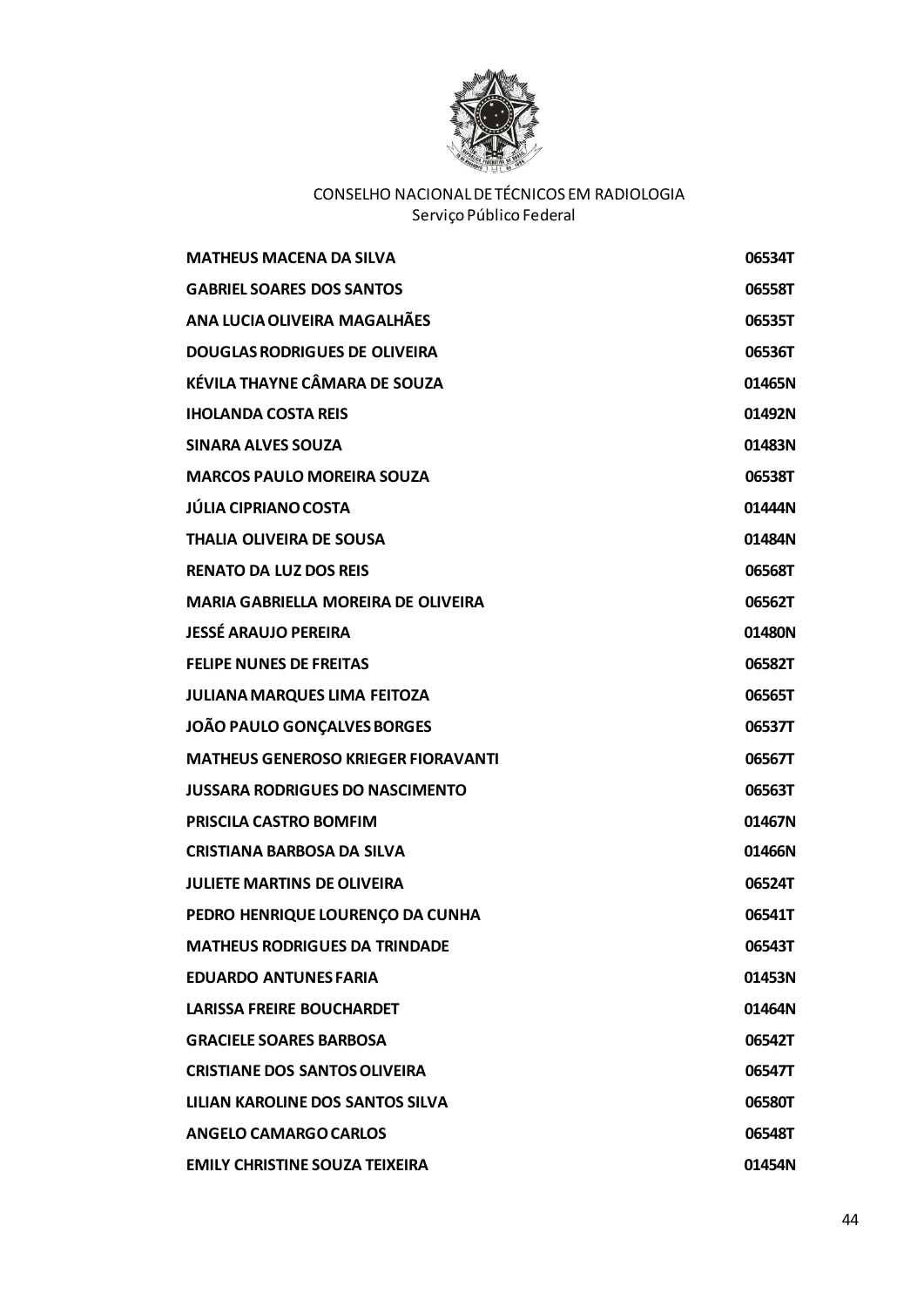

| JÔZY RAMOS BRANDÃO RODRIGUES              | 01451N |
|-------------------------------------------|--------|
| <b>VINICIUS DE OLIVEIRA BORGES</b>        | 06572T |
| <b>CAMILA MESQUITA CARDONA</b>            | 01455N |
| <b>JAIR GONCALVES ARAUJO</b>              | 06556T |
| <b>VIVIANE FELIX FERREIRA DA COSTA</b>    | 06554T |
| <b>DOGIVAN BRITO DA SILVA</b>             | 06539T |
| <b>JOYCE KELE DA SILVA</b>                | 01461N |
| DANIEL CARLOS CASSANI DE OLIVEIRA         | 01481N |
| <b>CRISTIANA CARVALHO DOS SANTOS</b>      | 06552T |
| <b>LEANDRO BORGES MACHADO</b>             | 06553T |
| LUCAS MATEUS SANTANA DA SILVA             | 06559T |
| <b>FRANCISCA PEREIRA DE ALENCAR FILHA</b> | 06544T |
| <b>HERMENIZIA ALVES DE OLIVEIRA</b>       | 01470N |
| RAQUEL FERREIRA DOS SANTOS CRUZ           | 06540T |
| ALEXSSANDER SILVA DE CARVALHO             | 06583T |
| LUCILEIDE NASCIMENTO DA SILVA             | 06550T |
| KARLA CRISTINA BEZERRA DA SILVA CARLOS    | 01456N |
| <b>MARA JANIA MACEDO DE FREITAS</b>       | 01457N |
| <b>FRANCINETE JOANA PAULO</b>             | 06545T |
| <b>WILLIAN OTÁVIO LIMA RODRIGUES</b>      | 06560T |
| <b>MICHELE GUEDES DA SILVA</b>            | 06561T |
| LUCIANA LIRA VIEGAS SABOIA                | 01478N |
| <b>FERNANDO DOS SANTOS ROCHA</b>          | 01462N |
| <b>JHONY KENNEDY CUTRIM COSTA</b>         | 01460N |
| FABIÚLA NASCIMENTO DA SILVA               | 06586T |
| <b>LEONARDO DIAS MORAES</b>               | 06564T |
| <b>VANUSA ALVES DOS SANTOS</b>            | 01472N |
| <b>TAYNA KAROLINE IZIDRO PINTO ROCHA</b>  | 01459N |
| <b>ELISMAR GONÇALVES RIBEIRO</b>          | 06566T |
| <b>JOÃO VICTOR ALVES FRANCO</b>           | 01479N |